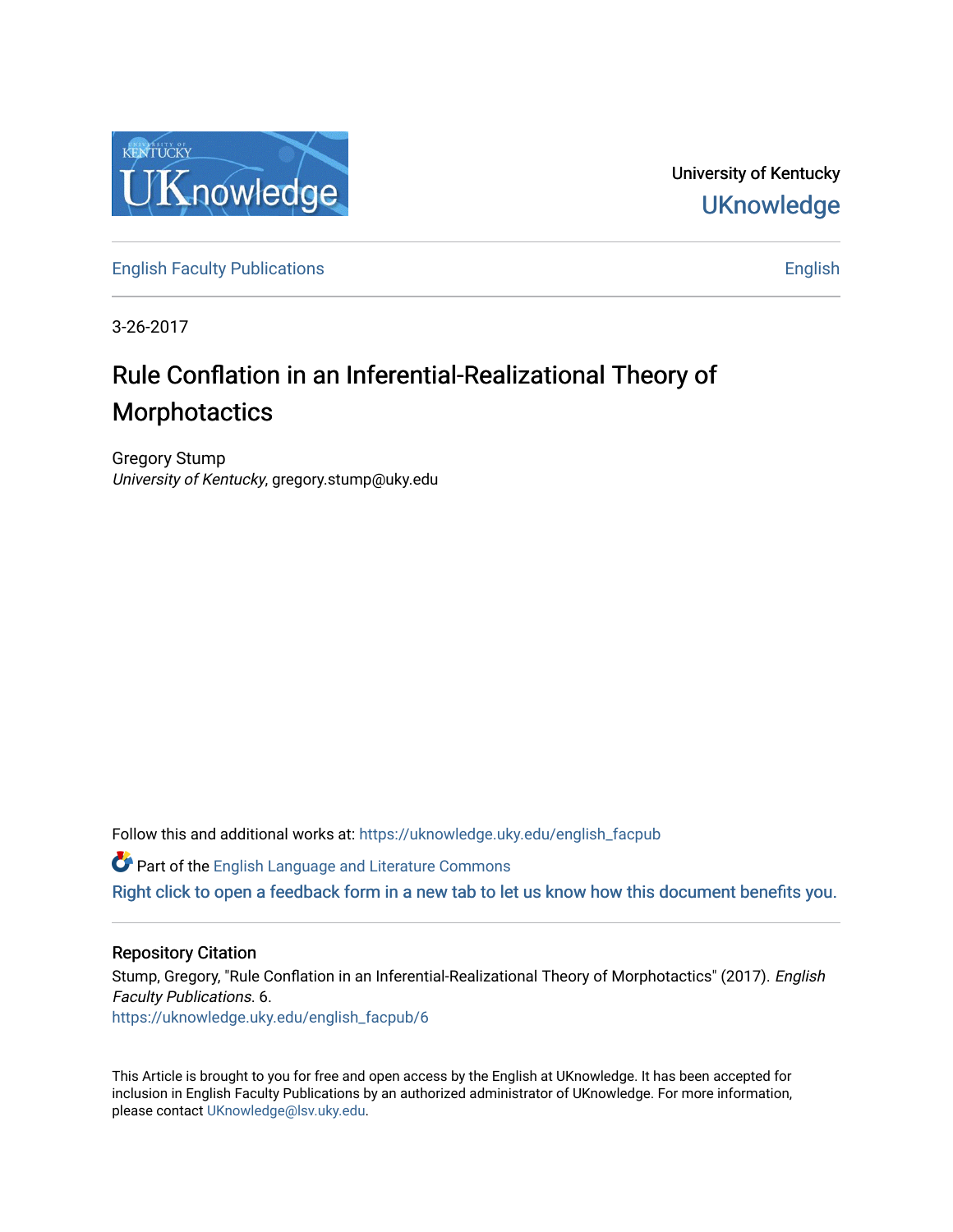## Rule Conflation in an Inferential-Realizational Theory of Morphotactics

Digital Object Identifier (DOI) https://doi.org/10.1556/2062.2017.64.1.3

## Notes/Citation Information

Published in Acta Linguistica Academica, v. 64, issue 1, p. 79-124.

© 2017 Akadémiai Kiadó, Budapest

The copyright holder has granted the permission for posting the article here.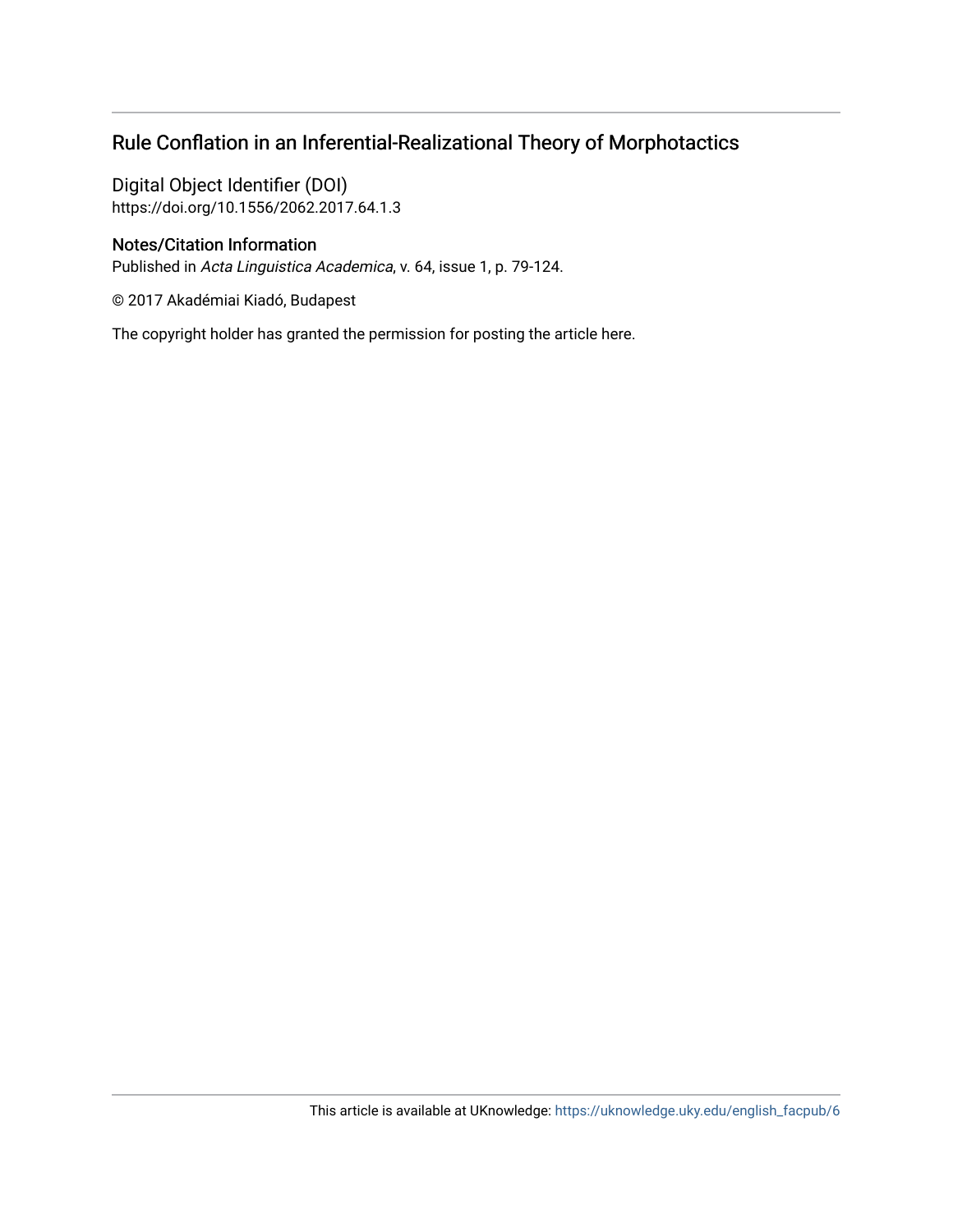## **Rule conflation in an inferential-realizational theory of morphotactics**

#### **Gregory Stump**

University of Kentucky gstump@uky.edu

**Abstract:** In intuitive terms to be sharpened below, the micromorphology hypothesis is the hypothesis that an affix can itself be morphologically complex. This is a widespread assumption in descriptive accounts of the morphology of individual languages; yet, with only the rarest exceptions (e.g., the proposals of Bauer 1988; Bochner 1992 and Luís & Spencer 2005), morphological theory has tended to reject this hypothesis, most often tacitly. My objective here is therefore threefold. I begin by characterizing the micromorphology hypothesis in more precise terms, exemplifying it with the analysis of nominal inflection in Noon (Niger Congo/Atlantic; Senegal) presented by Soukka (2000) and showing that in a rule-based conception of morphology, this hypothesis entails an operation of rule conflation similar (though not identical) to the operation of function composition in mathematics. I propose an inferential realizational morphological theory that implements the micromorphology hypothesis by incorporating the notion of rule conflation. I demonstrate its basic properties with regard to the Noon evidence. I survey several kinds of evidence that favor the conciliation of morphological theory with the micromorphology hypothesis and therefore necessitate a rather profound rethinking of the principles of morphotactics. I discuss a number of apparent morphotactic anomalies that can be readily accounted for by assuming that the default patterns of interaction among a language's morphological rules can be overridden by the conflation of two or more rules. I conclude by discussing the wider implications of the micromorphology hypothesis for refining a theory of inflectional exponence, observing that rule conflation is only one of the ways in which current conceptions of the algebra of morphotactics must be improved upon.

**Keywords:** morphotactics; rule conflation; Noon language; micromorphology hypothesis; affixation

## **1. The micromorphology hypothesis**

## **1.1. An analysis of Noon adjective inflection embodying the micromorphology hypothesis**

In her description of the Noon language, Soukka (2000) presents a detailed account of the Noon noun-class system. In this system, adjectives exhibit a complex pattern of inflection: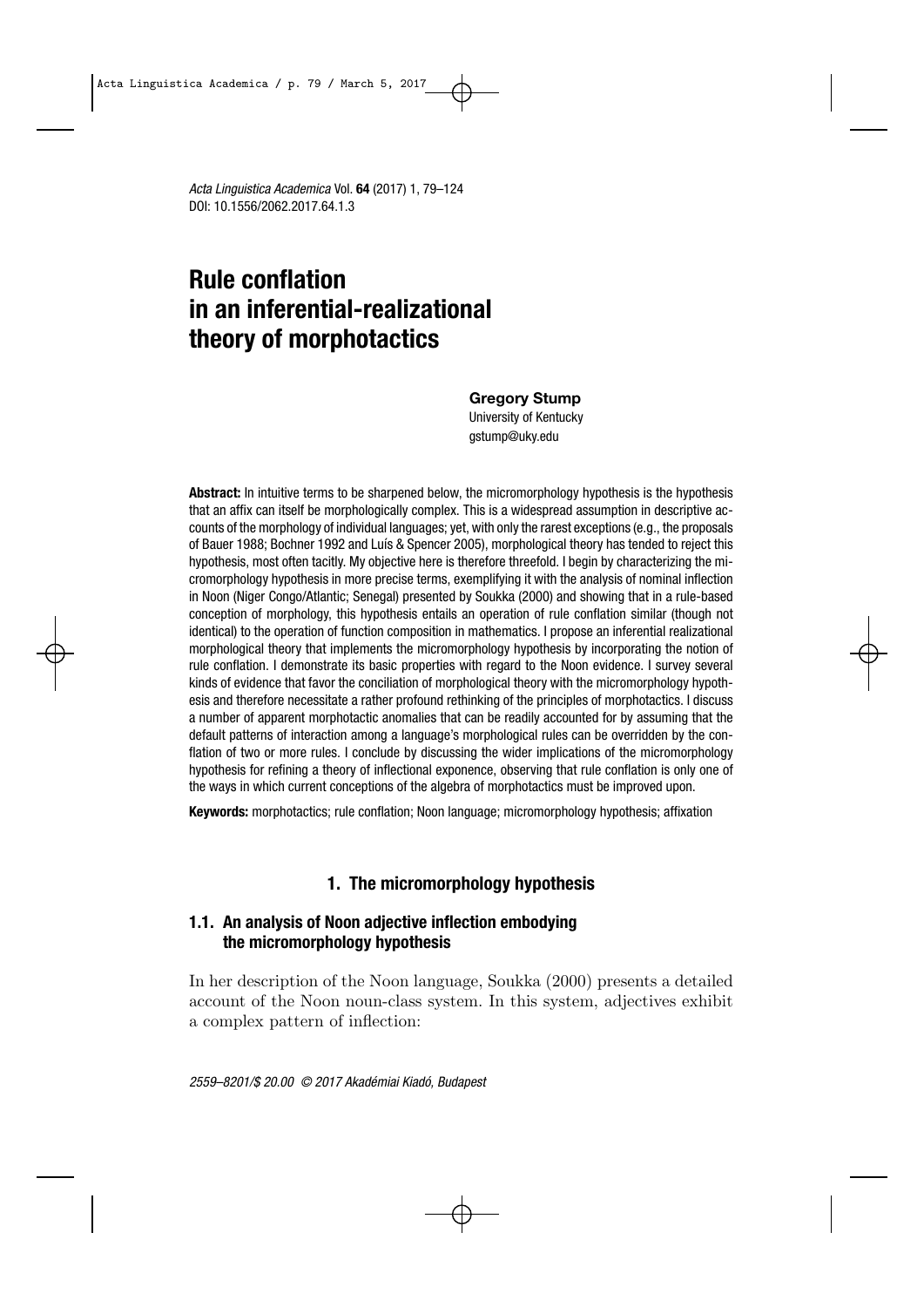#### 80 **Gregory Stump**

- (i) An adjective agrees with its controller noun in definiteness and number: agreement is expressed by means of an "attributive prefix" expressing number and (in definite forms) by a "definite suffix" expressing both number and definiteness (Soukka 2000, 87).
- (ii) Definite nouns inflect for the position of their referent (location 1 'near the speaker', location 2 'near the addressee', location 3 'near neither speaker nor addressee'); accordingly, a definite adjective's definite suffix also expresses agreement with its controller noun's position inflection.
- (iii) The affixal expression of both number agreement and definite agreement depends on whether the controller noun is diminutive or nondiminutive; if it is nondiminutive, it additionally depends on whether the controller noun is in the animate class or the inanimate class; and if it is inanimate, it additionally depends on the controller noun's membership in one of six noun classes.

This inflectional complexity is exemplified by the paradigm of the adjective<sup>1</sup> YAK 'big' in Table 1.

|               |           |    | Noun     | Indefinite | Definite   |                  |            |  |  |
|---------------|-----------|----|----------|------------|------------|------------------|------------|--|--|
|               |           |    | class    |            | Location 1 | Location 2       | Location 3 |  |  |
| Nondiminutive | Inanimate | sg | CL.1     | wi-yak     | wi-yak-wii | wi-yak-wum       | wi-yak-waa |  |  |
|               |           |    | CL.2     | fi-yak     | fi-yak-fii | fi-yak-fum       | fi-yak-faa |  |  |
|               |           |    | CL.3     | mi-yak     | mi-yak-mii | mi-yak-mum       | mi-yak-maa |  |  |
|               |           |    | CL.4     | ki-yak     | ki-vak-kii | ki-yak-kum       | ki-yak-kaa |  |  |
|               |           |    | CL.5     | pi-yak     | pi-yak-pii | pi-yak-pum       | pi-yak-paa |  |  |
|               |           |    | CL.6     | ji-yak     | ji-yak-jii | ji-yak-jum       | ji-yak-jaa |  |  |
|               |           | pl | $CL.1-3$ | ci-yak     | ci-yak-cii | ci-vak-cum       | ci-vak-caa |  |  |
|               |           |    | $CL.4-6$ | ti-yak     | ti-yak-tii | ti-vak-tum       | ti-vak-taa |  |  |
|               | Animate   | sg |          | yi-yak     | yi-yak-yii | yi-yak-yum       | yi-yak-yaa |  |  |
|               |           | pl |          | 61-yak     | 6i-yak-6ii | $6i$ -vak- $6um$ | 6i-yak-6aa |  |  |
| Diminutive    |           | sg |          | ji-yak     | ji-yak-jii | ji-yak-jum       | ji-yak-jaa |  |  |
|               |           | pl |          | ti-yak     | ti-vak-tii | ti-vak-tum       | ti-yak-taa |  |  |

**Table 1:** The inflection of the Noon adjective YAK 'big'

Soukka observes that each of the affixes in Table 1 is morphologically complex: each attributive prefix consists of a class marker and a prefixal

<sup>&</sup>lt;sup>1</sup> This adjective belongs to a subclass whose members also function as stative verbs (Soukka 2000, 88–89).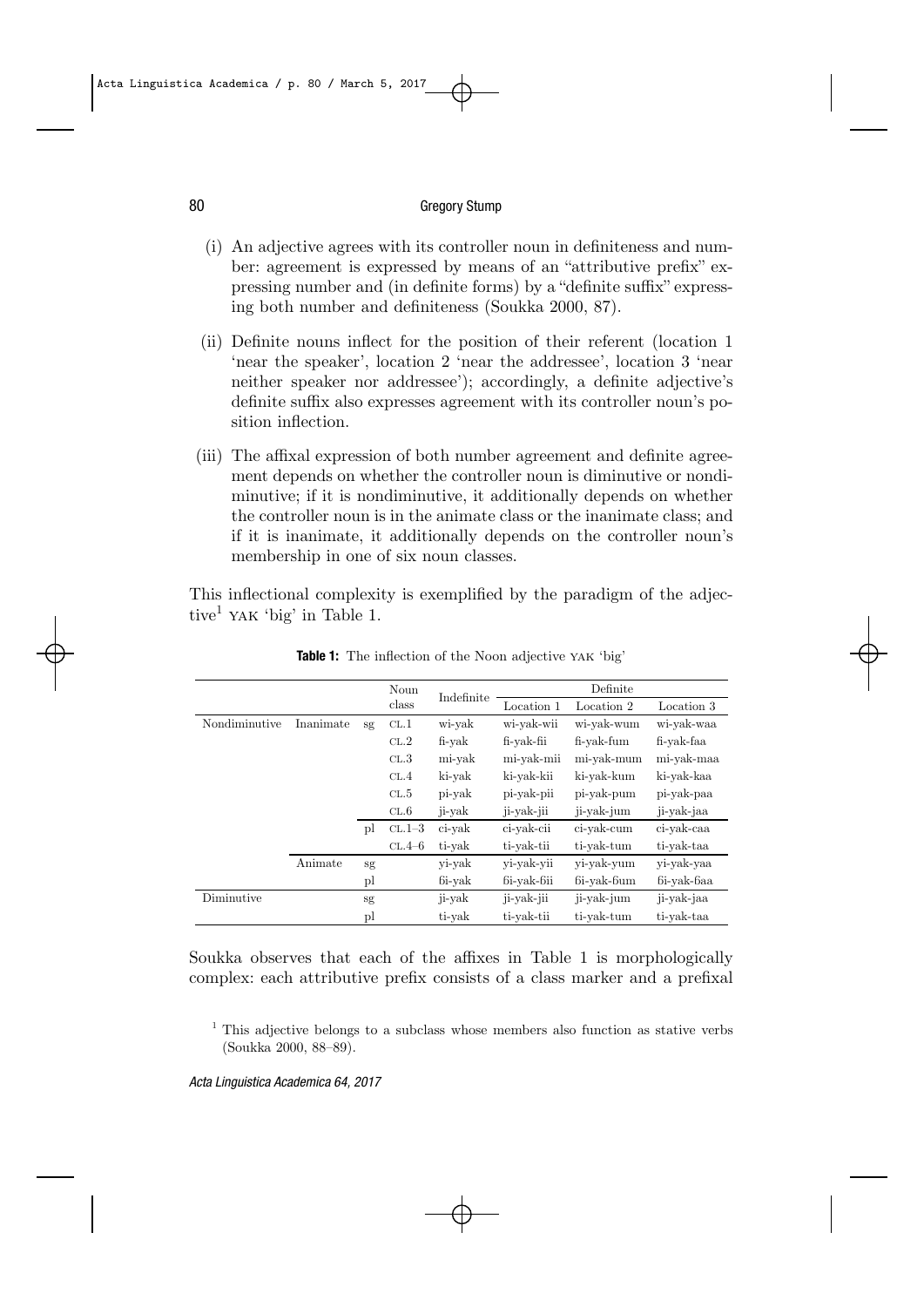formative *i-*, and each definite suffix consists of a class marker and one of the positional formatives *-ii, -um* and *-aa*. These components of the affixes in Table 1 are distinguished in Table 2.

|               |                   |    | Noun<br>class  | Class<br>marker | Attributive prefix $=$<br>$class$ marker $+$ prefixal formative |              |  |
|---------------|-------------------|----|----------------|-----------------|-----------------------------------------------------------------|--------------|--|
| Nondiminutive | Inanimate sg CL.1 |    |                | $W-$            |                                                                 |              |  |
|               |                   |    | CL.2           | $f-$            | Prefixal formative:                                             | $\mathbf{i}$ |  |
|               |                   |    | CL.3           | $m-$            |                                                                 |              |  |
|               |                   |    | CL.4           | $k-$            |                                                                 |              |  |
|               |                   |    | CL.5           | $p-$            | Definite suffix $=$                                             |              |  |
|               |                   |    | CL.6           | j-              | class marker $+$ positional formative                           |              |  |
|               |                   |    | $pl$ CL.1-3 c- |                 |                                                                 |              |  |
|               |                   |    | $CL.4–6$ t-    |                 | Positional formatives:                                          |              |  |
|               | Animate           | sg |                | $y-$            | Location 1                                                      | -ii          |  |
|               |                   | pl |                | 6-              | Location 2                                                      | -um          |  |
| Diminutive    |                   | sg |                | j-              | Location 3                                                      | -aa          |  |
|               |                   | pl |                | t-              |                                                                 |              |  |

**Table 2:** Components of Noon adjectival inflections

In examining this data, one might suggest that the adjectival forms in Table 1 do not simply exhibit a single prefix and (in the case of the definite forms) a single suffix; instead, one might claim that a form like *wiyakwum* 'big (nondiminutive inanimate singular class CL.1 definite location 2)' actually has two prefixes and two suffixes, as in Table 3 (overleaf). But this way of looking at the morphology of Noon adjectives complicates things, because it requires us to say that the noun-class affixes function sometimes as prefixes and sometimes as suffixes. This problem doesn't arise in Soukka's analysis, in which the noun-class markers are invariably prefixal: in the formation of attributive prefixes, they are prefixed to the prefixal formative *i-*, and in the formation of definite suffixes, they are prefixed to the positional formatives *-ii, -um* and *-aa*. Thus, Soukka's analysis doesn't deny that there are four affixes in *wiyakwum*; it only denies that these affixes are affixed in a piecemeal, purely linear fashion. Instead, it entails that *w*- is prefixed to *i*- to form a complex prefix *w*-*i*-; that *w*- is prefixed to *-um* to form a complex suffix *-w-um*; and that it is these complex affixes *w-i-* and *-w-um* that are affixed to *yak* to form *wiyakwum*, as in Table 4.

Soukka's analysis therefore embodies the micromorphology hypothesis – the hypothesis that affixes themselves may be morphologically complex. This is an idea that morphologists have taken up from time to time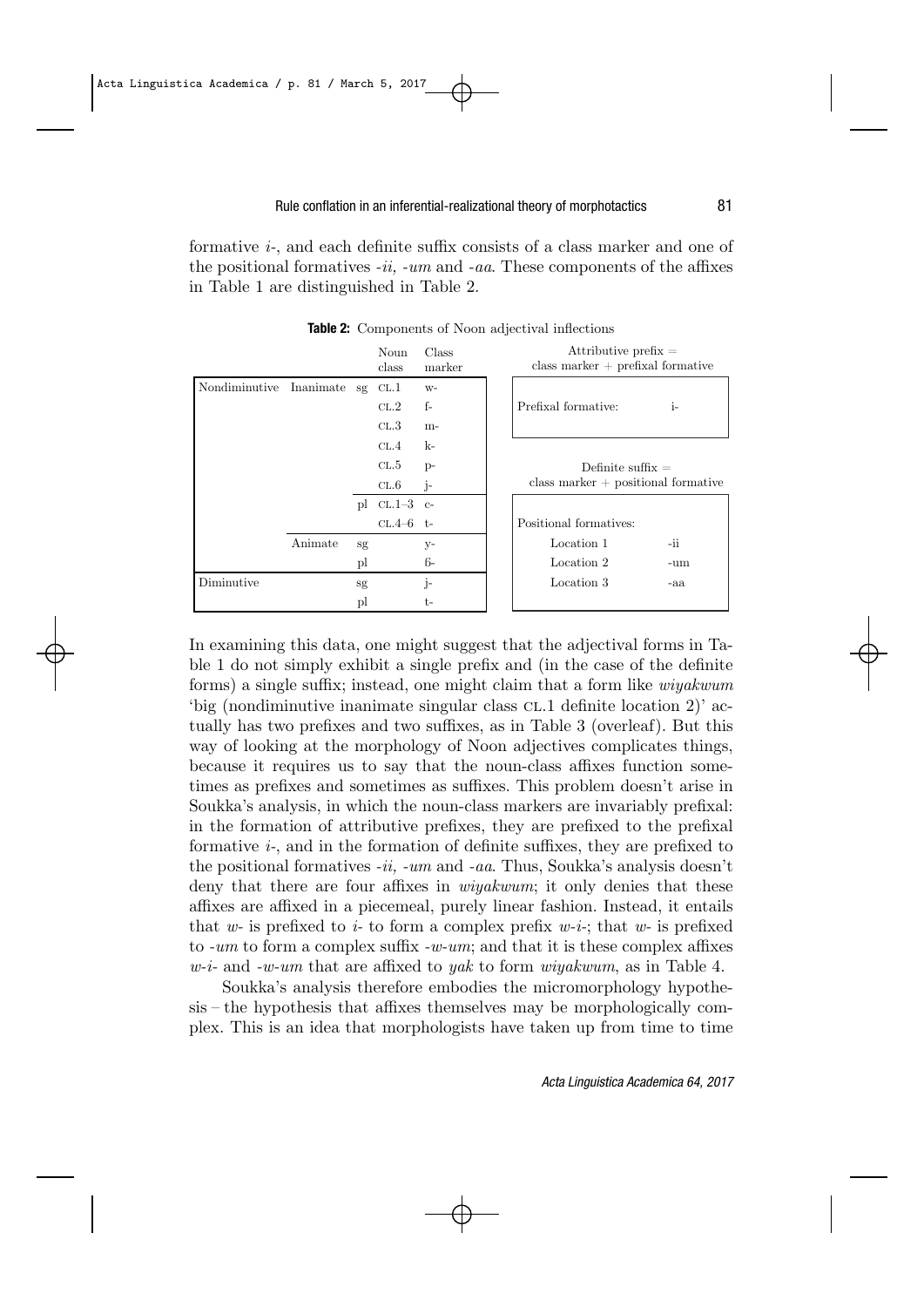|            |           |    | Noun           |       | Definite Location 2 |             |      |          |  |
|------------|-----------|----|----------------|-------|---------------------|-------------|------|----------|--|
|            |           |    | class          |       | $^{-1}$             | <b>Stem</b> | 1    | $\bf{2}$ |  |
| Non-       | Inanimate | sg | 1              | $W-$  | $i-$                | yak         | $-W$ | -um      |  |
| diminutive |           |    | $\overline{2}$ | $f-$  | $i-$                | yak         | -f   | -um      |  |
|            |           |    | 3              | m-    | $i-$                | yak         | $-m$ | -um      |  |
|            |           |    | 4              | k-    | $i-$                | yak         | -k   | -um      |  |
|            |           |    | 5              | $p-$  | $i-$                | yak         | $-p$ | -um      |  |
|            |           |    | 6              | j-    | $i-$                | yak         | -j   | -um      |  |
|            |           | pl | $1 - 3$        | $C-$  | $i-$                | yak         | $-c$ | -um      |  |
|            |           |    | $4 - 6$        | t-    | $i-$                | yak         | -t   | -um      |  |
|            | Animate   | sg |                | $V -$ | $i-$                | yak         | $-V$ | -um      |  |
|            |           | pl |                | 6-    | $i-$                | yak         | -6   | -um      |  |
| Diminutive |           | sg |                | j-    | $i-$                | yak         | -j   | -um      |  |
|            |           | pl |                | t-    | i-                  | yak         | -t   | -um      |  |

**Table 3:** The inflection of the Noon adjective YAK 'big'

(e.g., Bochner 1992; Luís & Spencer 2005), but in general, the micromorphology hypothesis has not won much favor among theorists. Yet, as I show below (§3), there are certain morphological phenomena that make it an attractive hypothesis. Before proceeding to these phenomena, it is important to formulate the notion of rule conflation in sharper terms  $(\S1.2)$ and to situate this notion within a precise conception of inflectional morphology (§2).

#### **1.2. The operation of rule conflation**

In its simplest formulation, the micromorphology hypothesis is a hypothesis about affixes, as in (1).

(1) Affix-oriented formulation:

In the most adequate description of a language's morphology, an affix may be morphologically complex, i.e., a combination of other affixes.

The micromorphology hypothesis might, however, be articulated in a slightly different way. Under the assumption that affixes are markings licensed by morphological rules, the micromorphology hypothesis can be formulated as a hypothesis entailing that a rule of affixation may itself be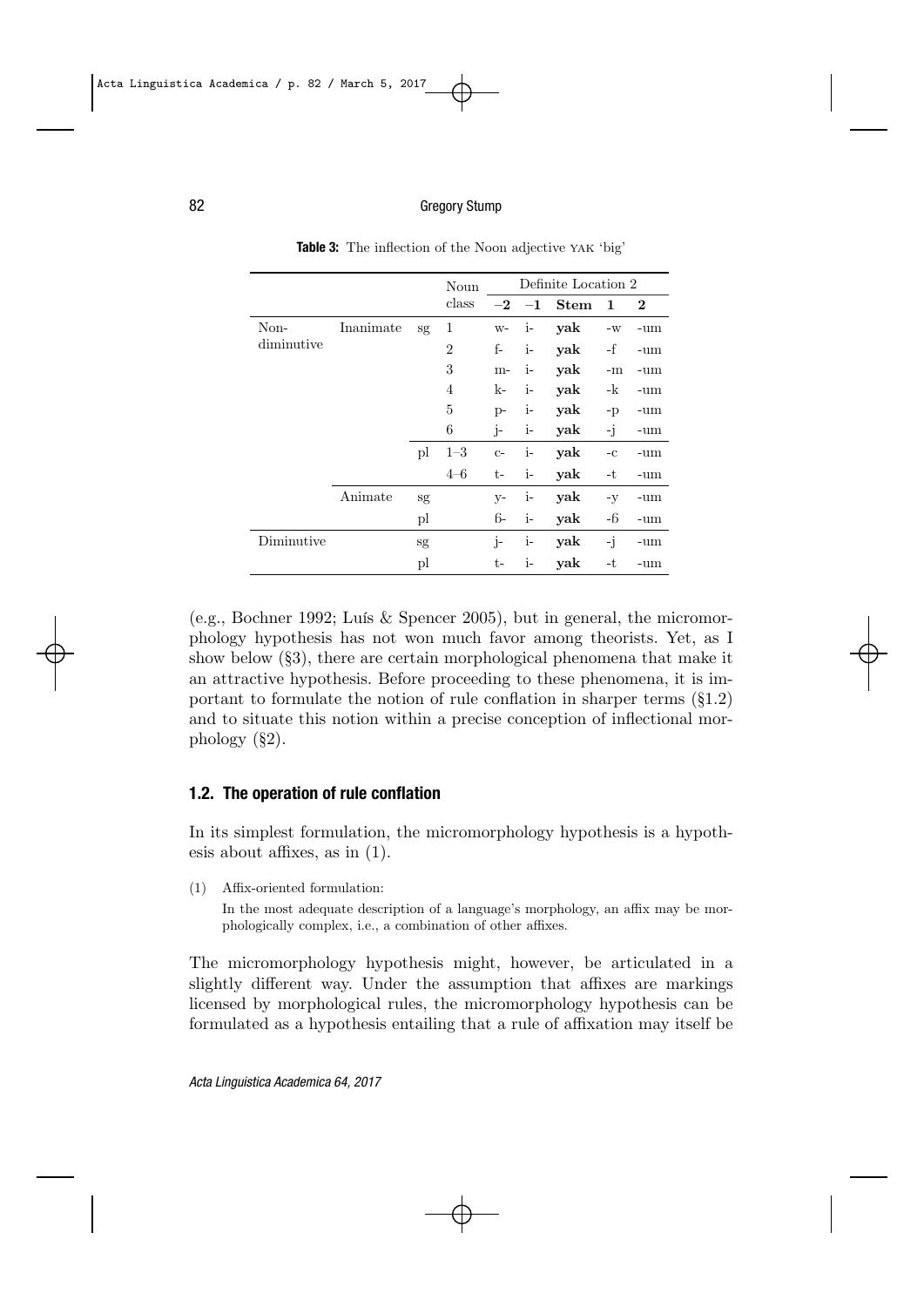|            |           |    | Noun<br>class  | Attributive<br>prefix | <b>Stem</b> | Definite<br>suffix<br>(Location 2) |
|------------|-----------|----|----------------|-----------------------|-------------|------------------------------------|
| Non-       | Inanimate | sg | $\mathbf{1}$   | w-i-                  | yak         | -w-um                              |
| diminutive |           |    | $\overline{2}$ | $f - i -$             | yak         | -f-um                              |
|            |           |    | 3              | m-i-                  | yak         | $-m-$ um                           |
|            |           |    | 4              | $k-i-$                | yak         | -k-um                              |
|            |           |    | 5              | $p-i-$                | yak         | -p-um                              |
|            |           |    | 6              | $j-i-$                | yak         | $-i$ -um                           |
|            |           | pl | $1 - 3$        | $c-i-$                | yak         | $-c$ -um                           |
|            |           |    | $4 - 6$        | $t-i-$                | yak         | -t-um                              |
|            | Animate   | sg |                | $v-i-$                | yak         | -y-um                              |
|            |           | pl |                | 6-i-                  | yak         | -6-um                              |
| Diminutive |           | sg |                | $j-i-$                | yak         | $-i$ -um                           |
|            |           | pl |                | $t-i-$                | yak         | $-t$ -um                           |

**Table 4:** The inflection of the Noon adjective YAK 'big'

the complex conflation of more basic rules of affixation.<sup>2</sup> Thus, the micromorphology hypothesis has the more general, rule-oriented conception in (2).

(2) Rule-oriented formulation:

In the most adequate description of a language's morphology, a rule of affixation may be morphologically complex, i.e., the conflation of other rules of affixation.

The notion of rule conflation at issue here is in some ways similar to that of function composition in mathematics, where the function  $(q \circ f)$  is the composition of the functions *g* and *f* if and only if for any *x* in the domain of  $f$ ,  $(g \circ f)(x) = g(f(x))$ . Thus, just as the composition of the function *g* in (3b) with the function *f* in (3a) produces the function  $(q \circ f)$  in (3c), so the conflation of the derivational rule (4b) with the derivational rule (4a) produces the conflated derivational rule (4c).

<sup>&</sup>lt;sup>2</sup> A priori, there is no reason why the morphological rules that enter into such conflations must necessarily be affixational. The most convincing cases, however, do involve affixation, and I shall focus exclusively on such cases here. Nevertheless, nothing that I say here should be seen as excluding the possibility that nonconcatenative rules might also enter into relations of rule conflation.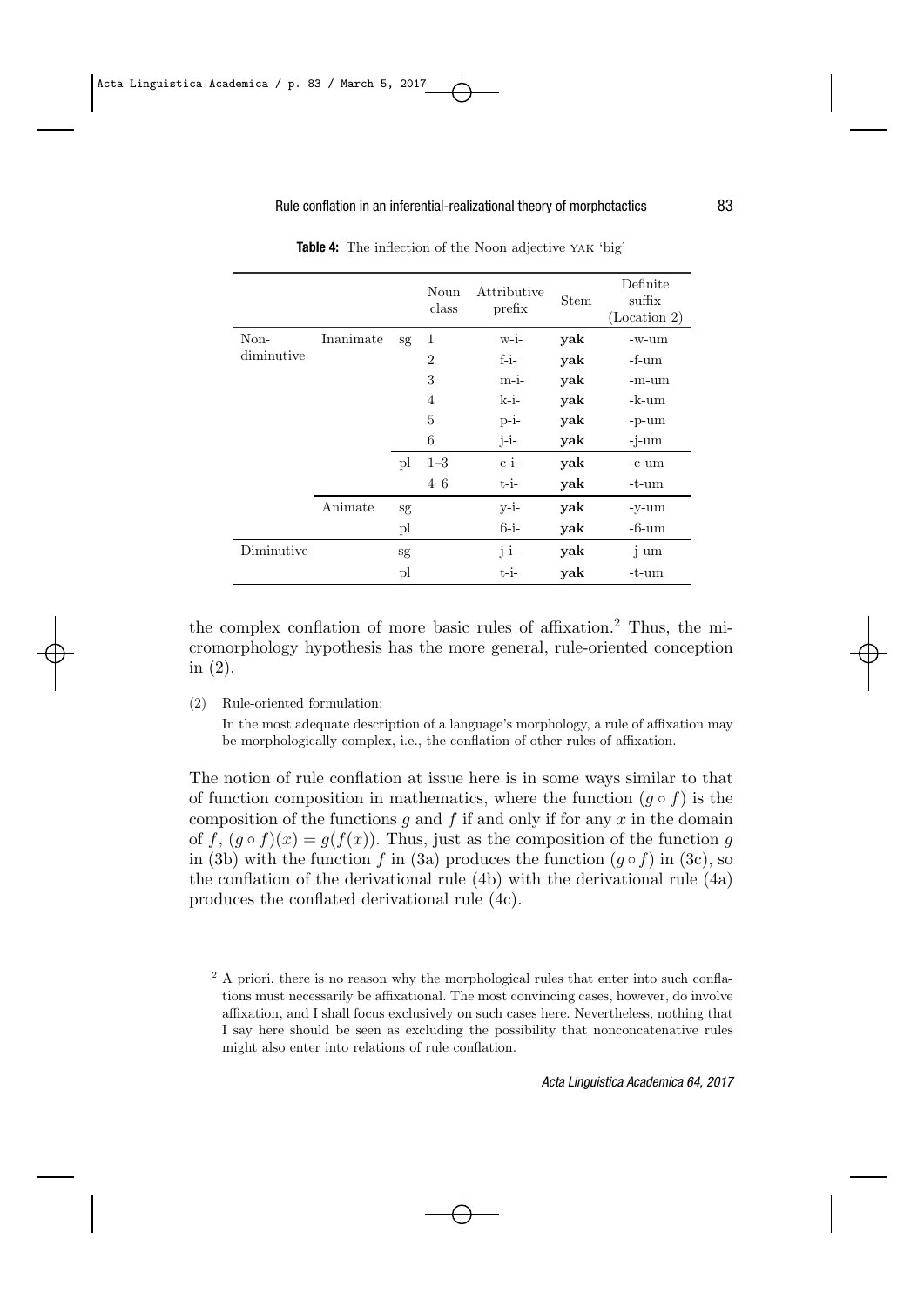(3) Function composition

a.  $f(n) = n \times 2$  (2  $\to 4$ ) b.  $g(n) = n + 1$  (4  $\rightarrow$  5) c.  $(q \circ f)(n) = (n \times 2) + 1 \quad (2 \to 5)$ 

(4) Rule conflation

| a. X - $ate = V$     | $(hyphen, valid \rightarrow hyphenate, validate)$           |
|----------------------|-------------------------------------------------------------|
| b. V $-ion = N$      | (hyphenate, validate $\rightarrow$ hyphenation, validation) |
| c. $X - at$ -ion = N | $(hyphen, valid \rightarrow hyphenation, validation)$       |

The analogy of rule conflation to function composition works in (4) because the rules involved are all rules of suffixation. But the conflation of a rule of prefixation with a rule of suffixation (or of a rule of suffixation with a rule of prefixation) does not submit to the same analogy. In general, I define **rule conflation** as in (5).

(5) Where A is a rule that affixes *a* and B is a rule that affixes *b*, the **conflation of A** with **B** is a rule  $[A \odot B]$  that affixes *b'*, where (i) *b'* is the result of applying A to *b* and (ii)  $[A \odot B]$  effects the same operation (prefixation or suffixation) as B.

According to this definition, there are four logically possible patterns of rule conflation; these are represented schematically in Table 5. The conflation of A with B is analogous to function composition when A and B both effect prefixation or when both effect suffixation. But when A is prefixational and B is suffixational, the application of  $[A \odot B]$  to stem X is X*ab* rather than  $aXb$ ; and when A is suffixational and B is prefixational, the application of [A© B] to stem X is *ba*X rather than *b*X*a*. In these latter cases, the conflation of A with B cannot be equated with the mathematical notion of function composition.

- <sup>3</sup> A colleague suggested that the rule conflation is incompatible with the amorphousness hypothesis (i), a central assumption in earlier work in Paradigm Function Morphology.
	- (i) The amorphousness hypothesis

An uncompounded word's morphological form is not distinct from its phonological form. (Cf. Janda 1983; Anderson 1992; Stump 2001.) There is no incompatibility, however. Because of the way rule conflation is defined, the forms defined by a conflated rule, like those defined by a simple rule, are phonological forms: they have neither a branching morphological constituent structure nor a morphological bracketing, nor are they sets or sequences of discrete Bloomfieldian morphemes separated by commas. They are phonological representations pure and simple.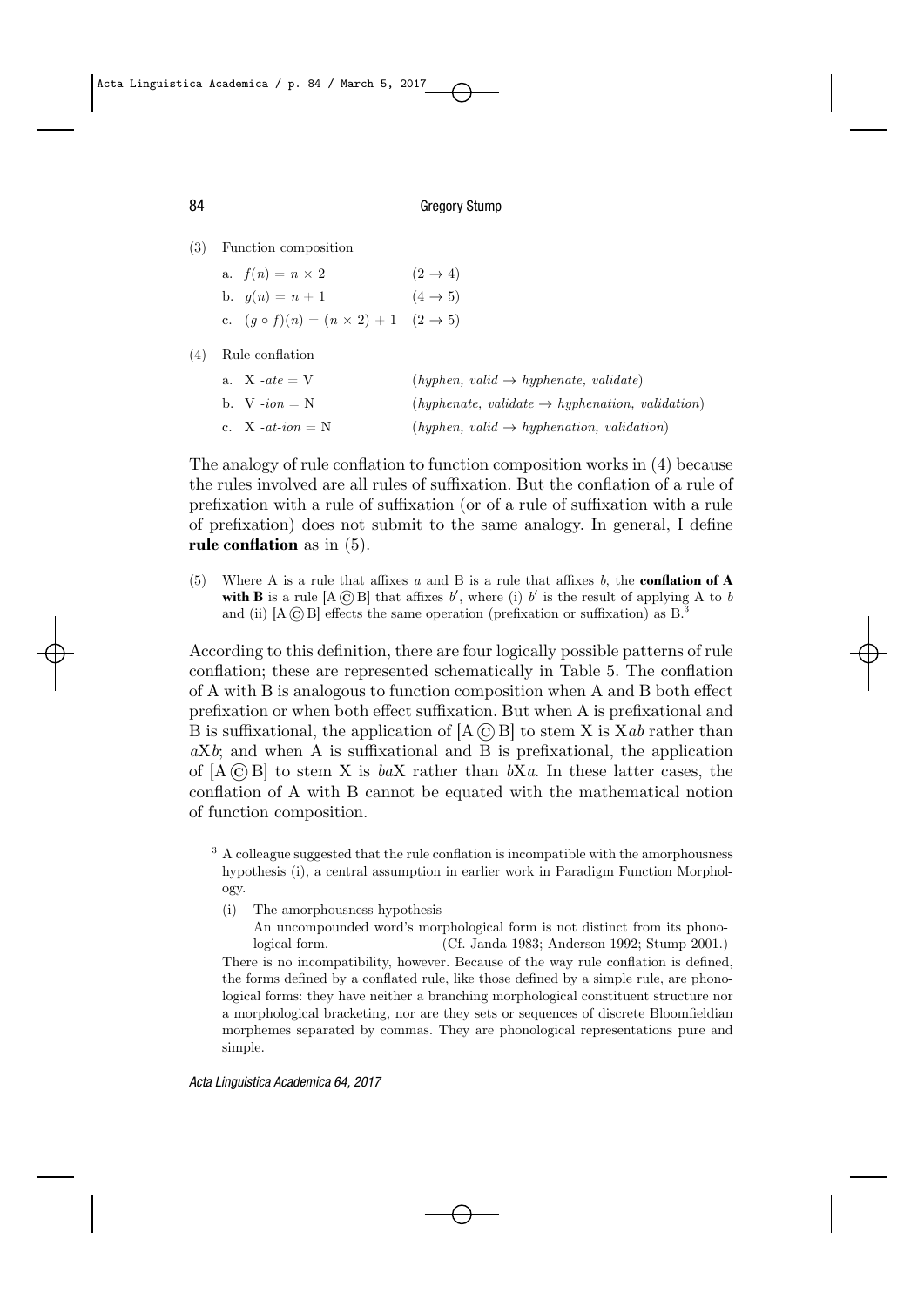| Rule A | Rule B | Rule $[A \odot B]$                                  | The application<br>of $[A \odot B]$ to stem X |
|--------|--------|-----------------------------------------------------|-----------------------------------------------|
|        |        | $a$ -prefixation $b$ -prefixation $ab$ -prefixation | abX                                           |
|        |        | $a$ -prefixation $b$ -suffixation $ab$ -suffixation | Xab                                           |
|        |        | a-suffixation $b$ -prefixation $ba$ -prefixation    | baX                                           |
|        |        | a-suffixation b-suffixation ba-suffixation          | Xba                                           |

**Table 5:** Four logically possible patterns of rule conflation

Four characteristics of the general definition of rule conflation in (5) should be carefully noted:

- Rule B has a dominant role in the interpretation of the conflated rule  $[A \circled{c}]$ , since the direction of affixation of B determines that of  $[A \odot B]$ , as in Table 5.
- In the application of  $[A \odot B]$  to a stem X, A's affix is always sequenced primarily with respect to B's affix, which alone determines the sequence of affixation with respect to X.
- The definition of rule conflation does not exclude the possibility that a conflated rule might itself enter into the conflation of a still more complex rule; that is, rule conflation may be recursive.
- Rule conflation is an operation on rules rather than on affixes; nevertheless, if A and B are rules introducing the respective affixes *a* and *b*, I will, as a kind of shorthand, refer to the affix *ab* (or *ba*) introduced by the conflated rule  $[A \odot B]$  as a **conflated affix**.

The definition in (5) determines the formal effects of rule conflation, and applies to both inflectional and derivational rules. But what about the content expressed by a conflated rule? This content naturally depends on whether the rules involved are rules of inflectional realization or rules of derivation. Consider first the case of realizational rules of inflectional affixation; here and below, I use the notation

*{σ}* : affix *x*

to represent an inflectional rule realizing the morphosyntactic property set  $\{\sigma\}$  through the affixation of *x*. If rule A realizes the morphosyntactic property set  $\{\alpha\}$  and rule B realizes the property set  $\{\beta\}$ , then rule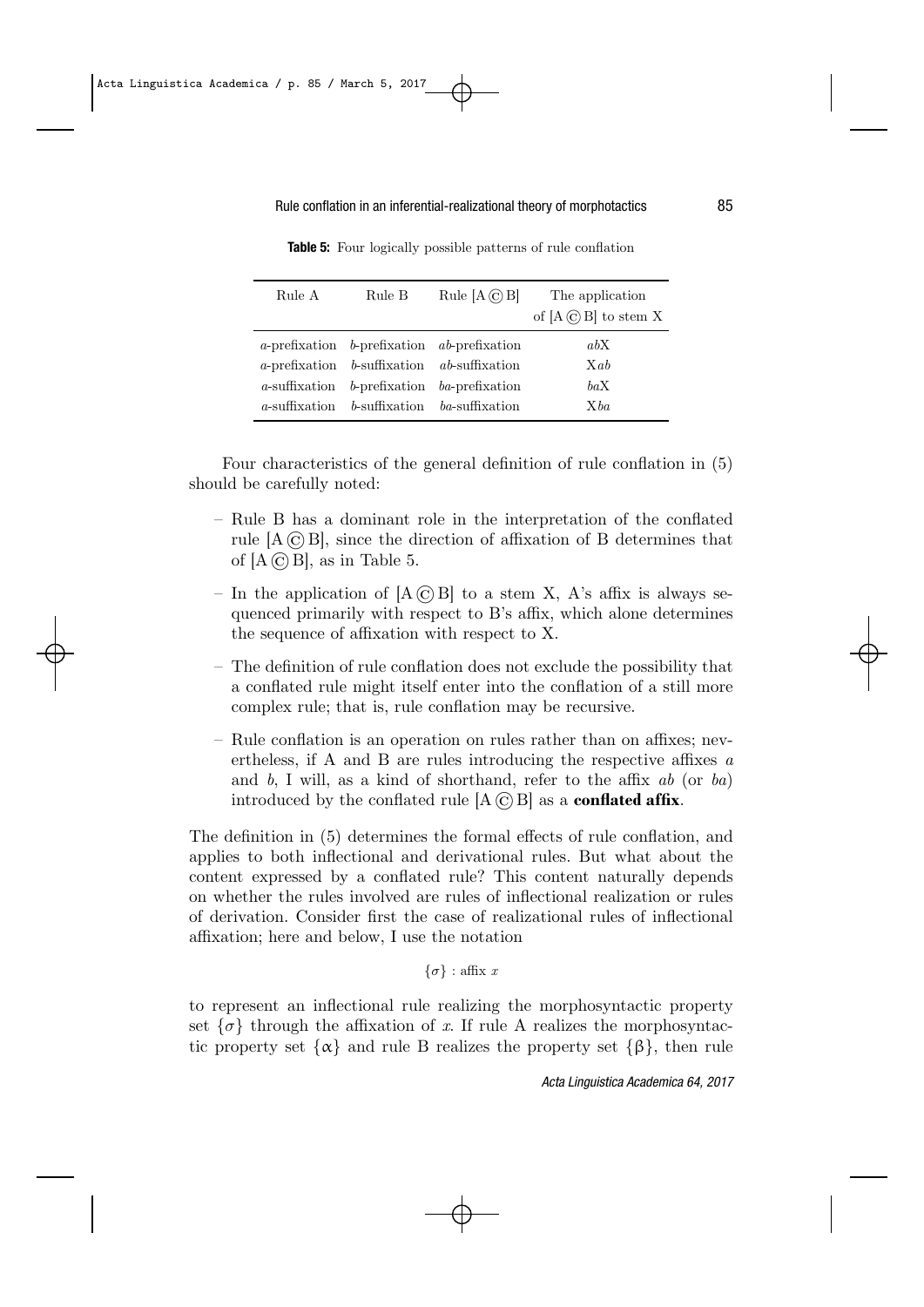[A© B] realizes the combination of these property sets. In the simplest cases, the relevant mode of combination can simply be seen as set union: *{*α*} ∪ {*β*}*. But in the general case, it is preferable to regard the mode of set combination as unification;<sup>4</sup> for instance, the combination of  $\{TNS:fut,$ AGR:*{*3 sg*}}* with *{*AGR:*{*fem*}}* should be the unification *{*TNS:fut, AGR:*{*3 sg fem*}}* rather than the union *{*TNS:fut, AGR:*{*3 sg*}*, AGR:*{*fem*}}*. Accordingly, if A and B are inflectional rules such that A realizes  $\{\alpha\}$  and B realizes  $\{\beta\}$ , then  $[A \odot B]$  realizes the unification  $\{\alpha\} \sqcup \{\beta\}$ . Thus, in the inflectional domain, the content expressed by rule conflation may be schematized as in Table 6.

**Table 6:** The content expressed by rule conflation in the inflectional domain

| Rule A. $\{\alpha\}$ : prefix <i>a</i> -<br>Rule B. $\{\beta\}$ : suffix -b |
|-----------------------------------------------------------------------------|
| Rule $[A \odot B]$ . $\{\alpha\} \sqcup \{\beta\}$ : suffix -a-b            |

Where rules of derivational affixation are involved, the situation is somewhat more complex; here and below, I use the notation

affix 
$$
y \mid C_1 \to C_2 \mid [L] \to f([L])
$$

to represent a rule of derivation that applies to a lexeme  $L$  of category  $C_1$ with meaning  $\llbracket L \rrbracket$  and stem X to produce a lexeme  $L'$  of category  $C_2$  with meaning  $f(\llbracket L \rrbracket)$  and stem X', the result of affixing y to X. Suppose now that

(i) The **unification** of  $\rho$  and  $\sigma$  (i.e.,  $\rho \sqcup \sigma$ ) is the smallest well-formed extension of both  $ρ$  and  $σ$ .

Example: *{*SBJ:*{*PER:3, NUM:sg*}*, OBJ:*{*NUM:pl*}} ⊔ {*TNS:prs, OBJ:*{*PER:1*}}* = *{*SBJ:*{*PER:3, NUM:sg*}*, TNS:prs, OBJ:*{*PER:1, NUM:pl*}}*

(ii) Given two sets  $\sigma$ ,  $\tau$ :  $\sigma$  is an **extension** of  $\tau$  (i.e.,  $\tau \sqsubseteq \sigma$ ) iff for each property F:x *∈ τ* ,

either (i) F is an atom-valued feature and F: $x \in \sigma$ 

```
or (ii) F is a set-valued feature such that F: y \in \sigma and y is an extension of x.
Examples: {NUM:pl} ⊑ {PER:1, NUM:pl}
              {TNS:prs, OBJ:{PER:1}} ⊑ {TNS:prs, OBJ:{PER:1, NUM:pl}}
```
*Acta Linguistica Academica 64, 2017*

The assumed definition of unification is as in (i); this definition depends on the assumed definition of extension in (ii).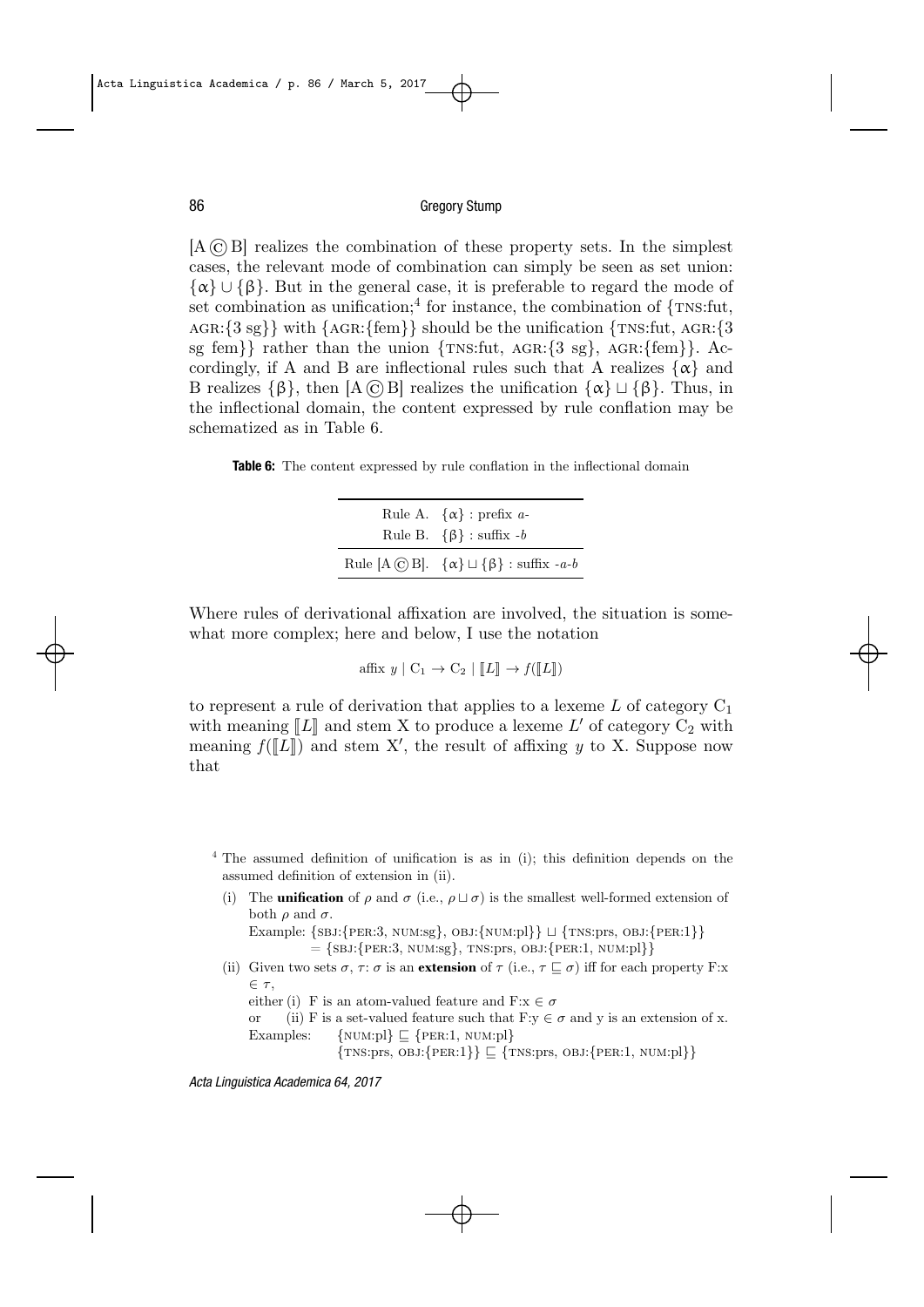- (i) a derivational rule D applies to a lexeme L of category  $C_1$  with meaning  $\llbracket L \rrbracket$  and stem X to produce a lexeme *L'* of category  $C_2$  with meaning  $f(\llbracket L \rrbracket)$  and stem X<sup>'</sup>, the result of prefixing  $a$ - to X; and
- (ii) a derivational rule E applies to a lexeme  $L$  of category  $C_2$  with meaning  $\llbracket L \rrbracket$  and stem X to produce a lexeme *L'* of category  $C_3$ <br>with meaning  $\ell(\llbracket L \rrbracket)$  and stem Y' the wordt of perform b to Y with meaning  $g(\llbracket L \rrbracket)$  and stem X<sup>'</sup>, the result of suffixing *-b* to X.

In that case, the conflated rule  $[E \bigodot D]$  applies to a lexeme L of category  $C_1$  with meaning  $\llbracket L \rrbracket$  and stem X to produce a lexeme *L'* of category  $C_3$ <br>with meaning  $\ell(f(\llbracket I \rrbracket))$  and stem  $X'$  the parallel of profession at the X with meaning  $g(f([L]))$  and stem X', the result of prefixing *a-b-* to X. The content expressed by rule conflation in the derivational domain may therefore be schematized as in Table 7.

**Table 7:** The content expressed by rule conflation in the derivational domain

Rule D. prefix  $a - | C_1 \rightarrow C_2 | [[L]] \rightarrow f([L]])$ Rule E. suffix  $-b \mid C_2 \to C_3 \mid \llbracket L \rrbracket \to q(\llbracket L \rrbracket)$ Rule  $[E \bigodot D]$ . prefix  $ab$ -  $C_1 \rightarrow C_3 \mid [L] \rightarrow g(f([L]))$ 

This conception of rule conflation affords a straightforward representation of Soukka's analysis of Noon adjective agreement. In the following section, I develop this representation of her analysis in formal detail.

## **2. A formal theory of rule conflation in inflectional morphology**

The notion of rule conflation developed here can be straightforwardly integrated into an inferential-realizational theory of inflection whose fundamental characteristics are those of Paradigm Function Morphology  $(PFM).$ <sup>5</sup> Some key assumptions underlying this theory are (i)–(v):

(i) A lexeme's inflectional paradigm is a set of **cells**, each the pairing of a stem with a morphosyntactic property set. For any cell  $\langle X, \sigma \rangle$ in the paradigm of lexeme  $L, \sigma$  must be a property set with which

<sup>&</sup>lt;sup>5</sup> Some of the principal references relating to PFM are Stump (1991; 1993; 2001; 2012; 2016); Stewart & Stump (2007); Spencer & Stump (2013); and Bonami & Stump (2017).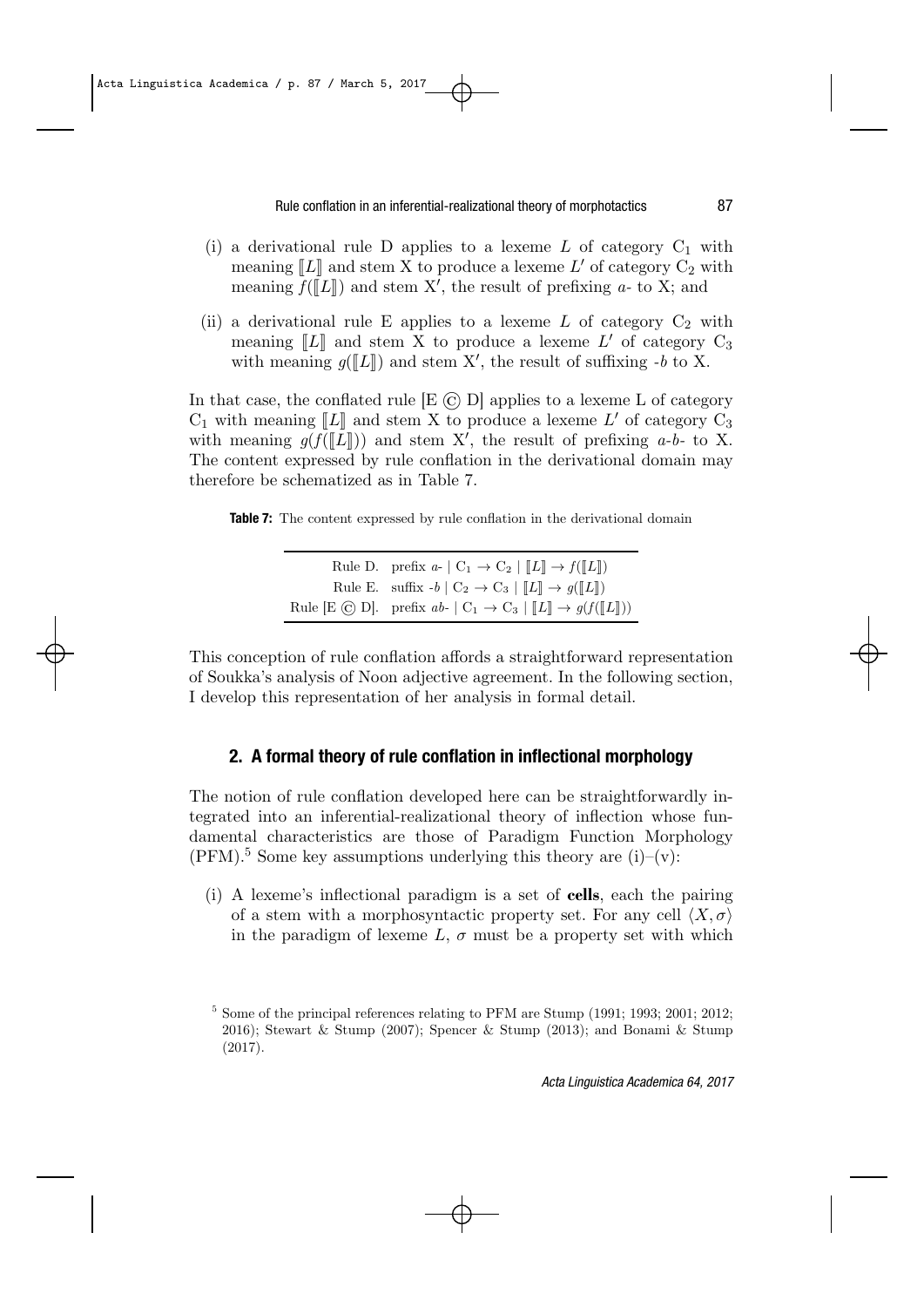#### 88 Gregory Stump

*L* may be associated in syntax and *X* must be that member of *L*'s stem inventory that is appropriate for the realization of  $\sigma$ <sup>6</sup>.

- (ii) Each language has a **paradigm function** which applies to each cell  $\langle X, \sigma \rangle$  in the paradigm of a given lexeme *L* to produce the corresponding **realized cell**  $\langle X', \sigma \rangle$  such that  $X'$  is the word form realizing *L* and  $\sigma$ . The definition of a language's inflectional morphology is that of its paradigm function.
- (iii) A language's paradigm function is defined by means of individual rules that apply to the pairing  $\langle X, \sigma \rangle$  of a stem X with a morphosyntactic property set  $\sigma$  to produce a new pairing  $\langle X', \sigma \rangle$  such that  $X'$ realizes one or more of the properties in  $\sigma$ <sup>7</sup>
- (iv) These realizational rules are organized into **blocks** whose members are in paradigmatic opposition (mutually exclusive in their application). If two members of the same block are both applicable to the pairing  $\langle X, \sigma \rangle$ , this competition is resolved in favor of the narrower rule by Pānini's principle (Stump 2001, 22). Where  $\langle X, \sigma \rangle$  is the pairing of a stem X with a morphosyntactic property set  $\sigma$  and **b** is a rule block, the notation  $\vert \mathbf{b}: \langle X, \sigma \rangle \vert$  represents the result of applying the narrowest applicable rule in *b* to  $\langle X, \sigma \rangle$ .
- (v) The order of application of individual realizational rules is determined by the ordering of the blocks to which they belong, which is itself specified in the definition of the language's paradigm function.

I now additionally assume that rules of inflectional affixation may be formulated in two ways: rules that associate morphologically unanalyzable

- <sup>6</sup> Stump (2016) argues that the morphosyntactic property set determining a word form's syntax and semantics may be distinct from the property set determining its inflectional realization, and that this fact motivates a theory of inflectional morphology in which a lexeme *L*'s content paradigm (from which the syntax and semantics of *L*'s word forms are projected) is distinct from its stem's form paradigm (from which L's inflectional realizations are projected). In this sort of theory, the morphotactic facts at issue here should be seen as pertaining to the realization of form paradigms.
- <sup>7</sup> Stump (to appear b) argues that a rule of affixation should itself be conceived of as two independent rules, one defining the affix as an exponent of a particular set of morphosyntactic properties, the other specifying the manner of its combination with a stem. (This recalls the proposed syntactic distinction between rules of immediate dominance and rules of linear precedence; Gazdar et al. 1985.) Though I do not insist on this distinction here, it is in no way incompatible with the micromorphology hypothesis.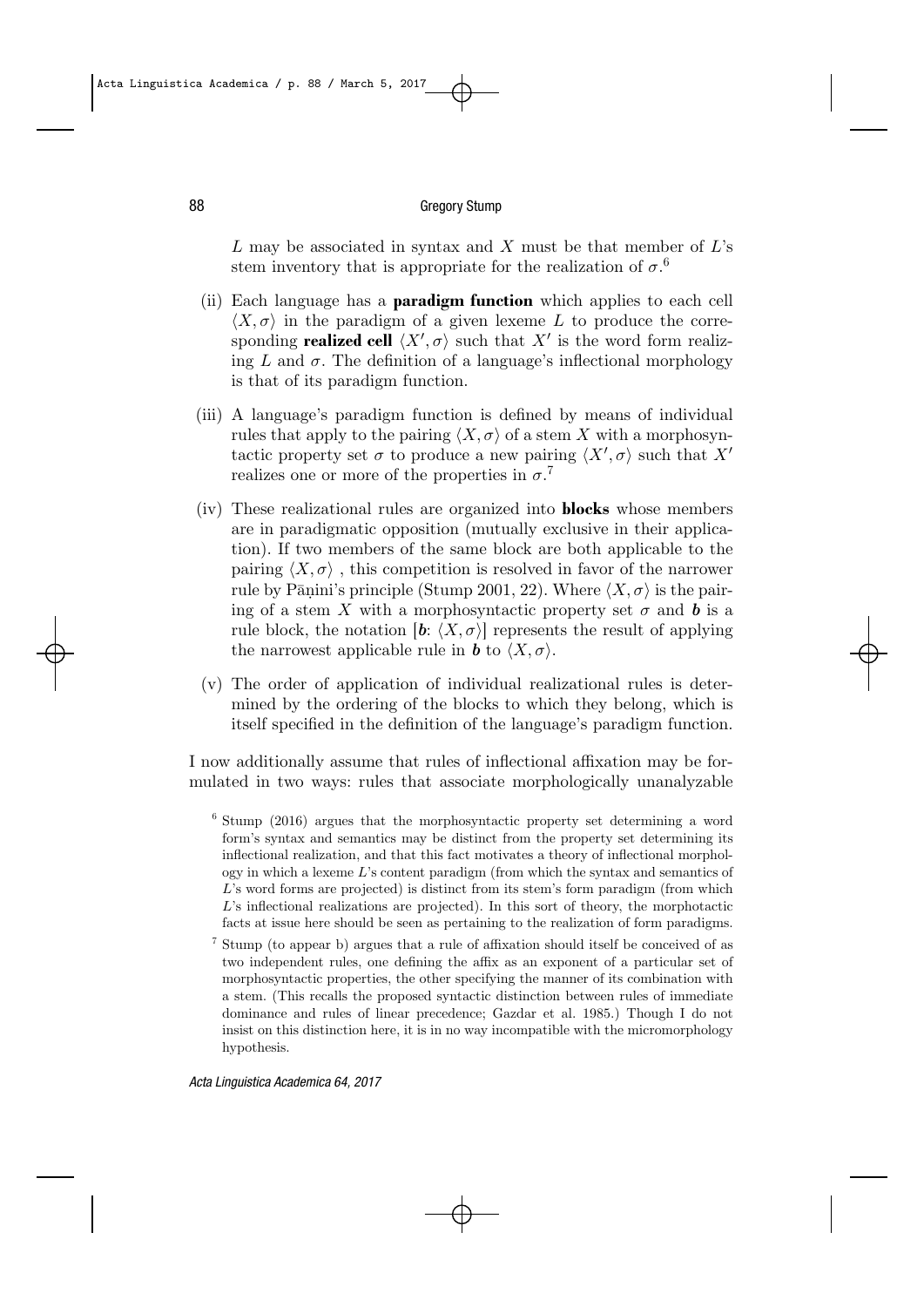affixes with particular property sets are simply stipulated as members of one or another rule block, while morphologically complex affixes are associated with property sets by rule conflation. I further assume that in the inflectional domain, the dominance of rule B in the interpretation of a conflated rule  $[A \odot B]$  is manifested in two ways: besides sharing B's direction of affixation, [A© B] also shares B's rule-block membership. (Rule A, by contrast, may or may not belong to this same block.)

Consider, now, how this inferential-realizational theory of inflection incorporating rule conflation may be applied in the analysis of Noon adjective inflection. This analysis is based on the simple rules of inflectional affixation in  $(6)$ : these include rules  $(6a-1)$  for noun-class prefixes, including the markers of diminutivity and animacy; rule (6m) for the prefixal formative *i-*; and rules (6n–p) for the positional formatives *-ii*, *-um* and *-aa*.

(6) Simple rules of inflectional affixation for Noon adjective inflection

#### **Block I**

Noun-class rules

- a. *{−*dim *−*anim sg CL.1*}* : prefix *w-*
- b. *{−*dim *−*anim sg CL.2*}* : prefix *f-*
- c. *{−*dim *−*anim sg CL.3*}* : prefix *m-*
- d. *{−*dim *−*anim sg CL.4*}* : prefix *k-*
- e. *{−*dim *−*anim sg CL.5*}* : prefix *p-*
- f. *{−*dim *−*anim sg CL.6*}* : prefix *j-*
- g. *{−*dim *−*anim pl CL.1–3*}* : prefix *c-*
- h. *{−*dim *−*anim pl CL.4–6*}* : prefix *t-*
- i.  $\{-dim + \text{anim sg}\}$ : prefix *y*-
- j.  $\{-dim + \text{anim pl}\}$ : prefix  $\delta$ -
- k. *{*+dim sg*}* : prefix *j-*
- l. *{*+dim pl*}* : prefix *t-*

Prefixal formative rule

```
m. {adj}: prefix i-8
```
#### **Block II**

Positional formative rules

- n. *{*definite loc1*}* : suffix *-ii*
- o. *{*definite loc2*}* : suffix *-um*
- p. *{*definite loc3*}* : suffix *-aa*

<sup>8</sup> Rule (6m) is formulated as realizing the property 'adjective' because Noon attributive prefixes only participate in the inflection of adjectives. This property is not realized by the definite suffixes, since these participate in the inflection of nouns as well as adjectives.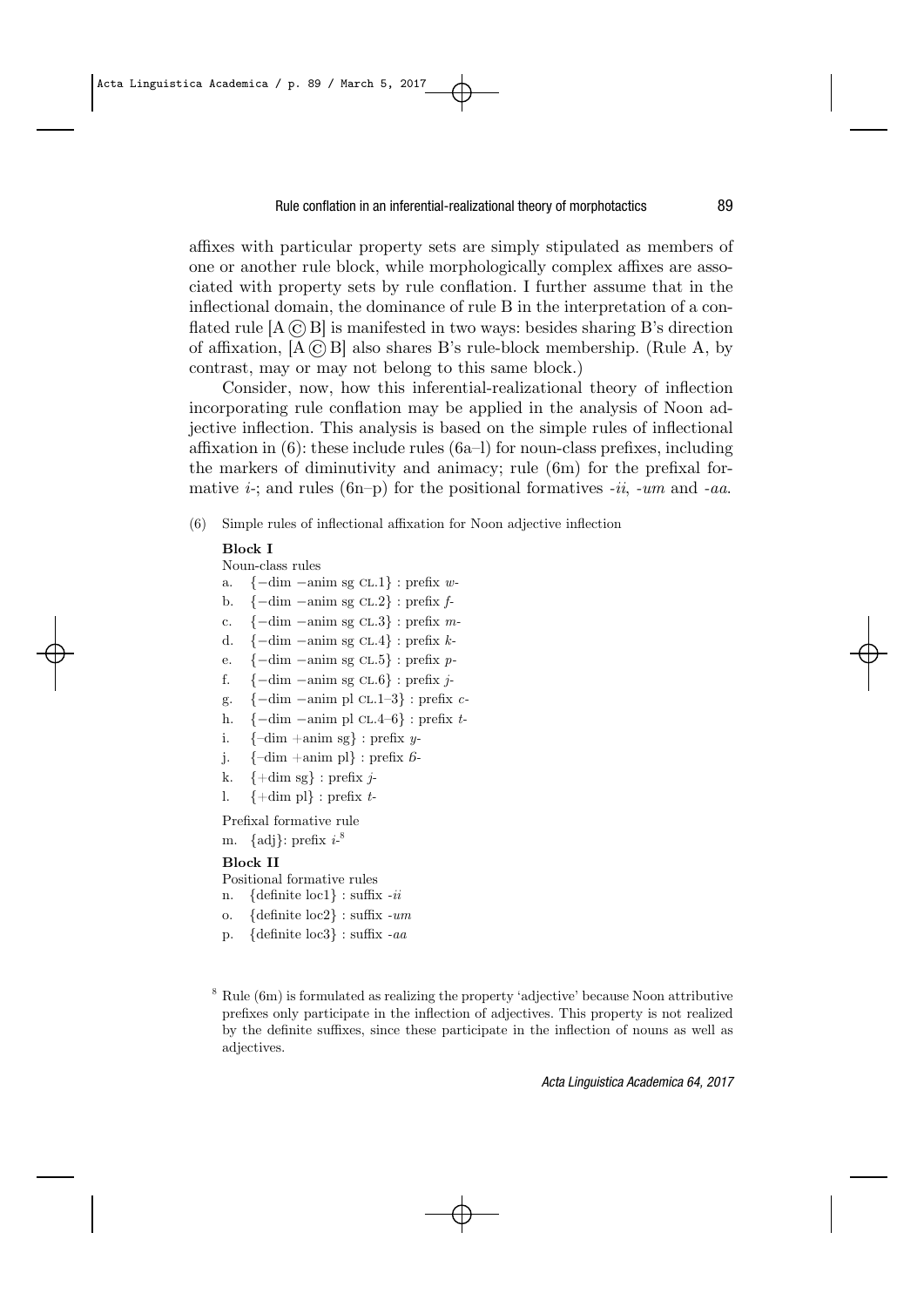By the rule conflation schema in  $(7a)$ , the noun-class rules in  $(6a-1)$  conflate with the prefixal formative rule (6m) to produce attributive prefix rules belonging to **Block I**; by schema (7b), the noun-class rules conflate with the positional formative rules in  $(6n-p)$  to produce the definite suffix rules belonging to **Block II**.

(7) Conflated rules of inflectional affixation

a. Attributive prefix rules Given any noun-class rule A,  $[A \odot (6m)]$  is an attributive prefix rule  $(\in \text{Block } I)$ Example:  $[(6a) \odot (6m)]$  $=$   $\{-\dim -\dim \text{sg } CL.1 \text{ adj}\}\$ : prefix *wi*is an attributive prefix rule (*∈* **Block I**). b. Definite suffix rules Given any noun-class rule A and any positional formative rule B,  $[A \odot B]$  is a definite suffix rule (*∈* **Block II**). Example: [(6a) © **(**6o**)**]  $=$   $\{-\dim -\dim \text{sg} \text{CL}.1 \text{ definite } loc2\}$ : suffix *-wum* is a definite suffix rule (*∈* **Block II**).

The paradigm function defined in (8) guarantees the participation of both of the sorts of rule blocks in (6) in the definition of an adjective's inflected forms.<sup>9</sup>

(8) Paradigm function

 $PF(\langle X, \sigma \rangle) = [\text{Block II} : [\text{Block I} : \langle X, \sigma \rangle]$ Example: Where  $\sigma = \{-\dim -\text{anim sg CL.1} \text{ definite loc2 adj}\},\$  $PF(\langle yak, \sigma \rangle) = [\textbf{Block II} : [\textbf{Block I} : \langle X, \sigma \rangle]] = \langle \textit{wiyakwum}, \sigma \rangle$ 

In this analysis, the conflation of noun-class rules with the prefixal formative rule (6m) causes noun-class markers to appear before an adjective's stem, as part of its attributive prefix. But the conflation of noun-class rules with the positional formative rules causes noun-class markers to appear after an adjective's stem, as part of its definite suffix. Both of these uses of the noun-class markers are exemplified in the inflection of *wiyakwum* 'big' (nondiminutive inanimate definite singular class CL.1 location 2).

Figure 1 provides a complete analysis of *wiyakwum* in the system described here. As Figure 1 shows, *wiyakwum* involves the stem *yak* 'big', the noun-class rule (6a), the prefixal formative rule (6m), and the positional

*⟨yak*, *{*–dim –anim –definite sg CL.1 adj*}⟩*.

In such cases, the Identity Function Default (Stump 2001, 53) entails that [**Block II** : *⟨X, σ⟩*] = *⟨X, σ⟩*.

*Acta Linguistica Academica 64, 2017*

<sup>&</sup>lt;sup>9</sup> There is no rule in **Block II** that is applicable in the realization of an indefinite paradigm cell such as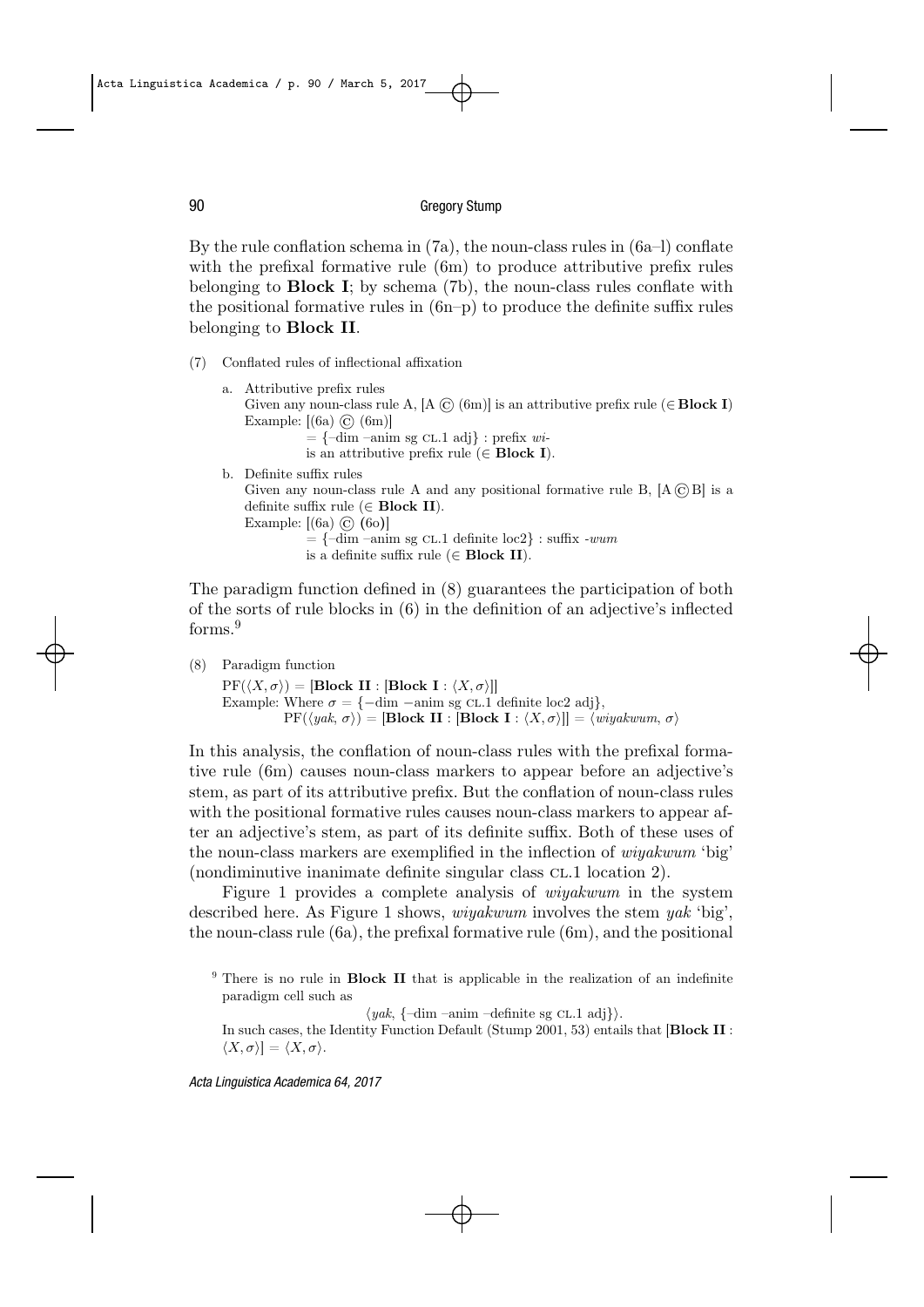formative rule  $(60)$ . In accordance with  $(7a)$ , the noun-class rule conflates with the prefixal formative rule to produce the attributive prefix rule

```
{−dim −anim sg CL.1 adj} : prefix wi-;
```
by (7b), the noun-class rule also conflates with the positional formative rule to produce the definite suffix rule

```
{−dim −anim sg CL.1 definite loc2} : suffix -wum.
```
The paradigm function (8) causes the attributive prefix rule to apply in **Block I** and the definite suffix rule to apply in **Block II**. In this way, the paradigm cell

*⟨yak*, *{−*dim *−*anim sg CL.1 definite loc2 adj*}⟩*

is realized as

*⟨wiyakwum*, *{−*dim *−*anim sg CL.1 definite loc2 adj*}⟩*.

| Rules of<br>inflectional<br>affixation | simple<br>conflated | (6a), (6m)<br>$[(6a) \odot (6m)] (by (7a))$ | (6a), (6o)<br>$[(6a) \odot (6o)] (by (7b))$ |
|----------------------------------------|---------------------|---------------------------------------------|---------------------------------------------|
| Properties realized                    |                     | $-dim -anim$ sg $CL.1$ adj                  | $-dim$ -anim sg CL.1 definite $loc2$        |
| Rule block                             |                     | Block I                                     | Block II                                    |
| Stem: yak                              |                     | $\rightarrow$ wiyak                         | $\rightarrow$ wiyakwum                      |

**Figure 1:** The realization of Noon *wiyakwum* 'big'

In this analysis, the noun-class affixes are not seen as prefixal in one use and suffixal in another; rather, they are uniformly prefixal, being prefixed to the prefixal formative  $i$ - in one use and to the suffixal positional formatives *-ii, -um* and *-aa* in another use.

Unlike most familiar theories of morphology, the micromorphological theory proposed here is not stem-centric. In many theories, an affix may only join with a stem; theories that conform to this requirement exhibit linear stem-centricity, as in the representation in Figure 2. The informationbased theory of morphology developed by Crysmann and Bonami (2016) is not linearly stem-centric, but is stem-centric in a different way: in this theory, a word form is represented as a sequence of morphs  $\langle m_1, ..., m_n \rangle$  – that

*Acta Linguistica Academica 64, 2017*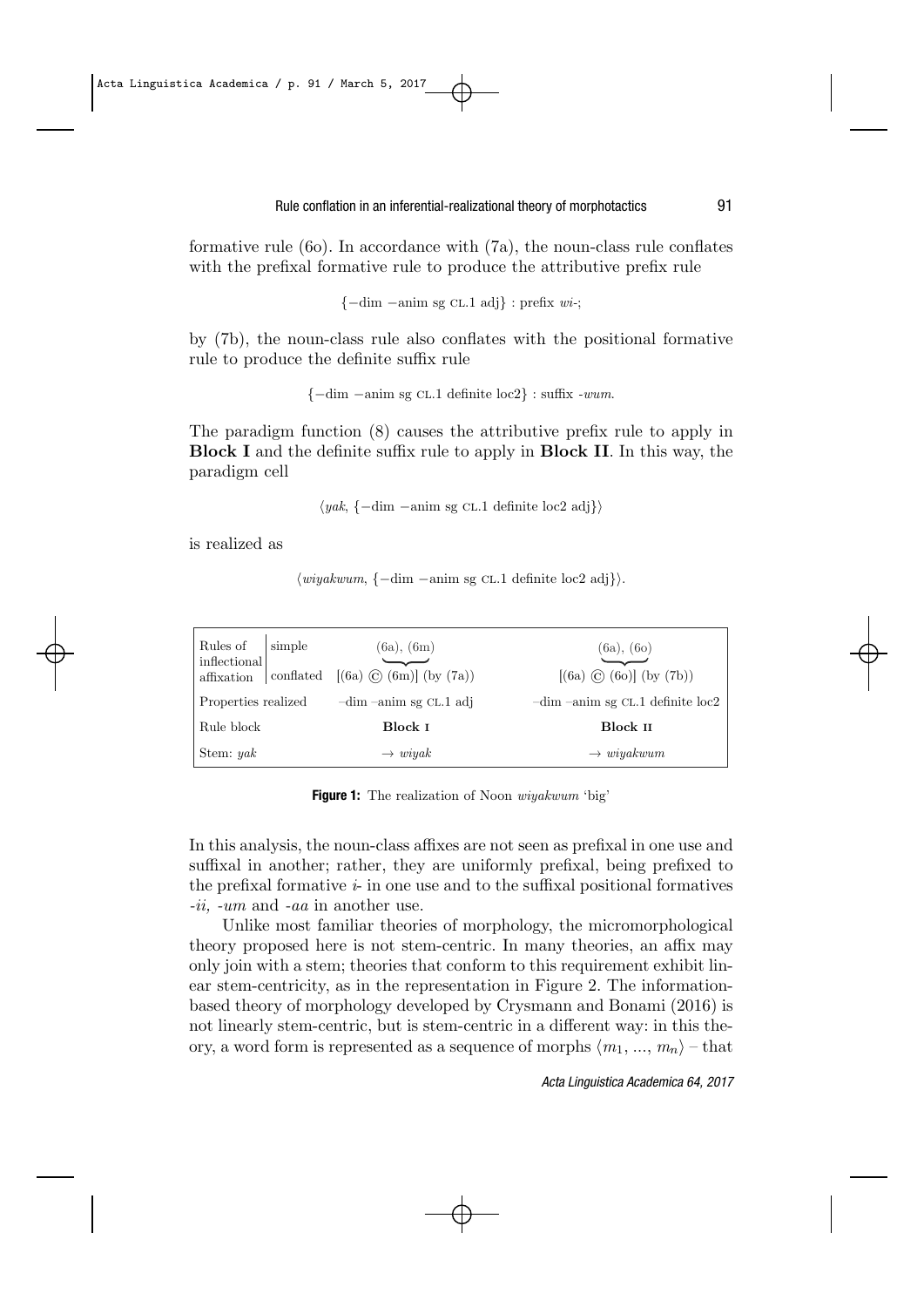92 Gregory Stump

is, as a flat representation in which all affixes have the same hierarchical rank as the word's stem. Theories requiring this sort of flat structure exhibit hierarchical stem-centricity, as in the representation in Figure 3. The micromorphology hypothesis entails analyses that are stem-centric in neither sense, since the definition of a conflated affix in terms of smaller affixes need not directly involve a stem at all, as in the definition schematized in Figure 4. A natural question is whether the micromorphology hypothesis obliterates the distinction between stems and affixes. Of course it does not: a stem expresses a lexeme, while an affix either realizes a word form's morphosyntactic properties<sup>10</sup> or serves to derive one lexeme from another.



**Figure 2:** Linear stem centricity (every affix joins with a stem)



**Figure 3:** Hierarchical stem-centricity (all affixes have the same hierarchical rank as the stem)



**Figure 4:** Absence of either sort of stem-centricity in micromorphological defini $tions<sup>11</sup>$ 

The coherence of the concept of rule conflation exemplified in (6) is not itself at issue. The issue is instead whether the definition of a language's

 $10$  The realization of morphosyntactic properties by an inflectional affix may, of course, be indirect, if that realization involves the mediation of one or more morphomic properties; see Stump 2016, Chapter 8.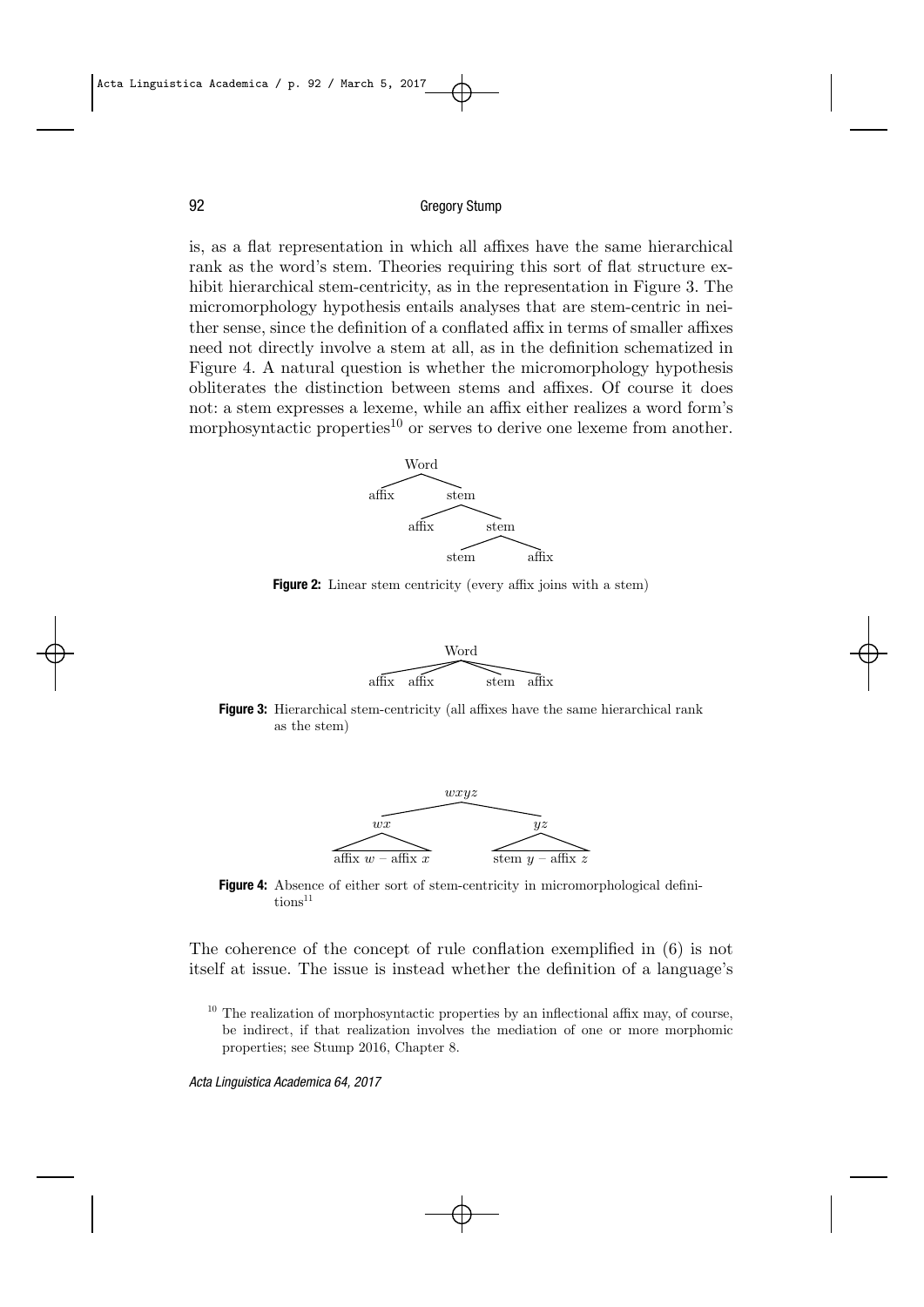morphology must ever make reference to conflated rules. If so, then that fact is a validation of the micromorphology hypothesis; if not, then the notion of rule conflation is a theoretical redundancy, at most a descriptive convenience. As I now show, there are eleven kinds of evidence that the definition of a language's morphology does involve reference to conflated rules.

## **3. Some explanations and interpretations afforded by the micromorphology hypothesis**

The micromorphology hypothesis makes it possible to explain several otherwise puzzling phenomena and additionally affords new interpretations of various phenomena. The phenomena at issue include

- apparently anomalous sequences of rule application (§3.1);
- apparent instances of nonmonotonicity in morphology (§3.2); and
- parallelisms between the application of single rules and that of sequences of rules (§3.3).

## **3.1. Anomalies in the sequence of rule applications**

What is an anomaly in the sequence of rule applications? In canonical instances of inflectional morphology, each realization rule applies in a particular position in the sequence of rule applications defining a word form's morphology. This canonical situation is cleanly representable by means of a system of linearly ordered blocks of realization rules in which the members of each block are disjunctive in their application (a theoretical architecture argued for extensively and convincingly by Stephen Anderson, e.g., Anderson 1977; 1986; 1992); thus, the suffixation rules involved in the definition of Latin *laudābantur* 'they were being praised' may be seen as occupying three linearly ordered blocks, as in Table 8. An anomaly in the sequence of rule applications is any kind of deviation from this canonical pattern. Such deviations are of various types.

 $11$  I emphasize that the representation in Figure 4 is not intended as a hierarchical representation of a word form's structure. Instead, it is a representation of the logical sequence in which the parts of the purely phonological representation *wxyz* are combined by rules of inflectional realization.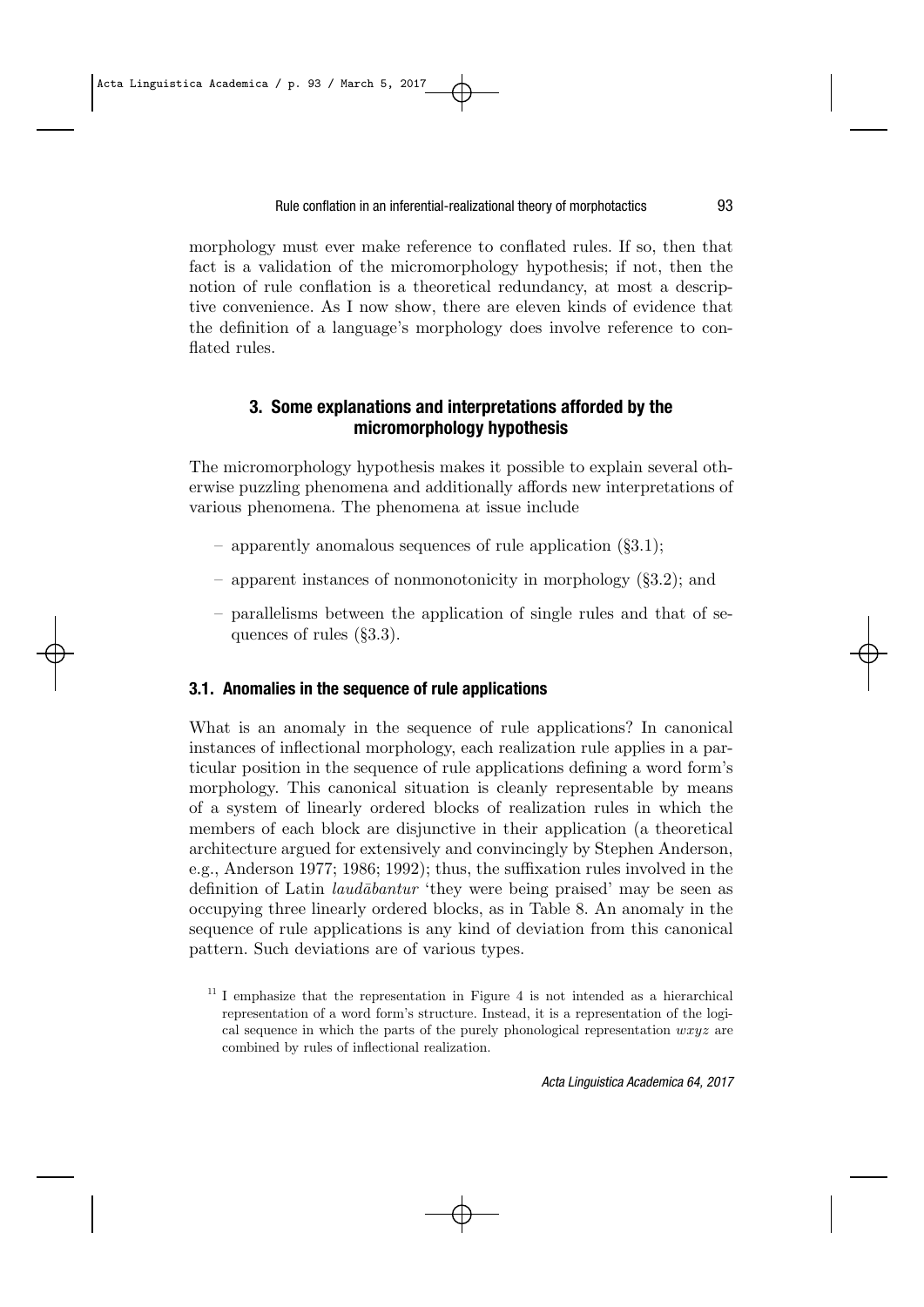**Table 8:** Sequence of rule applications in the definition of Latin *laudābantur* 'they were being praised', realizing the property set *{*3 pl imperf ind pass*}*

| $laud\bar{a}$ - | $-ba$          | $-nt$                                        | $-ur$            |
|-----------------|----------------|----------------------------------------------|------------------|
|                 |                |                                              |                  |
|                 |                | rule realizing rule realizing rule realizing |                  |
|                 | ${imperf~ind}$ | $\{3\text{ pl}\}\$                           | $\{pass\}$       |
|                 | <b>Block I</b> | Block II                                     | <b>Block III</b> |

## **3.1.1. A rule's order of application apparently depends on whether or not another rule applies**

In this sort of deviation from the canonical pattern of rule application, a rule's position in a sequence of rule applications depends on whether some other rule is part of that sequence.

Fula verb morphology presents an example of this sort of morphotactic conditioning. In the relative past tense of Fula verbs, the pronominal object markers in Table 9 follow subject suffixes in the default case, as in (9a,b); but when the first-person singular subject suffix *-mi* coincides with a singular personal object suffix (the second-person singular object suffix *-mA* or the third-person singular Class 1 object suffix *-mO*), the affixes appear in the opposite order, as the examples in  $(9)$  show.<sup>12</sup>

 $(9)$  a. mball-u-mi- $6e^{-}$ 

help-REL.PST.ACT-1SG.SBJ-3PL.CL.2.OBJ-FG 'I helped them.'

b. mball-u-ɗaa-mO-' help-REL.PST.ACT-2SG.SBJ-3SG.CL.1.OBJ-FG 'You (sg.) helped him.'

The morphophonological segments  $A$  and  $O$  in the second-person singular object suffix *-mA* and the third-person singular Class 1 suffix *-mO* are realized sometimes as short *a* and *o*, sometimes as long *aa* and *oo*. These alternations between short and long variants are conditioned both by their prosodic context and by the morphosyntactic properties being realized. See Arnott (1970, 213ff) for full details on the relevant conditioning. Because the analytic issues raised by these alternations are orthogonal to the matter of affix ordering at issue here, I simply represent these alternating affixes morphophonologically, as *-mA* and *-mO*.

At the end of the object markers in Table 9,  $-$  and  $-$ <sup>h</sup> respectively indicate the presence and absence of final glottality. More widely, the distribution of final glottality is grammatically conditioned; for details, see Arnott (1970, 231ff). Note the presence of final glottality (FG) in (9).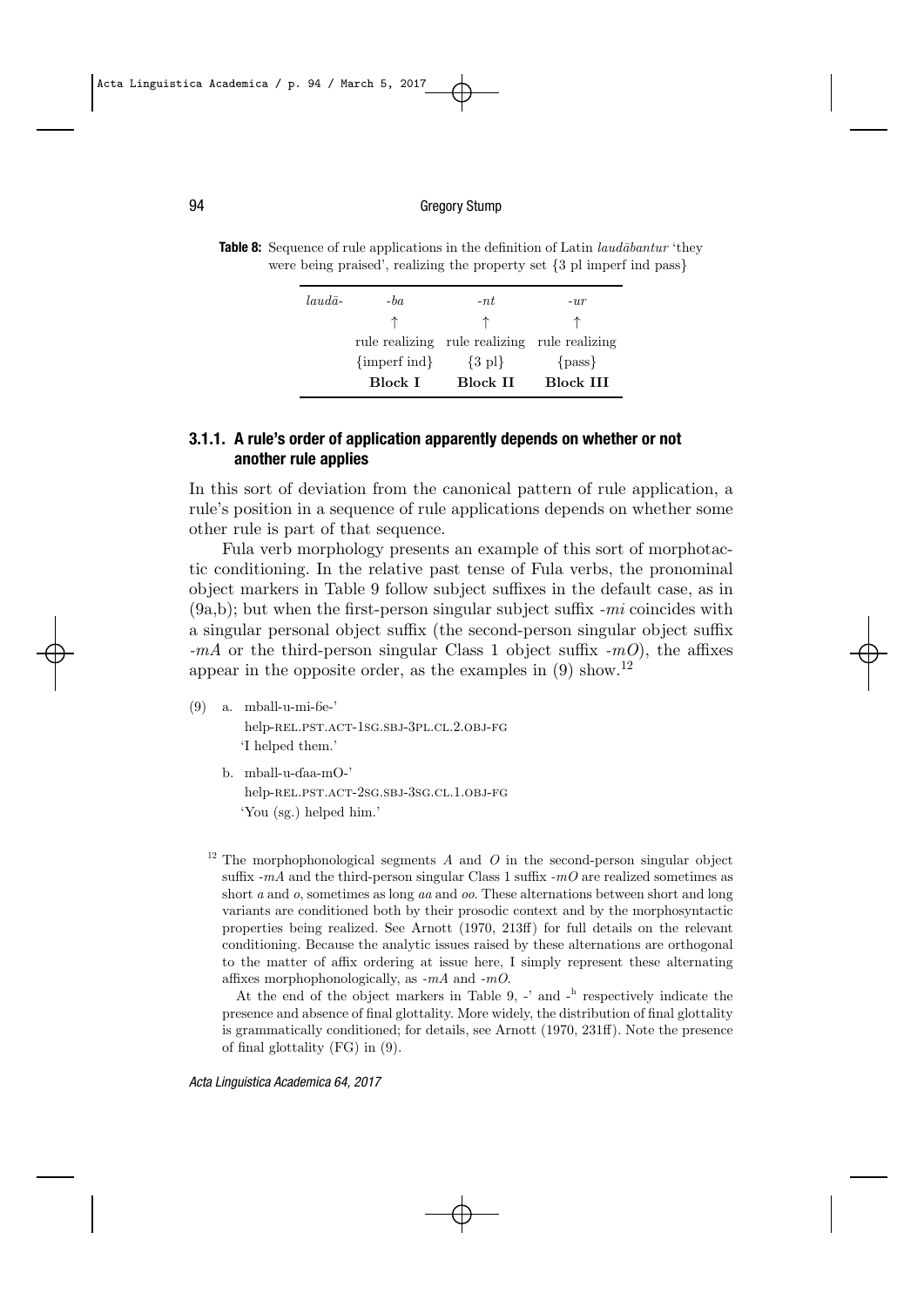| Person,<br>number | Subject<br>affix<br>(Series 5) | Object<br>suffix           | 3sg<br>noun<br>class | Subject<br>affix<br>(Series 5) | Object<br>suffix      |
|-------------------|--------------------------------|----------------------------|----------------------|--------------------------------|-----------------------|
| $1{\rm sg}$       | -mi                            | -yam- $\overline{h}$       | $\mathbf{1}$         | 'o- $\sim$ mo-                 | $-mO-$                |
| 2sg               | -aa $\sim$ -daa                | -mA- $^{\rm h}$            | 3                    | ngel-                          | -ngel-'               |
| 3sg               |                                | -ɗum- <sup>h</sup>         | 4                    | kal-                           | $-kal'$               |
| 1 <sub>pl</sub>   | min-                           | -min- $^{\rm h}$           | 5                    | ngum-                          | -ngum-'               |
| 2pl incl          | $-en \sim$ -den                | $\cdot$ 'en- $\frac{h}{h}$ | $\overline{7}$       | nga-                           | $-{\eta}$ ga-'        |
| 2pl excl          | -on- $\sim$ -don               | -'on- $^{\rm h}$           | 9                    | nde-                           | $-nde-$               |
| 3pl               |                                | $-6e-$                     | 10                   | ndi-                           | -ndi-'                |
|                   |                                |                            | 11                   | ndu-                           | -ndu-'                |
|                   |                                |                            | 12                   | nga-                           | $-nga-$               |
| 3pl               | Subject                        |                            | 13                   | nge-                           | $-{\rm \eta ge-}'$    |
| noun              | affix                          | Object<br>suffix           | 14                   | ŋgo-                           | - $\n  1$             |
| class             | (Series 5)                     |                            | 15                   | ŋgu-                           | $-{\rm \eta gu^{-}}'$ |
| $\boldsymbol{2}$  | ßе-                            | $-6e-$                     | 16                   | ngal-                          | -ngal-'               |
| 6                 | kon-                           | -kon-'                     | 17                   | ngol-                          | -ngol-'               |
| 8                 | ko-                            | $-ko-$                     | 18                   | ka-                            | $-ka-$                |
| 24                | $de-$                          | $-de^-$                    | 19                   | ki-                            | $-ki-$                |
| 25                | ďi-                            | $-di-$                     | 20                   | ko-                            | $-ko-$                |
|                   |                                |                            | 21                   | kol-                           | $-kol-$               |
|                   |                                |                            | $22\,$               | $\dim$ -                       | $-dam-$               |
|                   |                                |                            | 23                   | dum-                           | -dum-'                |

**Table 9:** Series 5 subject affixes and object suffixes in Fula (Arnott 1970, 194, 212)

- c. mball-u-mA-mi-' help-REL.PST.ACT-2SG.OBJ-1SG.SBJ-FG 'I helped you (sg.).'
- d. mball-u-mO-mi-' help-REL.PST.ACT-3SG.CL.1.OBJ-1SG.SBJ-FG 'I helped him.' (Stump 1993, 165)

The micromorphology hypothesis affords the following analysis of this variability in affix order in Fula verb inflection. For simplicity, this analysis focuses on a representative fragment of Fula's highly elaborate system:

- It defines the morphology of transitive verbs that exhibit person/ number inflection for both their subject and their object.
- The subject and object markers include first- and second-person markers as well as third-person markers for noun classes 1 and 2;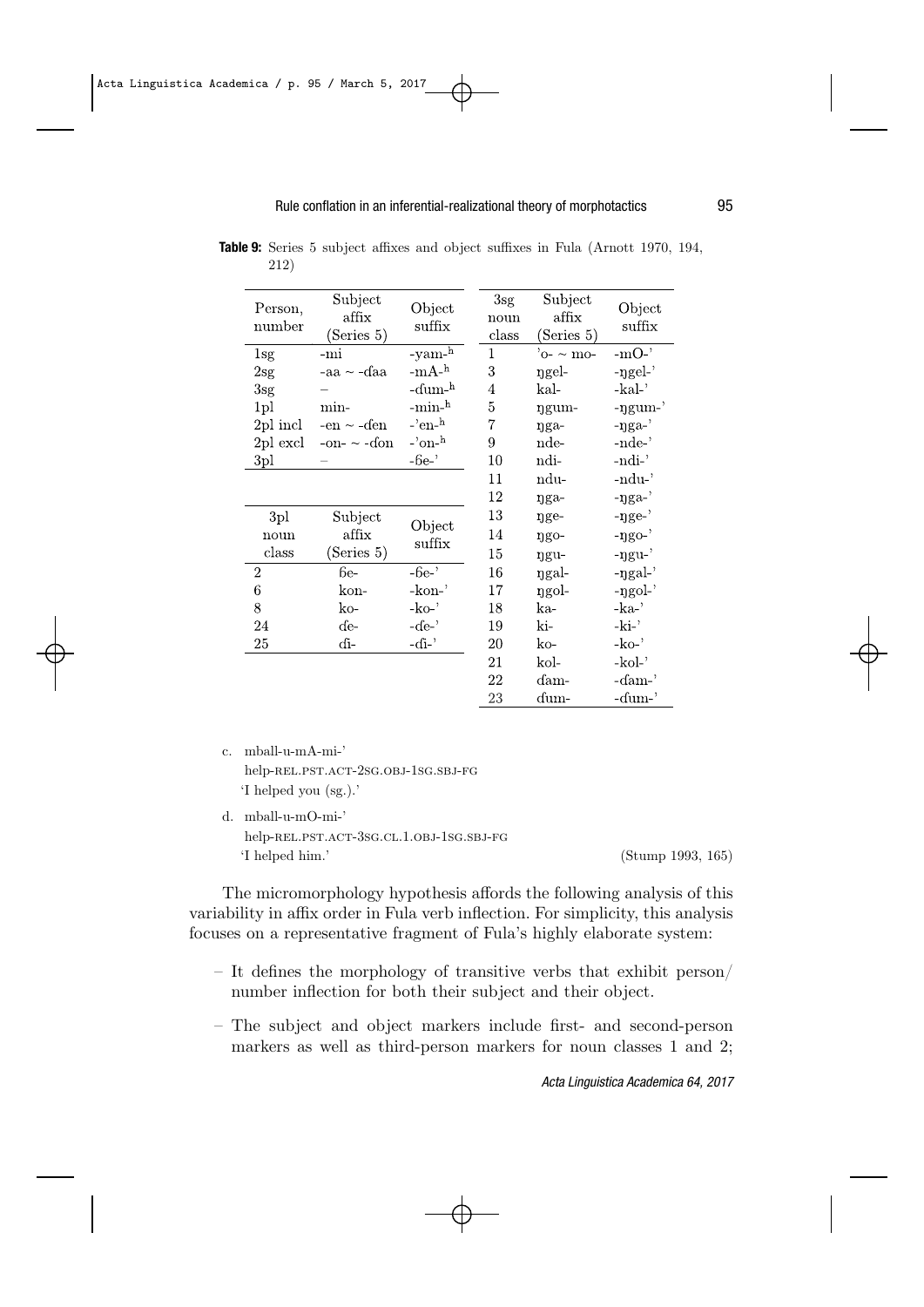#### 96 Gregory Stump

as far as the workings of the analysis are concerned, the behavior of the Class 1 and Class 2 markers is representative of that of all of the remaining twenty-three noun classes.

- The proposed analysis does not explicitly provide for all combinations of tense, mood and voice, focusing instead on the relative past active ('rpa'), whose subject affixes are drawn from Series 5 ('Ser5'); but there is no obstacle to extending this analysis to cover all occurring combinations.
- A well-formed property set for a verb in this fragment therefore has an extension

```
{SBJ:α, OBJ:β, rpa, Ser5},
```
where α, β *∈ {{*1 sg*}*, *{*2 sg*}*, *{*3 sg CL.1*}*, *{*1 pl*}*, *{*2 pl incl*}*, *{*2 pl excl*}*, *{*3 pl CL.2*}}*. <sup>13</sup> Note that the property Ser5 is morphomic (Aronoff 1994) – that is, the fact that rules of subject-agreement affixation fall into five discrete series has no significance outside of the workings of Fula morphology.

The simple rules of inflectional affixation for this fragment are listed in (10); these include rules for subject markers (Series 5), for the tense affix of the relative past active, and for object markers. The application of the two blocks of rules in (10) is determined by the definition of the Fula paradigm function in (11).

<sup>&</sup>lt;sup>13</sup> I follow Arnott (1970, 134) in situating the inclusive/exclusive distinction in the second rather than the first-person of the plural, so that 'inclusive' means 'you and I'. This makes it possible to subsume inclusive forms under certain grammatical generalizations otherwise pertaining to second-person plural forms.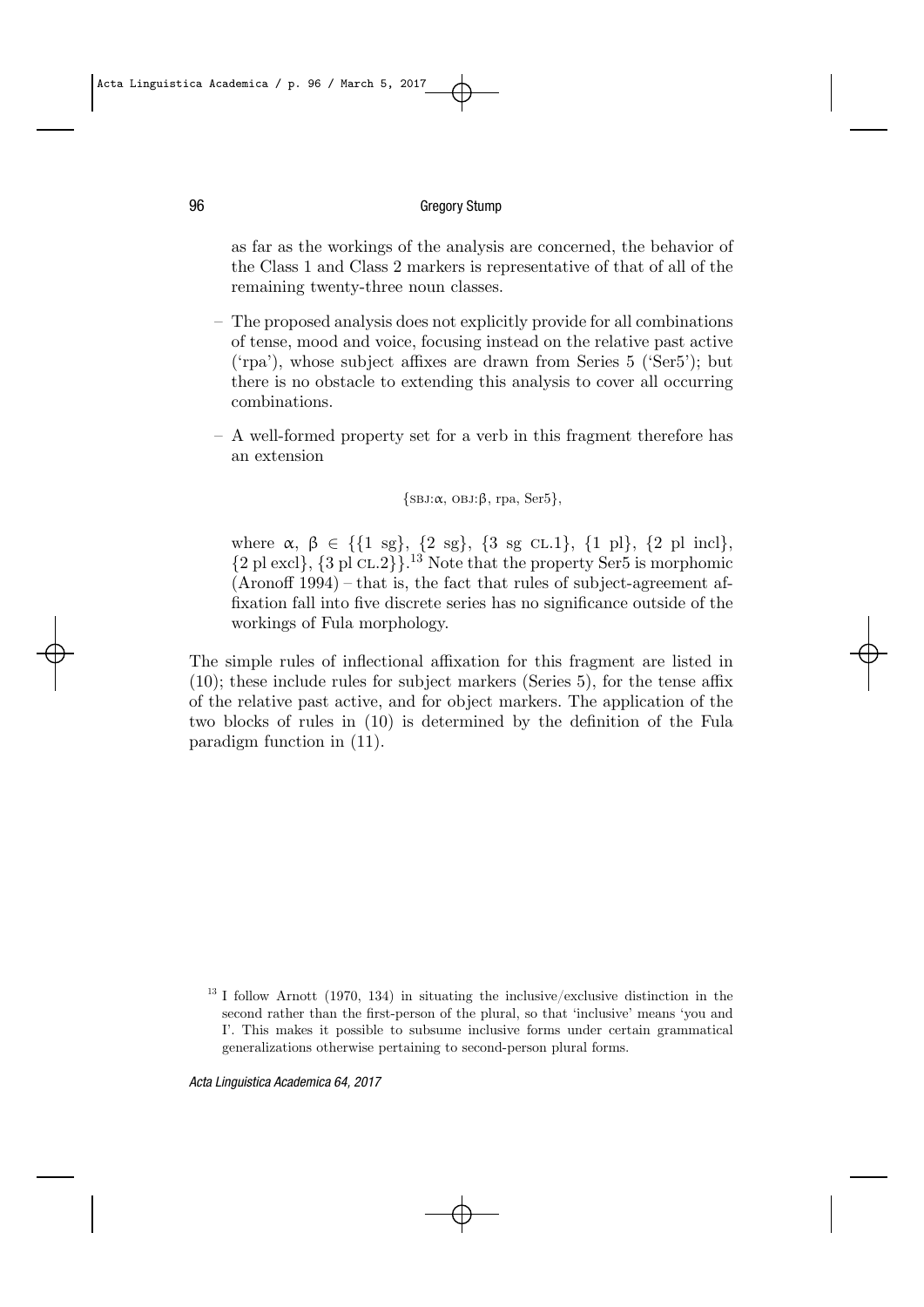(10) Simple rules of inflectional affixation for a fragment of Fula verb morphology

|    | <b>Block I</b> : Tense suffixation                                                                              |    |                                                     |
|----|-----------------------------------------------------------------------------------------------------------------|----|-----------------------------------------------------|
|    | a. $\{ \text{rpa Ser5} \}$ : suffix $-U^{14}$                                                                   |    |                                                     |
|    | <b>Block II:</b>                                                                                                |    |                                                     |
|    | Subject affixation                                                                                              |    | Object suffixation                                  |
|    | b. $\{SBJ:\{1 sg\} Ser5\}$ : suffix -mi                                                                         | i. | $\{OBJ:\{1 sg\}\}\;$ : suffix -yam                  |
|    | c. $\{SBJ:\{2 sg\} Ser5\}$ : suffix - <i>daa</i>                                                                |    | $\{OBJ:\{2 sg\}\}\;:\; \text{suffix -} \textit{mA}$ |
|    | d. $\{SBJ:\{3 \text{ sg } CL.1\} \text{ Ser5}\}$ : prefix'o-                                                    |    | k. $\{OBJ:\{3 \text{ sg } CL.1\}\}\$ : suffix -mC   |
|    | e. $\{SBJ:\{1\text{ pl}\}\text{ Ser5}\}$ : prefix min-                                                          |    | 1. $\{OBJ:\{1\text{ pl}\}\}\$ : suffix -min         |
| f. | $\{SBJ:\{2\text{ pl incl}\}\$ Ser5 $\}$ : suffix - <i>den</i>                                                   |    | m. $\{OBJ:\{2\text{ pl incl}\}\}\$ : suffix - 'en   |
|    | g. $\{SBJ:\{2\text{ pl excl}\}\$ : suffix -don n. $\{OBJ:\{2\text{ pl excl}\}\}\$ : suffix -'on                 |    |                                                     |
|    | h. $\{SBI:\{3\text{ pl CL.2}\} \text{ Ser5}\}$ : prefix $6e$ - o. $\{OBI:\{3\text{ pl CL.2}\}\}$ : suffix $-6e$ |    |                                                     |
|    |                                                                                                                 |    |                                                     |

(11) Paradigm function for a fragment of Fula verb morphology  $PF(\langle X, \sigma \rangle) = [\textbf{Block II} : [\textbf{Block I}: \langle X, \sigma \rangle]$ 

Conflated rules of affixal inflection for **Block II** in the Fula fragment are schematically defined in (12). This definition guarantees that the subjectagreement rule (10b) conflates with the object-agreement rules (10j) and (10k), as in (13), but that otherwise, object-agreement rules instead conflate with subject-agreement rules, as for example in (14). The full system of conflated suffixation rules defined in (12) is represented in Table 10, in which  $-\alpha$  represents a rule realizing some property set through the suffixation of  $\alpha$ .

- (12) Conflated rules of inflectional affixation for a fragment of Fula verb morphology Given the rules A. *{*SBJ:α Ser5*}* : suffix X B. *{*OBJ:β *}* : suffix Y,
	- a. [A  $\odot$  B] is a conflated rule if  $\alpha = \{1 \text{ sg}\}\$  and  $\beta \in \{\{2 \text{ sg}\}\$ ,  $\{3 \text{ sg } \text{ CL.1}\}\$ ;
	- b. otherwise,  $[B \odot A]$  is a conflated rule.
- $(13)$  a.  $[(10b) \odot (10j)]$  i.e.,  $\{OBJ: \{2 sg\} SBI: \{1 sg\} Ser5\}$  : suffix  $mAmi$ b. [(10b) © (10k)] i.e., *{*OBJ:*{*3 sg CL.1*}* SBJ:*{*1 sg*}* Ser5*}* : suffix *mOmi*
- (14) [(10o) © (10b)] i.e., *{*SBJ:*{*1 sg*}* OBJ:*{*3 pl CL.2*}* Ser5*}* : suffix *mi*á*e*

<sup>14</sup> The *-U* suffix of the relative past active varies in shape according to lexical and morphotactic conditions: it is realized as *-u* with one class of verb roots (Arnott's "Type 1" roots), has no phonological realization with "Type 2" roots, and is realized as an optional *-u* with 'Type 3' roots. See Arnott (1970, 187–188) for details concerning this three-way classification of roots.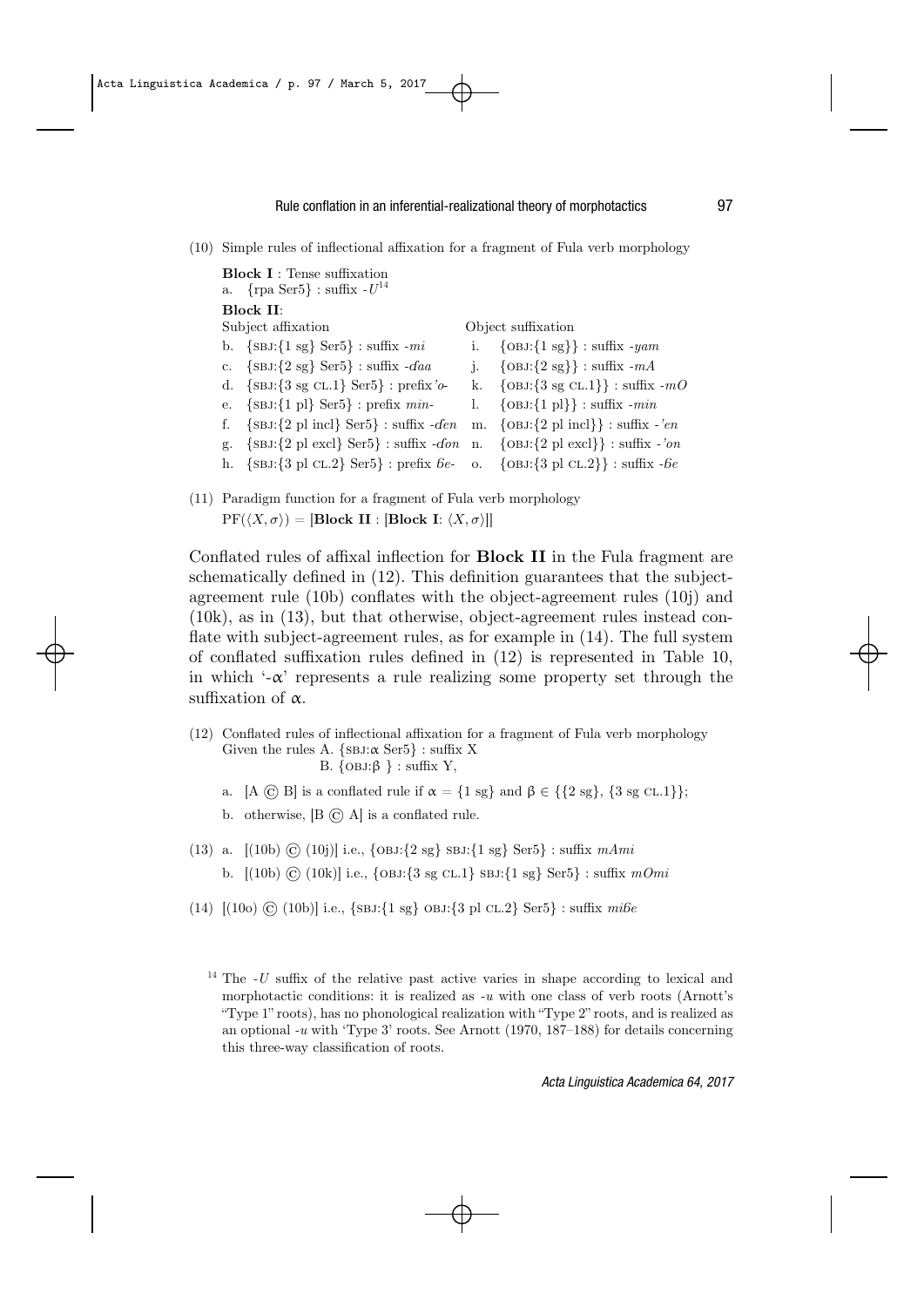#### 98 Gregory Stump

|                                   |    |         |                      | Object suffixation rules in $(10)$ |                           |                      |                  |                     |                                 |  |
|-----------------------------------|----|---------|----------------------|------------------------------------|---------------------------|----------------------|------------------|---------------------|---------------------------------|--|
|                                   |    |         | i.                   | j.                                 | k.                        | 1.                   | m.               | n.                  | Ο.                              |  |
|                                   |    |         | -yam                 | -mA                                | $-mO$                     | -min                 | $-\mathrm{en}$   | $\sim$ on           | -6e                             |  |
|                                   | b. | -mi     |                      | $(12a)$ :<br>-mAmi                 | (12a):<br>-mOmi           |                      | (12b):<br>-mi'en | $(12b)$ :<br>-mi'on | $(12b)$ :<br>-mi <sub>be</sub>  |  |
| Ser <sub>5</sub><br>subject       | c. | -ɗaa    | $(12b)$ :<br>-daayam |                                    | $(12b)$ :<br>$-daamO$     | $(12b)$ :<br>-daamin |                  |                     | $(12b)$ :<br>-daabe             |  |
| suffixation<br>rules<br>in $(10)$ | f. | $-$ den | $(12b)$ :<br>-denyam |                                    | $(12b)$ :<br>$-$ denm $O$ | (12b):<br>-denmin    |                  |                     | $(12b)$ :<br>-den <sub>be</sub> |  |
|                                   | g. | -don    | (12b):<br>-donyam    |                                    | $(12b)$ :<br>-donmO       | (12b):<br>-donmin    |                  |                     | (12b):<br>-don <sub>b</sub> e   |  |

**Table 10:** Conflation of suffixation rules in a fragment of Fula verb inflection

This analysis gives a precise account of the way in which the subjectagreement suffix *-mi* varies in its ordering. Thus, consider first the realization of *mballumi*á*e'* 'I helped them', which expresses the paradigm cell

*⟨mball*, *{*SBJ:*{*1 sg*}* OBJ:*{*3 pl CL.2*}* rpa *−*pret Ser5*}⟩*.

In this realization, rule (10o) conflates with rule (10b) to produce the conflated rule in (14), which embodies the ordering of subject suffix before object suffix specified by (12b) as the default ordering in relative past active forms. This default is overridden, however, in *mballumAmi'* 'I helped you (sg.)', the realization of the paradigm cell

$$
\langle mball, \{SBJ: \{1 sg\} OBJ: \{2 sg\} rpa -pret Ser5\} \rangle.
$$

Here, rule (10b) conflates with rule (10j), producing the conflated rule in (13a) in accordance with (12a), and thus overrides the default ordering. These results are schematized in Figures 5 and 6.

The analysis proposed here for the reversal of subject- and objectagreement marking in Fula differs markedly from the analysis proposed by Stump (1993). That analysis was part of a wider investigation of a range of important challenges for the definition of systems of position-class morphology:

a. **parallel position classes**: two classes of affixes whose members (i) are virtually the same in form and (ii) express parallel kinds of content but which are associated with distinct affix positions;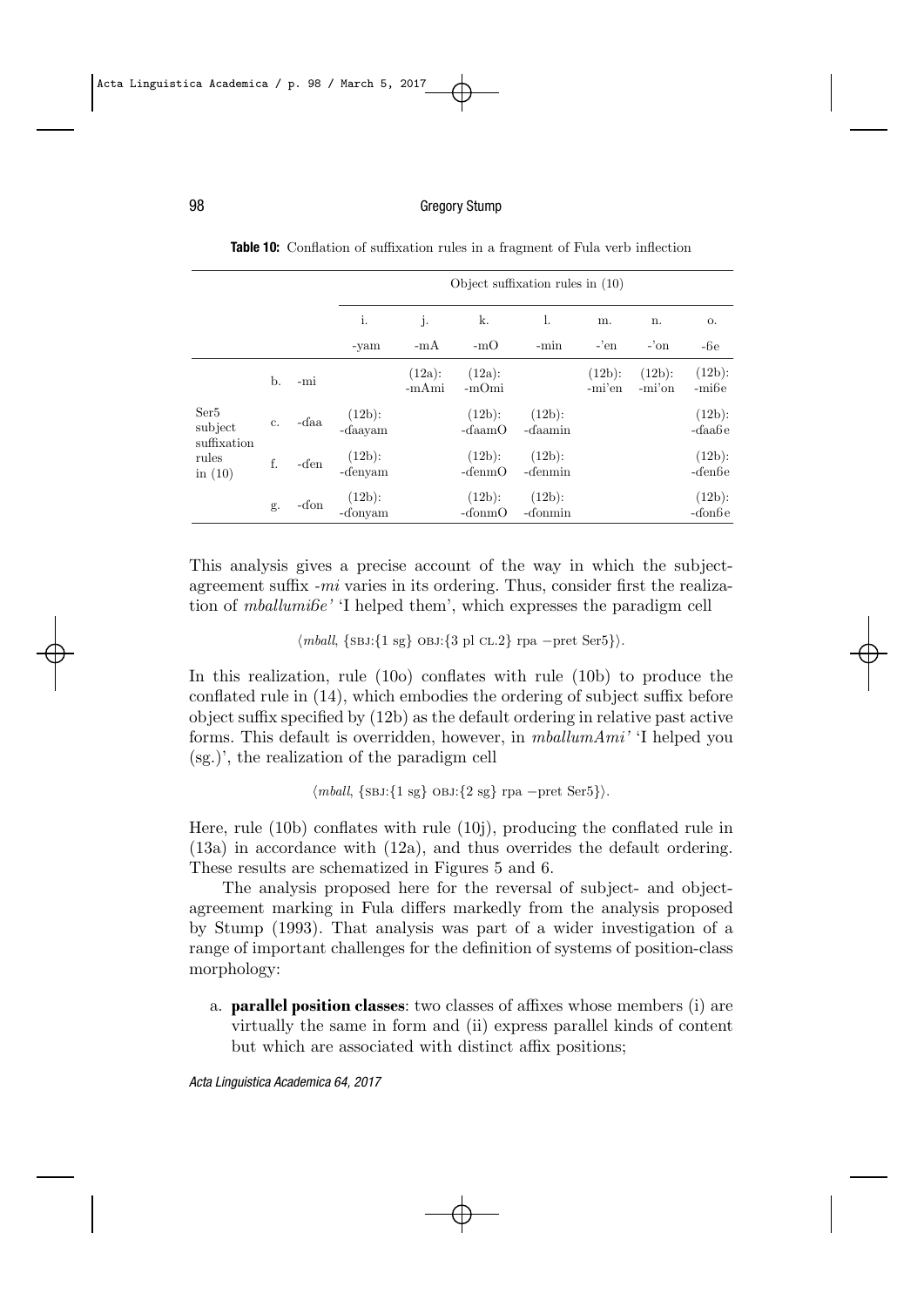#### Rule conflation in an inferential-realizational theory of morphotactics 99

| Rules of<br>inflectional<br>affixation | simple<br>conflated | (10a)                | (10o), (10b)<br>$[(100) \circ (10b)]$   | $[$ by $(12b)]$ |
|----------------------------------------|---------------------|----------------------|-----------------------------------------|-----------------|
| Properties realized                    |                     | rpa                  | $SBJ:\{1 sg\}$ OBJ: $\{3 pl$ CL.2} Ser5 |                 |
| Rule block                             |                     | Block I              | Block II                                |                 |
| Stem: <i>mball</i>                     |                     | $\rightarrow mballu$ | $\rightarrow$ mballumibe'               |                 |

**Figure 5:** The realization of Fula *mballumifie'* 'I helped them' (paradigm cell *⟨mball*, *{*SBJ:*{*1 sg*}* OBJ:*{*3 pl CL.2*}* rpa *−*pret Ser5*}⟩*)

| Rules of<br>inflectional<br>affixation | simple<br>conflated | (10a)                | (10b), (10j)<br>$[(10b) \odot (10i)]$                  | [by $(12a)$ ] |
|----------------------------------------|---------------------|----------------------|--------------------------------------------------------|---------------|
| Properties realized                    |                     | rpa                  | SBJ: $\{1 \text{ sg}\}\$ OBJ: $\{2 \text{ sg}\}\$ Ser5 |               |
| Rule block                             |                     | Block I              | Block II                                               |               |
| Stem: <i>mball</i>                     |                     | $\rightarrow mballu$ | $\rightarrow$ mballumAmi'                              |               |

**Figure 6:** The realization of Fula *mballumAmi'* 'I helped you (sg.)' (paradigm cell *⟨mball*, *{*SBJ:*{*1 sg*}* OBJ:*{*2 sg*}* rpa *−*pret Ser5*}⟩*)

- b. **portmanteau position classes**: classes whose members stand in paradigmatic opposition to sequences of adjacent affixes from other position classes;
- c. **reversible position classes**: classes whose members appear in a default sequence which is reversed when certain members happen to appear together, as in the case of Fula verb agreement; and
- d. **ambifixal position classes**: classes whose members include prefixes and suffixes in paradigmatic opposition.

In the "rule-block approach" advocated in that earlier paper, these four position-class phenomena were seen as reflections of four kinds of interactions that might exist among a language's blocks of inflectional rules:

a. Parallel position classes are defined by 'parallel rule blocks' which differ in their applicational sequence but whose application in the realization of particular morphosyntactic property sets defaults to that of a single block of underspecified realization rules.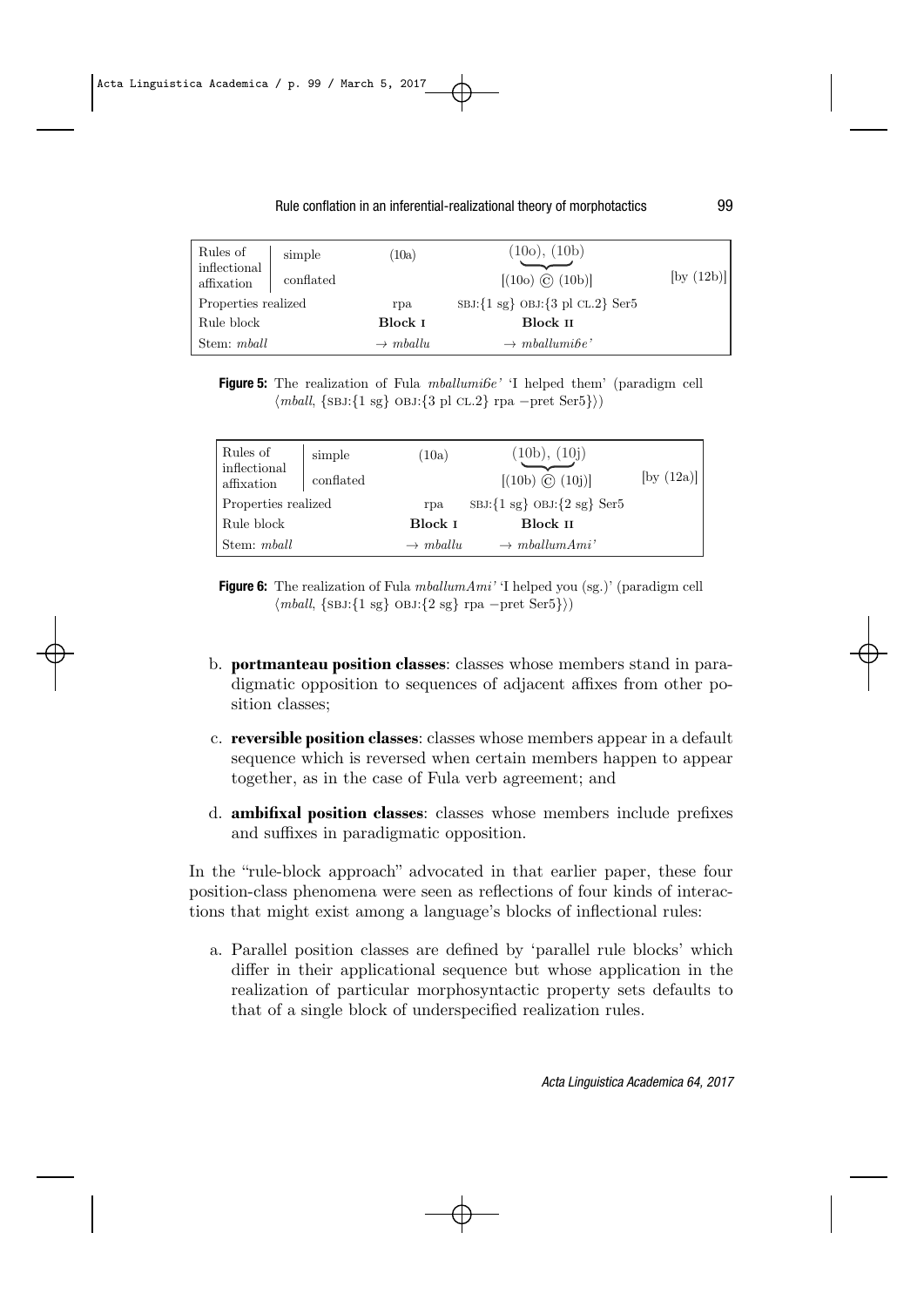#### 100 Gregory Stump

- b. A portmanteau position class is defined by a 'portmanteau rule block' that introduces one or more portmanteau affixes but whose application in the realization of particular property sets defaults to the successive application of two or more rule blocks.
- c. Reversible position classes are defined by 'reversible rule blocks' whose applicational sequence depends on the morphosyntactic property set being realized.
- d. An ambifixal position class is defined by an 'ambifixal rule block' in which rules of prefixation and rules of suffixation compete.

The "rule-block approach" portrays parallel, portmanteau, reversible and ambifixal position classes as manifestations of the way in which rule blocks participate in the definition of a language's paradigm function. For this reason, this approach makes the definition of that paradigm function quite complex. Where A and B are parallel rule blocks, the evaluation of a paradigm function defined in terms of A and B depends on a third rule block to whose application the application of A and B both default. Where A is a portmanteau rule block, the evaluation of a paradigm function defined in terms of A depends on two or more other rule blocks to whose successive application the application of A defaults. Where A and B are reversible rule blocks, the evaluation of a paradigm function defined in terms of A and B depends on the applicational sequence A : B in the realization of some morphosyntactic property sets but on the sequence B : A in the realization of others. Where A is an ambifixal rule block, the evaluation of a paradigm function defined in terms of A involves rules of prefixation and rules of suffixation competing for A's applicational sequence.

This "rule-block approach" provides a credible account of the phenomenon of reversible position classes, but the micromorphological approach improves upon that account. To appreciate this, consider the 1993 analysis of Fula affix ordering afforded by the "rule-block approach". This approach portrays the ordering reversal exhibited by forms such as *mballumAmi'* 'I helped you (sg.)' as a reflection of the way in which the Fula paradigm function is defined in terms of rule blocks. The paradigm function's default clause (15) causes the application of the block of rules realizing subject agreement ('**Block SBJ**') to precede the application of the block of rules realizing object agreement ('**Block OBJ**'), as in the realization of forms such as *mballumi*á*e'* 'I helped them'; but for certain property sets, the paradigm function's default clause is overridden by (16), which causes the application of **Block OBJ** to precede that of **Block SBJ**, as in the realization of *mballumAmi'* 'I helped you (sg.)'.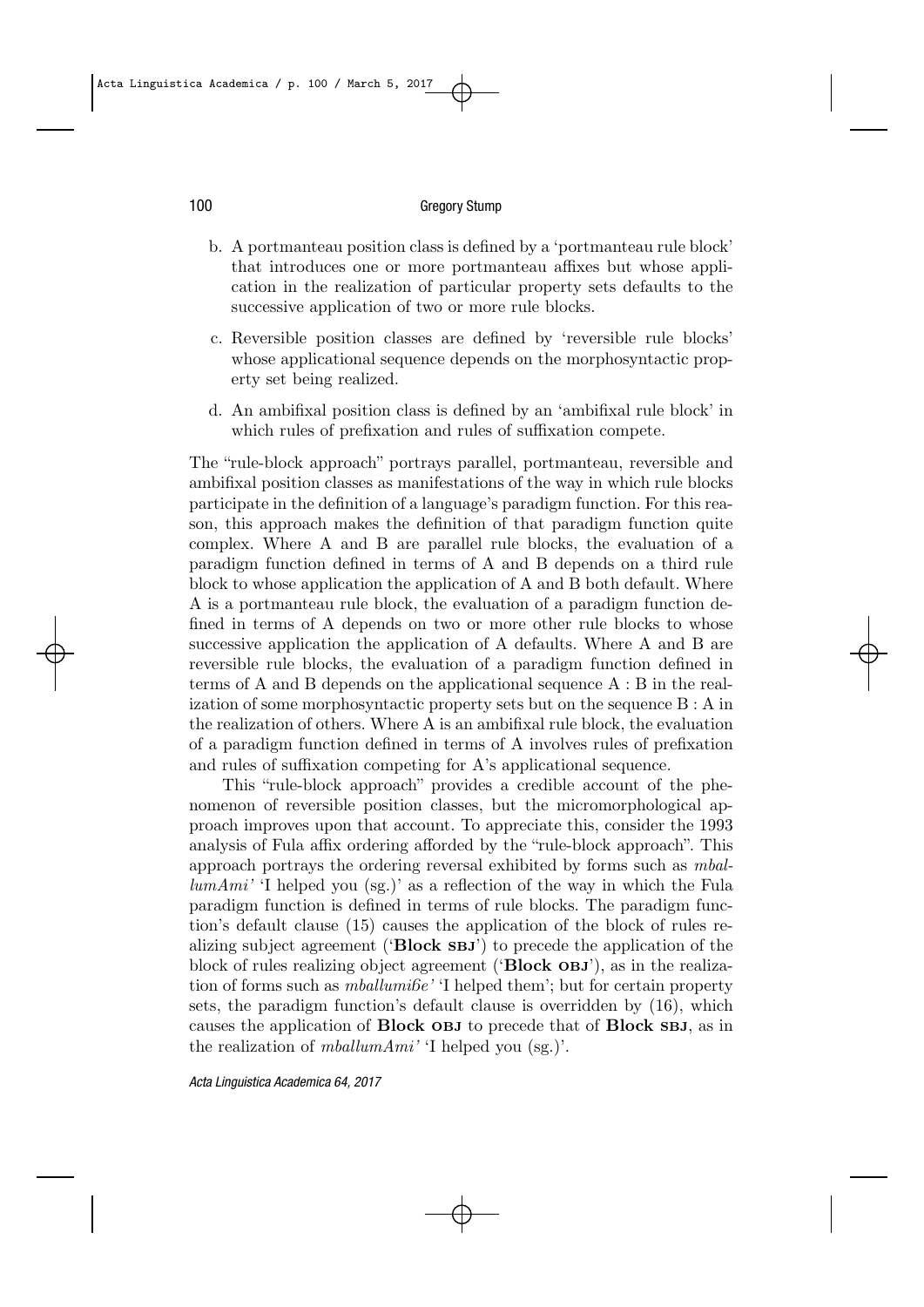- (15)  $PF(\langle X, \sigma \rangle) = [\text{Block OBJ}: [\text{Block SBJ}: [\text{Block TNS}: \langle X, \sigma \rangle]]]$
- $(16)$  PF $(\langle X, \tau \rangle)$  = [**Block SBJ**: [**Block OBJ** : [**Block TNS** :  $(\langle X, \tau \rangle)$ ]], where  $\tau$  is an extension of *{*SBJ:*{*1 sg*}* Ser5*}* and of either *{*OBJ:*{*2 sg*}}* or *{*OBJ:*{*3 sg CL.1*}}*.

The micromorphological analysis is simpler in that the ordering of rule blocks specified in the definition of the Fula paradigm function in (11) is not overridden; instead, the ordering reversal is simply a low-level morphotactic consequence of the way in which rule (10b) diverges from the usual pattern of rule conflation in **Block II.** In this way, the micromorphology hypothesis makes it possible to dispense with the theoretical construct of reversible rule blocks.<sup>15</sup>

## **3.1.2. Whether an affixation rule places its affix as a prefix or a suffix apparently depends on whether another rule applies**

In this sort of deviation from the canonical pattern of rule application, a rule introduces an affixal exponent that is seemingly a prefix in some word forms but a suffix in others, and the choice between these two possibilities apparently depends on whether some other particular rule applies as part of a word form's definition. In Swahili, the relative affixes in Table 11 express the noun class (i.e., gender and number) of a verb's relativized argument.

**Table 11:** Swahili relative affixes (Ashton 1944, 110ff)

| Gender $1/2$ $3/4$ $5/6$ $7/8$ $9/10$ $11/10$ |          |  |                |    |
|-----------------------------------------------|----------|--|----------------|----|
| sg                                            |          |  | ye o lo cho yo | Ω  |
| pl                                            | $\Omega$ |  | vo vo vvo zo   | ZO |

In some instances, these affixes appear suffixally, as in (17a); the verb form in (17a) is a "general relative", a form which lacks any overt exponent for tense and which is unspecific in its time reference (Ashton 1944, 111).

<sup>&</sup>lt;sup>15</sup> The micromorphology hypothesis likewise makes it possible to dispense with the notion of portmanteau rule blocks, as I show in §3.3.1 below. On the other hand, the notion of ambifixal rule blocks is indispensable, since even under the micromorphology hypothesis, rules of prefixation and suffixation may compete as members of the same rule block; I examine a case of precisely this sort from Swahili immediately below. Parallel rule blocks are likewise indispensable, but see Stump (to appear b, c) for a new conception of them.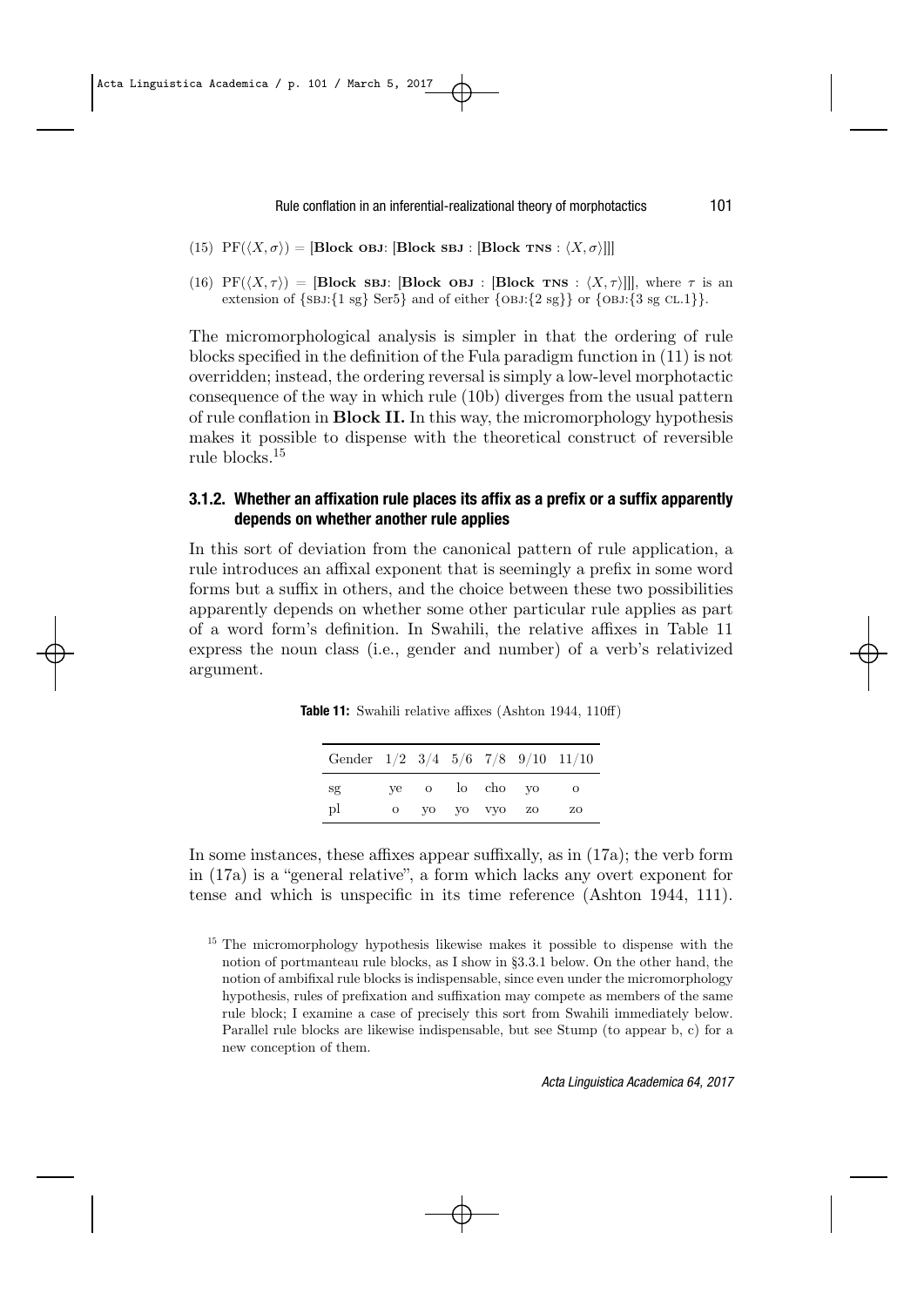#### 102 Gregory Stump

But if the verb is overtly marked by a prefix expressing either tense or negation, then the relative affix seems to be prefixed right after the mark of tense/negation, as in  $(17b,c)$ . Thus, the rules of relative concord are apparently rules of prefixation in the company of rules of tense/negation, but are otherwise rules of suffixation.

|  | $(17)$ a. vitabu a-vi-soma-vyo                             | Hamisi |
|--|------------------------------------------------------------|--------|
|  | books.CL.8 SBJ:CL.1-OBJ:CL.8-read-REL:CL.8 Hamisi.CL.1     |        |
|  | 'the books which Hamisi reads'                             |        |
|  | b. vitabu a-na-vyo-vi-soma                                 | Hamisi |
|  | books.CL.8 SBJ:CL.1-TNS-REL:CL.8-OBJ:CL.8-read Hamisi.CL.1 |        |
|  | 'the books which Hamisi is reading'                        |        |
|  | c. vitabu a-si-vyo-vi-soma                                 | Hamisi |
|  | books.CL.8 SBJ:CL.1-NEG-REL:CL.8-OBJ:CL.8-read Hamisi.CL.1 |        |
|  | 'the books which Hamisi does not read'                     |        |

The micromorphology hypothesis, however, affords a different understanding of these facts, as formulated in (18)–(20). By itself, a relative affix  $\alpha$ follows a verb's stem, in accordance with the rules in (18m–w). But these rules of relative affixation may also conflate with rules of tense or negation  $(e.g., those in (18x, y)),$  in accordance with  $(20)$ . This difference in ordering between the affix *-vyo* in (17a) and the same affix in (17b,c) is purely an effect of rule conflation: when a relative suffix  $\alpha$  is conflated with a tense/negation prefix β, the resulting conflated affix β-α conforms to the prefixal ordering pattern usual for  $\beta$ ; in (17b,c), for example, the conflated affixes *na-vyo* and *si-vyo* exhibit the prefixal ordering of *na-* and *si-* rather than the suffixal ordering exhibited by *-vyo* on its own. Even so, *-vyo* is a suffix in all three of the sentences in (17): it is suffixed to the verb stem in (17a), but suffixed to *na-* in (17b) and to *si-* in (17c).

(18) Simple rules of inflectional affixation for a fragment of Swahili verb morphology

#### **Blocks III, I**

Where  $\alpha \in \{\text{SBJ}, \text{OBJ}\}\$ , a rule realizing  $\{\text{SBJ:}\gamma\} \in \text{Block III}$ , and a rule realizing *{*OBJ:γ*} ∈* **Block I**, Rules of subject and object concord a. *{*SBJ:*{*CL.1*}}* : prefix *a-* g. *{*α: *{*CL.6*}}* : prefix *ya*b. *{*OBJ:*{*CL.1*}}* : prefix *m-* h. *{*α: *{*CL.7*}}* : prefix *ki*c. *{*α: *{*CL.2*}}* : prefix *wa-* i. *{*α: *{*CL.8*}}* : prefix *vi*d. *{*α: *{*CL.3*}}* : prefix *u-* j. *{*α: *{*CL.9*}}* : prefix *i*e. *{*α: *{*CL.4*}}* : prefix *i-* k. *{*α: *{*CL.10*}}* : prefix *zi*f. *{*α: *{*CL.5*}}* : prefix *li-* l. *{*α: *{*CL.11*}}* : prefix *u-*

*Acta Linguistica Academica 64, 2017*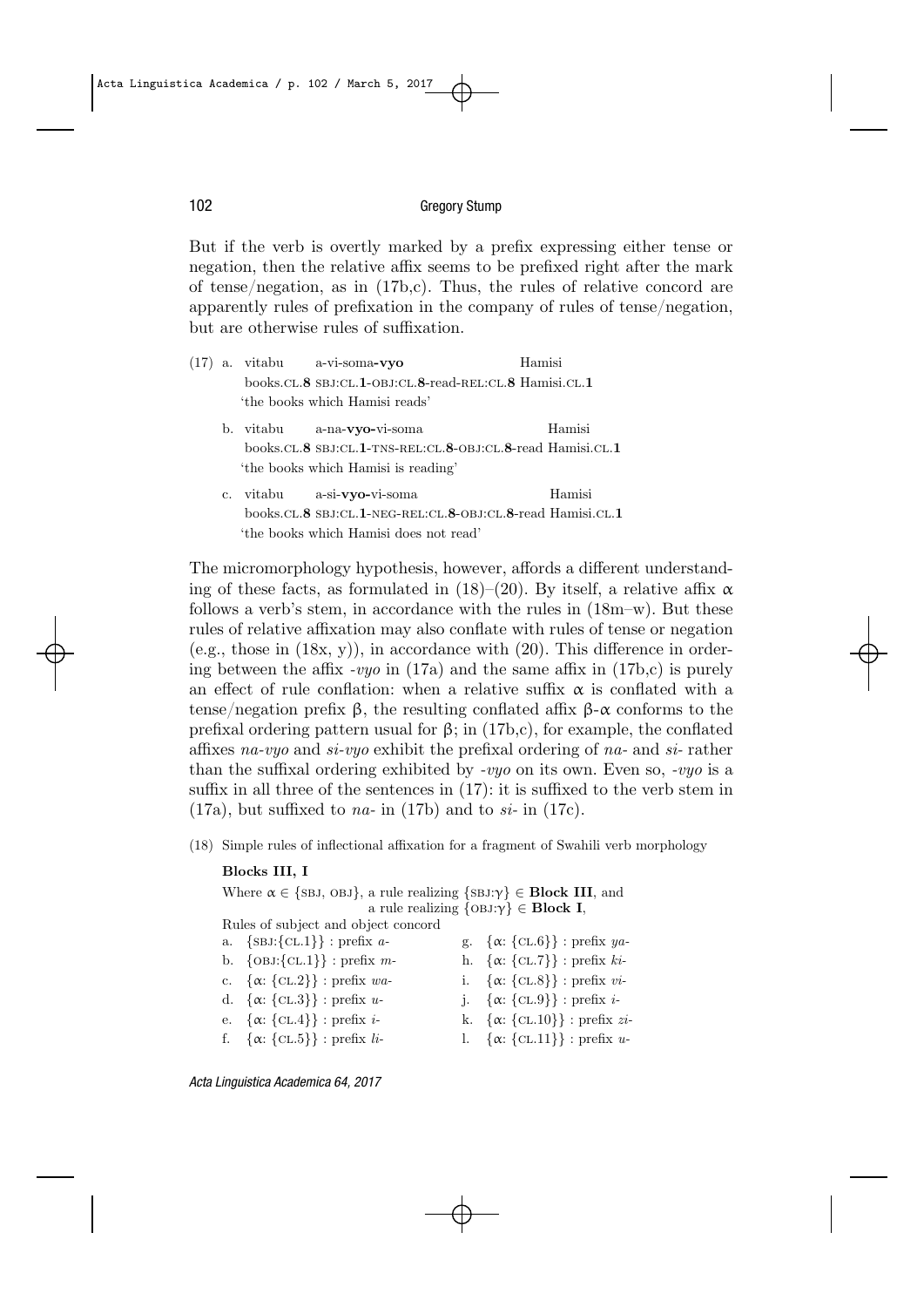#### **Block II**

Simple rules of relative concord

- n. *{*REL:*{*CL.2*}}* : suffix *-o* t. *{*REL:*{*CL.8*}}* : suffix *-vyo* o. *{*REL:*{*CL.3*}}* : suffix *-o* u. *{*REL:*{*CL.9*}}* : suffix *-yo* p. *{*REL:*{*CL.4*}}* : suffix *-yo* v. *{*REL:*{*CL.10*}}* : suffix *-zo* q. *{*REL:*{*CL.5*}}* : suffix *-lo* w. *{*REL:*{*CL.11*}}* : suffix *-o* r. *{*REL:*{*CL.6*}}* : suffix *-yo* Simple rules of tense and negation x. *{*prs*}* : prefix *na-*
- y. *{*neg*}* : prefix *si*etc.

```
m. {REL:{CL.1}} : suffix -ye s. {REL:{CL.7}} : suffix -cho
```
- 
- 
- 
- 
- (19)  $PF(\langle X, \sigma \rangle) = [\text{Block III} : [\text{Block II} : [\text{Block I} : \langle X, \sigma \rangle]]]$
- (20) Conflated rules

For any rule A of relative concord and any rule B of tense/negation, [A © B] is a conflated rule.

All of the rules in  $(18m-y)$  may be seen as occupying Block II; by Pānini's principle, conflated members of Block II (e.g., those in  $(21)$ ) invariably override the simple rules which they conflate (e.g., those in (22)).

(21) a. *{*REL:*{*CL.8*}* prs*}* : prefix *na-vyo-* (= [(18t) © (18x)]) b.  ${REL: \{CL.8\} \text{ neg}}: \text{prefix } si\text{-}vyo\text{- } (= [(18t) \text{ } @ (18y)]})$ 

- (22) a.  $\{prs\}$ : prefix *na* (= (18x)) b.  $\{neg\}$ : prefix *si*- (= (18y))
	- c.  ${REL: CL.8}$  : suffix *-vyo* (= (18t))
	-

| Simple rules of<br>inflectional affixation | (18i)          | (18t)          | (18a)                                                             |
|--------------------------------------------|----------------|----------------|-------------------------------------------------------------------|
| Properties realized                        | $OBJ:\{CL.8\}$ | $REL:\{CL.8\}$ | $SBJ:\{CL.1\}$                                                    |
| Rule block                                 | Block I        | Block II       | Block III                                                         |
| Stem: soma                                 |                |                | $\rightarrow visoma \rightarrow visomavyo \rightarrow avisomavyo$ |

**Figure 7:** The realization of Swahili *avisomavyo* 'which s/he reads' (paradigm cell *⟨soma*, *{*SBJ:*{*CL.1*}* OBJ:*{*CL.8*}* REL:*{*CL.8*}* TNS:none POL:pos*}⟩*)

The analysis proposed here has several advantages over the analysis developed by Crysmann and Bonami (2016).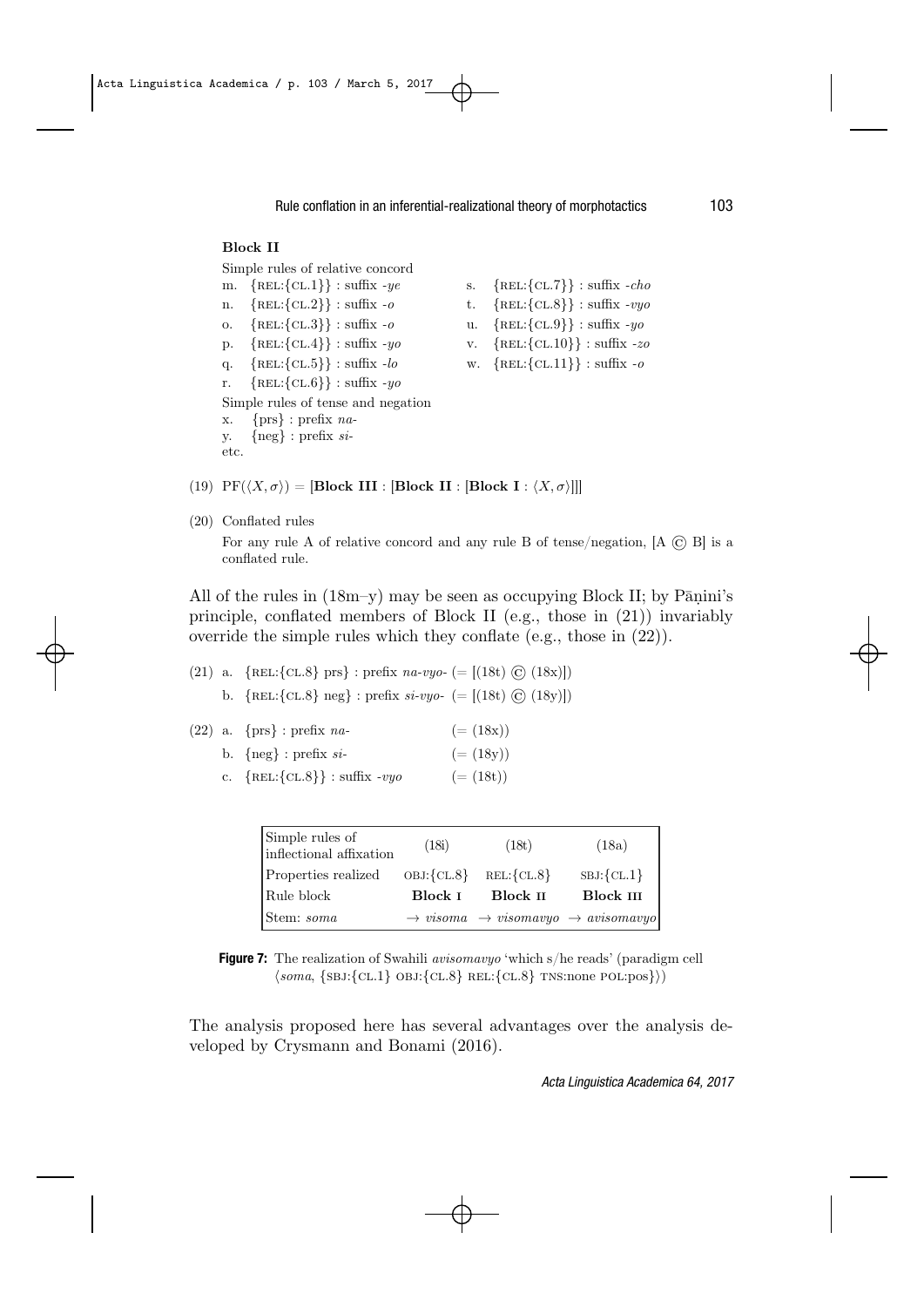104 Gregory Stump

| Rules of<br>inflectional<br>affixation | simple<br>conflated | (18i)                | (18t), (18y)<br>$[(18t) \circ (18y)] (= (21b))$ | (18a)                      | [by $(20)$ ] |
|----------------------------------------|---------------------|----------------------|-------------------------------------------------|----------------------------|--------------|
| Properties realized                    |                     | $OBJ:\{CL.8\}$       | $REL:\{CL.8\}$ , POL:neg                        | $SBJ:\{CL.1\}$             |              |
| Rule block                             |                     | Block I              | Block II                                        | Block III                  |              |
| Stem: soma                             |                     | $\rightarrow visoma$ | $\rightarrow sivyovisoma$                       | $\rightarrow$ asivyovisoma |              |

- **Figure 8:** The realization of Swahili *asivyovisoma* 'which s/he does not read' (paradigm cell *⟨soma*, *{*SBJ:*{*CL.1*}* OBJ:*{*CL.8*}* REL:*{*CL.8*}* TNS:none POL:neg*}⟩*)
- In my analysis, a single, ambifixal block of rules is responsible for filling either (a) the suffixal position occupied by a simple affix such as *-vyo* in *a-vi-soma-vyo* 'which s/he reads' (Figure 7) or (b) the prefixal position occupied by a simple affix such as *na-* in *a-na-visoma* 's/he is reading them' or by a conflated affix such as *si-vyo-* in *a-si-vyo-vi-soma* 'which s/he does not read' (Figure 8). By contrast, Crysmann and Bonami's analysis assigns the tense/negation prefixes and the relative concord suffixes to distinct templatic slots, offering no explanation for the mutual exclusion of affixes occupying these slots; indeed, relations of direct competition between rules of prefixation and rules of suffixation require a special stipulation in their theory.
- The fact that a relative concord affix is adjacent to the tense/negation prefix in any form in which both appear is a direct consequence of my analysis but is a coincidence in Crysmann and Bonami's analysis.
- In my analysis, the fact that the relative concord suffixes follow the verb stem in affirmative general relatives is directly related to the fact that affirmative general relatives lack any tense/polarity prefix. In Crysmann and Bonami's analysis, this fact is portrayed as a coincidence: a relative concord's suffixal position is determined by an affirmative general relative's property set without reference to the fact that affirmative general relatives are precisely the relative forms in which neither polarity nor tense receives any affixal expression.
- In my analysis, the relative concords are uniformly suffixal, being suffixed either to a verb's stem or to its tense/polarity prefix; in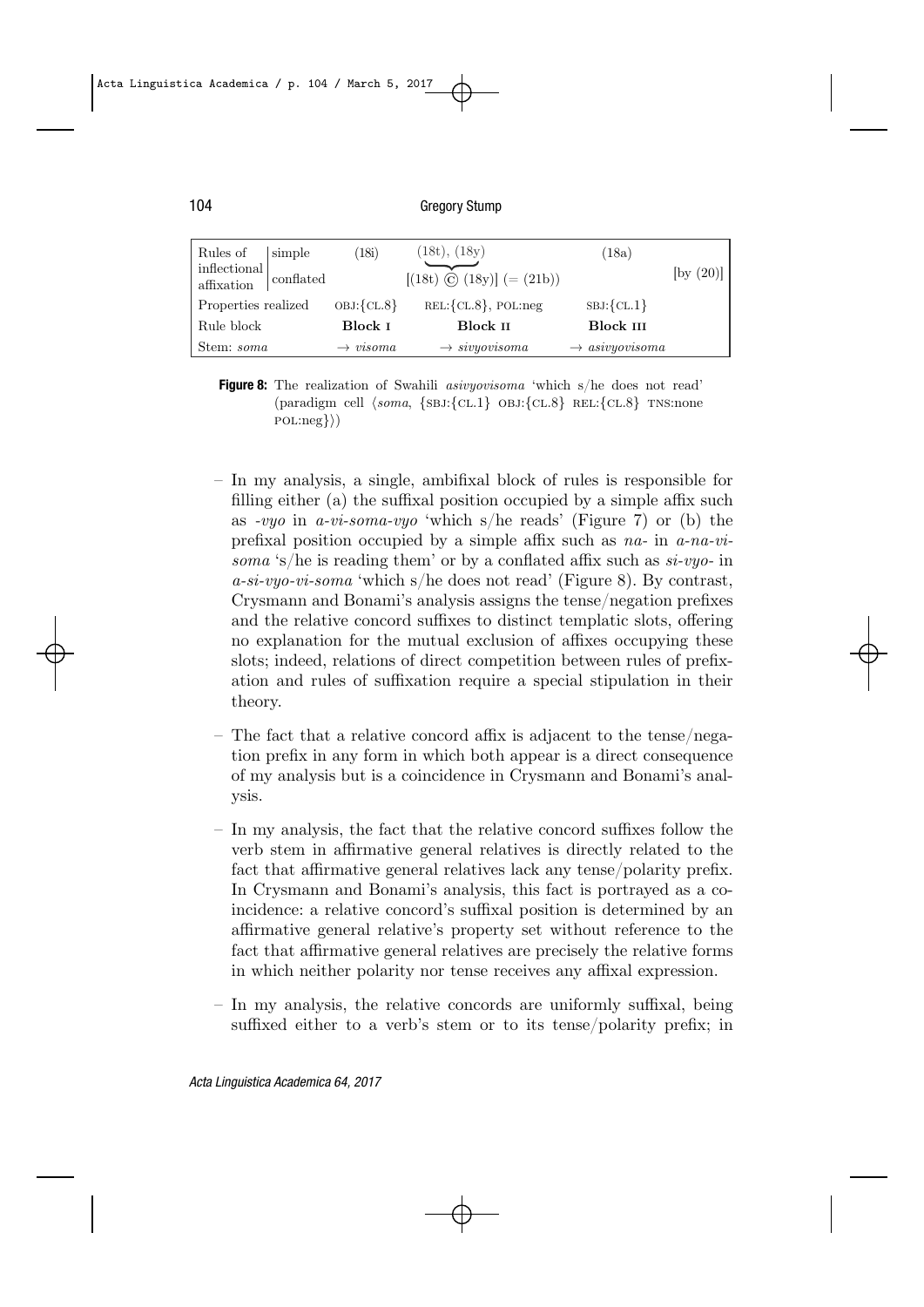Crysmann and Bonami's analysis, the relative concords are sometimes prefixes and sometimes suffixes.<sup>16</sup>

### **3.1.3. The same rule apparently applies in various positions in the sequence of rule applications**

In Pengo (Dravidian; Odisha, India), a verb's subject agreement is sometimes represented more than once in its morphology. The verb HUṚ 'see', for example, has the past- and perfect-tense paradigms in Table 12. In the past tense, each form has the preterite suffix *-t* followed by a single agreement suffix, but in the perfect tense, the perfect suffix *-na* (sandhi form *-n*) follows the subject agreement suffix and is, in certain forms, itself followed by a duplicate of that same agreement suffix: *huṛ-t-aŋ-n-aŋ* 'I have seen', *huṛ-t-ik-n-ik* 'they (fem.) have seen', *huṛ-t-iŋ-n-iŋ* 'they (neut.) have seen'.

|         | Agr |    | Singular             | Plural                               |
|---------|-----|----|----------------------|--------------------------------------|
| Past    | 1st |    | $_{\text{hur-t-an}}$ | EXCL. hur-t-ap, INCL. hur-t-as       |
|         | 2nd |    | $_{\text{hur-t-ay}}$ | hur-t-ader                           |
|         | 3rd | m. | hur-t-an             | hur-t-ar                             |
|         |     |    |                      | hur-t-ik                             |
|         |     |    | $h$ ur-t-at          | $_{\text{hur-t-in}}$                 |
| Perfect | 1st |    | hur-t-an-n-an        | EXCL. hur-t-ap-na, INCL. hur-t-ah-na |
|         | 2nd |    | hur-t-av-na          | hur-t-ader-na                        |
|         | 3rd | m. | hur-t-an-na          | hur-t-ar-na                          |
|         |     |    |                      | hur-t-ik-n-ik                        |
|         |     |    | $h$ ur-t-at-na       | $hur-t-in-n-in$                      |

**Table 12:** Past- and perfect-tense forms of Pengo HUR 'see' (Burrow & Bhattacharya 1970, 62–70)

In a theory which fails to countenance rule conflation, such affix doubling is puzzling: the rule block containing the subject-agreement rules (**Block II** in (23)) must seemingly apply both before and after the block containing the perfect rule (**Block III**) – not always, but only in the realization of *{*1 sg*}*, *{*3 pl fem*}* and *{*3 pl neut*}* subject agreement. A theory incorporating

<sup>16</sup> Crysmann and Bonami's theory of Information-based Morphology is problematic for other reasons, most centrally because it entails the reintroduction of Bloomfieldian morphemes as the atoms of a word form's structural representation; that is, it necessitates the abandonment of the amorphousness hypothesis (footnote 3). This is a critical issue, but detailed discussion of it would be out of place here.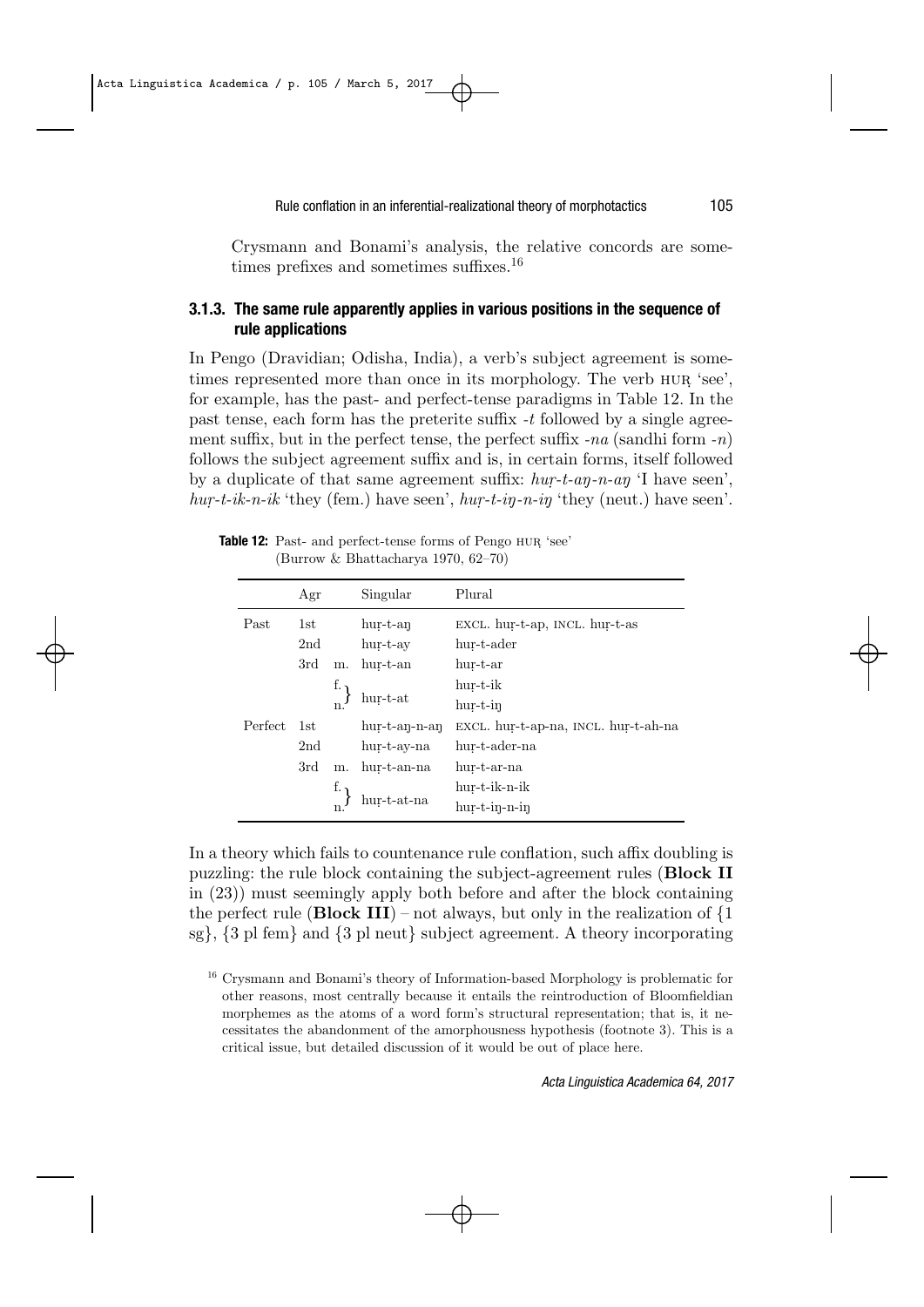rule conflation, by contrast, need only specify that rules (23b), (23j) and (23k) conflate with rule (23l), as in (24); the conflated rules that result (listed in (25)) belong to **Block III**, where they override rule (23l) in the definition of certain forms.

| (23) | Analysis of a fragment of Pengo verb morphology                              |                                                                                                                                               |
|------|------------------------------------------------------------------------------|-----------------------------------------------------------------------------------------------------------------------------------------------|
|      | <b>Block I:</b> Preterite rule                                               | a. $\{TNS:preterite\}$ : suffix -t                                                                                                            |
|      | <b>Block II:</b> Subject-agreement rules b. $\{1 \text{ sg}\}\$ : suffix -an |                                                                                                                                               |
|      |                                                                              | c. $\{2 \text{ sg}\}\$ : suffix -ay                                                                                                           |
|      |                                                                              | d. $\{3 \text{ sg}\}\$ : suffix -at                                                                                                           |
|      |                                                                              | e. $\{3 \text{ sg } \text{masc}\}$ : suffix -an                                                                                               |
|      |                                                                              | f. $\{1\}$ pl excl} : suffix -ap                                                                                                              |
|      |                                                                              | g. $\{1 \text{ pl incl}\}\$ : suffix - as                                                                                                     |
|      |                                                                              | h. $\{2 \text{ pl}\}$ : suffix <i>-ader</i>                                                                                                   |
|      |                                                                              | i. $\{3 \text{ pl } \text{masc}\}$ : suffix -ar                                                                                               |
|      |                                                                              | j. $\{3 \text{ pl fem}\}\;:\; \text{suffix } -ik$                                                                                             |
|      |                                                                              | k. $\{3 \text{ pl neut}\}\$ : suffix -in                                                                                                      |
|      | <b>Block III:</b> Perfect rule                                               | 1. ${PERF:+\} : suffix - na$                                                                                                                  |
|      |                                                                              | m. Paradigm function: $PF(\langle X, \sigma \rangle) = [\text{Block III} : [\text{Block II} : [\text{Block I} : \langle X, \sigma \rangle]]]$ |

- (24) Where  $A \in \{(23b), (23j), (23k)\}\$ ,  $[A \odot (23l)]$  is a conflated rule.
- (25) a.  $\{1 \text{ sg perf}\}\right): \text{suffix } -n(a) a\eta$  [(23b) ⓒ (23l)]
	- b.  $\{3 \text{ pl fem perf}\}$ : suffix *-n(a)-ik*  $[(23j) \text{ } \textcircled{c} \text{ } (23l)]$
	- c. *{*3 pl neut perf*}* : suffix *-n(a)-iŋ* [(23k) © (23l)]

In this analysis, the forms *huṛtayna* 'you (sg.) have seen' and *huṛtaŋnaŋ* 'I have seen' are in fact parallel in their definition: each involves the application of a single rule from each of the three blocks, as in Figures 9 and 10.

| Simple rules of<br>inflectional affixation | (23a)                         | (23c)    | (231)                                                          |
|--------------------------------------------|-------------------------------|----------|----------------------------------------------------------------|
| Properties realized                        | TNS: preterite $SBJ:\{2 sg\}$ |          | $PERF: +$                                                      |
| Rule block                                 | Block L                       | Block 11 | Block III                                                      |
| Stem: hur                                  |                               |          | $\rightarrow$ hurt $\rightarrow$ hurtay $\rightarrow$ hurtayna |

**Figure 9:** The realization of Pengo *huṛtayna* 'you (sg.) have seen' (paradigm cell *⟨huṛ*, *{*SBJ:*{*2 sg*}* TNS:preterite PERF:+*}⟩*)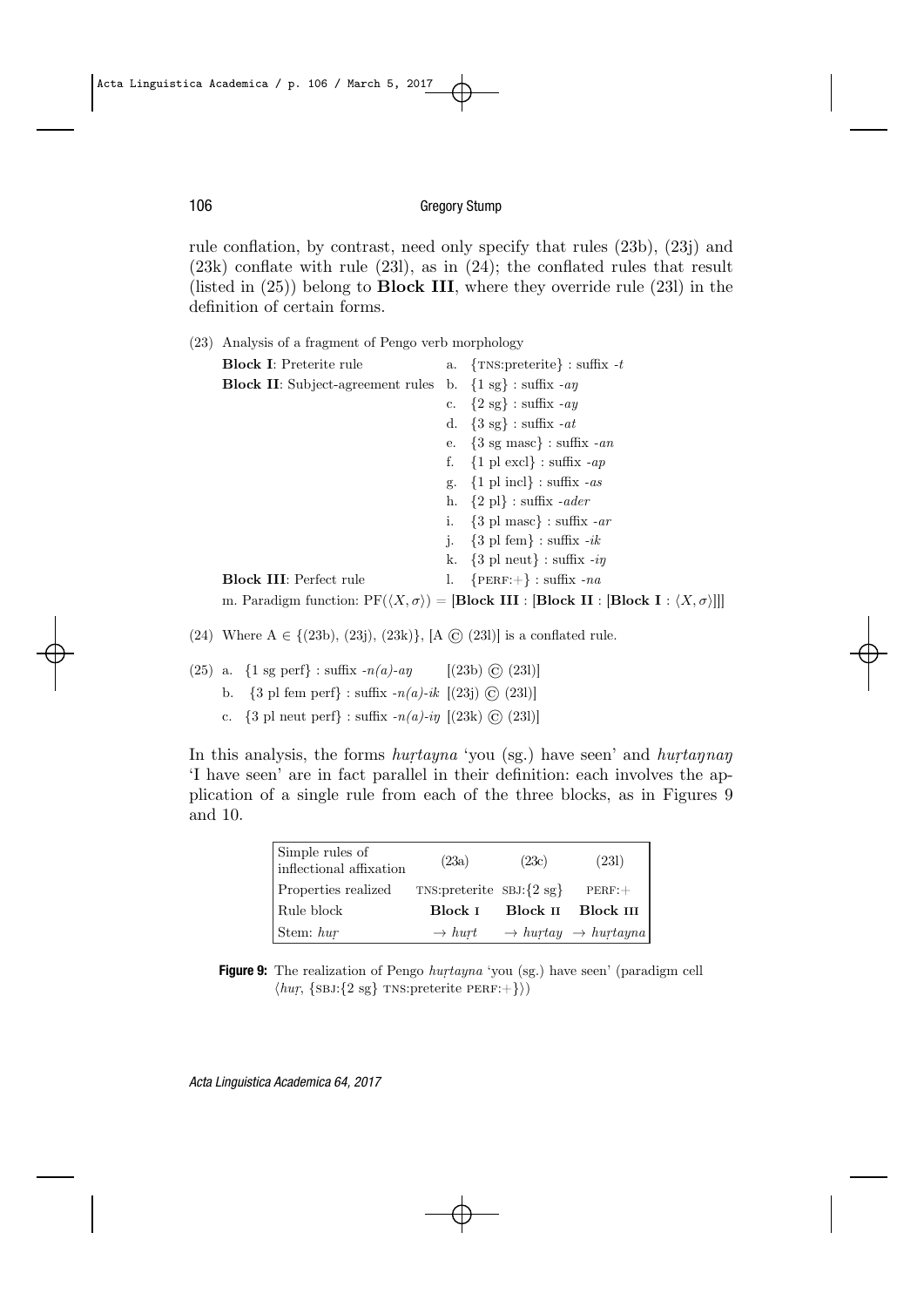Rule conflation in an inferential-realizational theory of morphotactics 107

| Rules of simple<br>$\begin{tabular}{ l l } \hline inflectional & \\ \hline affixation & \\ \hline \end{tabular} \vspace{1em} \begin{tabular}{ l l } \hline \multicolumn{1}{ l }{} \\ \multicolumn{1}{ l }{} \\ \hline \multicolumn{1}{ l }{} \\ \hline \multicolumn{1}{ l }{} \\ \hline \multicolumn{1}{ l }{} \\ \hline \multicolumn{1}{ l }{} \\ \hline \multicolumn{1}{ l }{} \\ \hline \multicolumn{1}{ l }{} \\ \hline \multicolumn{1}{ l }{} \\ \hline \multicolumn{1}{ l }{} \\ \hline \multicolumn$ | (23a)   | (23b) | (23b), (23l)<br>$[(23b) \circ (231)]$                                      | $[$ by $(24)]$ |
|-------------------------------------------------------------------------------------------------------------------------------------------------------------------------------------------------------------------------------------------------------------------------------------------------------------------------------------------------------------------------------------------------------------------------------------------------------------------------------------------------------------|---------|-------|----------------------------------------------------------------------------|----------------|
| Properties realized                                                                                                                                                                                                                                                                                                                                                                                                                                                                                         |         |       | TNS: preterite SBJ: $\{1 \text{ sg}\}\$ SBJ: $\{1 \text{ sg}\}\$ , PERF: + |                |
| Rule block                                                                                                                                                                                                                                                                                                                                                                                                                                                                                                  | Block I |       | Block II Block III                                                         |                |
| Stem: $hur$                                                                                                                                                                                                                                                                                                                                                                                                                                                                                                 |         |       | $\rightarrow$ hurt $\rightarrow$ hurtageneous hurtagnament                 |                |

**Figure 10:** The realization of Pengo *huṛtaŋnaŋ* 'I have seen' (paradigm cell *⟨huṛ*, *{*SBJ:*{*1 sg*}* TNS:preterite PERF:+*}⟩*)

## **3.1.4. Two rules' order of application apparently depends on their interaction with a third rule**

It sometimes happens that the relative order in which two rules apply is sensitive to whether some third rule applies. An example of this sort in Huave (Embick & Noyer 2001, 576–577; Ryan 2010, 781–782) involves a rule (26a) realizing reflexive voice through the suffixation of *-ay*, a rule (26b) realizing first-person agreement through the suffixation of *-os* (sandhi form *-as*), and a rule (26c) realizing plural agreement through the suffixation of *-on*. Apparently, the application of (26a) ordinarily precedes that of (26b), as in (27); but in the definition of words in which (26c) also applies, the application of (26b) apparently precedes that of (26a), as in (28).

- (26) Rules for a fragment of Huave inflectional morphology
	- a. *{*refl*}* : suffix *-ay*
	- b. *{*1st*}* : suffix *-os*
	- c. *{*pl*}* : suffix *-on*
- $(27)$  a. tekohč-ay-os PAST.cut-REFL-1 'I cut (past) myself.'
	- b. \*tekohč-as-ay PAST.cut-1-REFL
- $(28)$  a. tekohč-as-ay-on PAST.cut-1-REFL-PL 'we cut (past) ourselves'
	- b. \*tekohč-ay-as-on PAST.cut-REFL-1-PL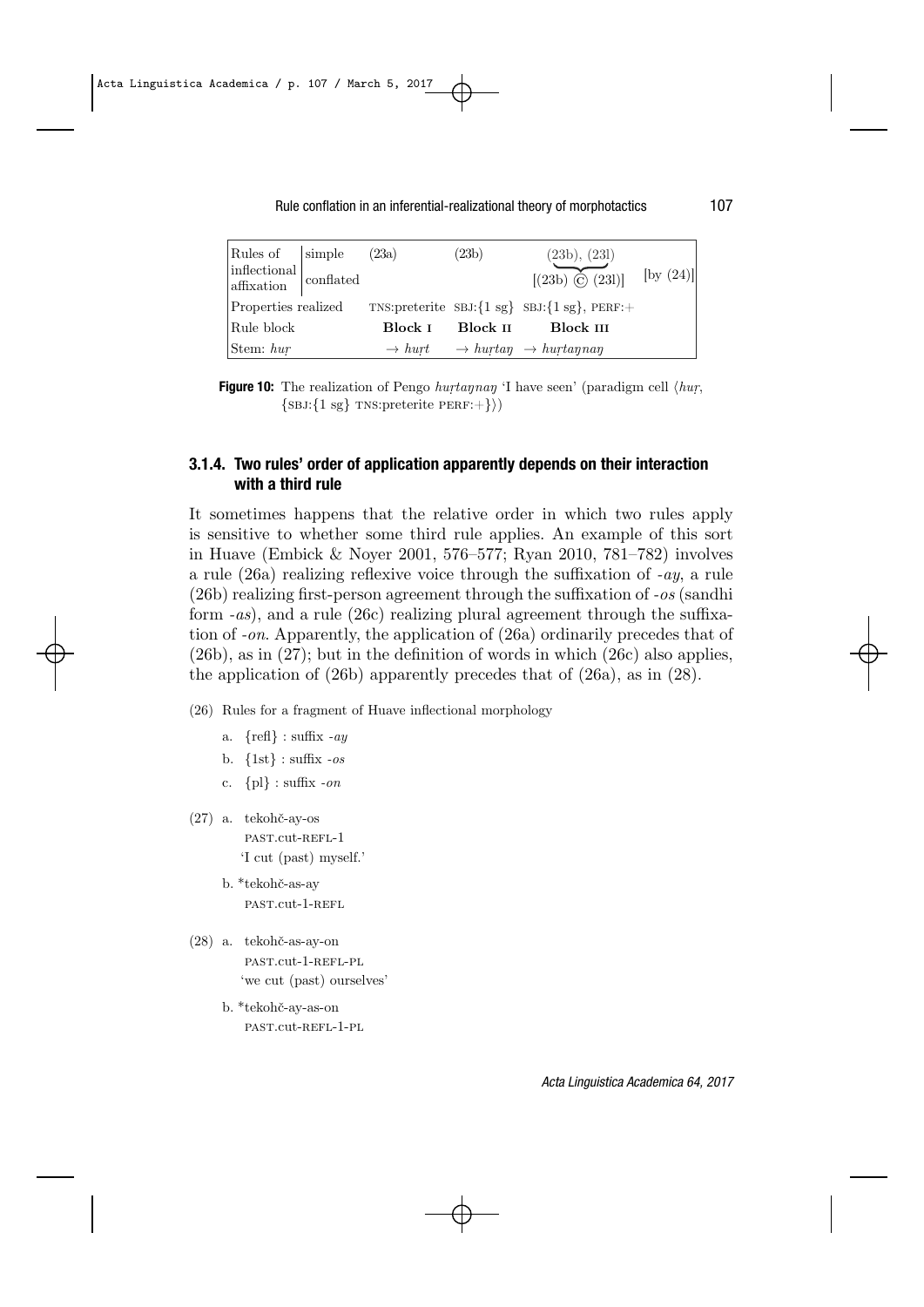As in the Fula case discussed above, this evidence seems to suggest that Huave rule blocks apply in different orders depending on the morphosyntactic property set being realized. The micromorphology hypothesis, however, makes it possible to avoid this conclusion. Instead, one need only assume that the rules in (26) belong to a single block and that they conflate with one another as in (29), whose conflated rules likewise belong to the same, single block. According to this analysis, *tekohčayos* 'I cut (past) myself' and *tekohčasayon* 'we cut (past) ourselves' have the respective definitions in Figures 11 and 12.

|  | $(29)$ a. $[(26b) \odot (26a)]$ | $=$ {1st refl} : suffix -ay-os                                                     |
|--|---------------------------------|------------------------------------------------------------------------------------|
|  | b. $[(26c) \odot (26a)]$        | $=$ {refl pl} : suffix -ay-on                                                      |
|  |                                 | c. $[[(26c) \odot (26a)] \odot (26b)] = {1st \text{ ref } pl} : suffix - as-ay-on$ |

| Rules of<br>inflectional | simple    | (26b), (26a)                        |  |  |  |
|--------------------------|-----------|-------------------------------------|--|--|--|
| affixation               | conflated | $[(26b) \circ (26a) \; [by (29a)]]$ |  |  |  |
| Properties realized      |           | $1st$ refl                          |  |  |  |
| Rule block               |           | Block I                             |  |  |  |
| Past stem: tekohč        |           | $\rightarrow$ tekohčayos            |  |  |  |

**Figure 11:** The realization of Huave *tekohčayos* 'I cut (past) myself' (paradigm cell *⟨kohč*, *{*1st sg refl pst*}⟩*)

| Rules of $\left  \frac{\text{Rules of}}{\text{inflectional}} \right $ simple |  | (26c), (26a)                                               | (26b) |  |
|------------------------------------------------------------------------------|--|------------------------------------------------------------|-------|--|
| affixation                                                                   |  | conflated $[(26c) \odot (26a)] \odot (26b)]$ [by $(29c)$ ] |       |  |
| Properties realized                                                          |  | $1st$ pl refl                                              |       |  |
| Rule block                                                                   |  | Block I                                                    |       |  |
| Stem: $tekoh\check{c}$                                                       |  | $\rightarrow$ tekohčasayon                                 |       |  |

**Figure 12:** The realization of Huave *tekohčasayon* 'we cut (past) ourselves' (paradigm cell *⟨kohč*, *{*1st pl refl pst*}⟩*)

## **3.1.5. Sequences of rule applications seem not to be transitive**

Canonically, the sequential application of morphological rules is transitive: if A applies before B and B before C, then A applies before C. But many

*Acta Linguistica Academica 64, 2017*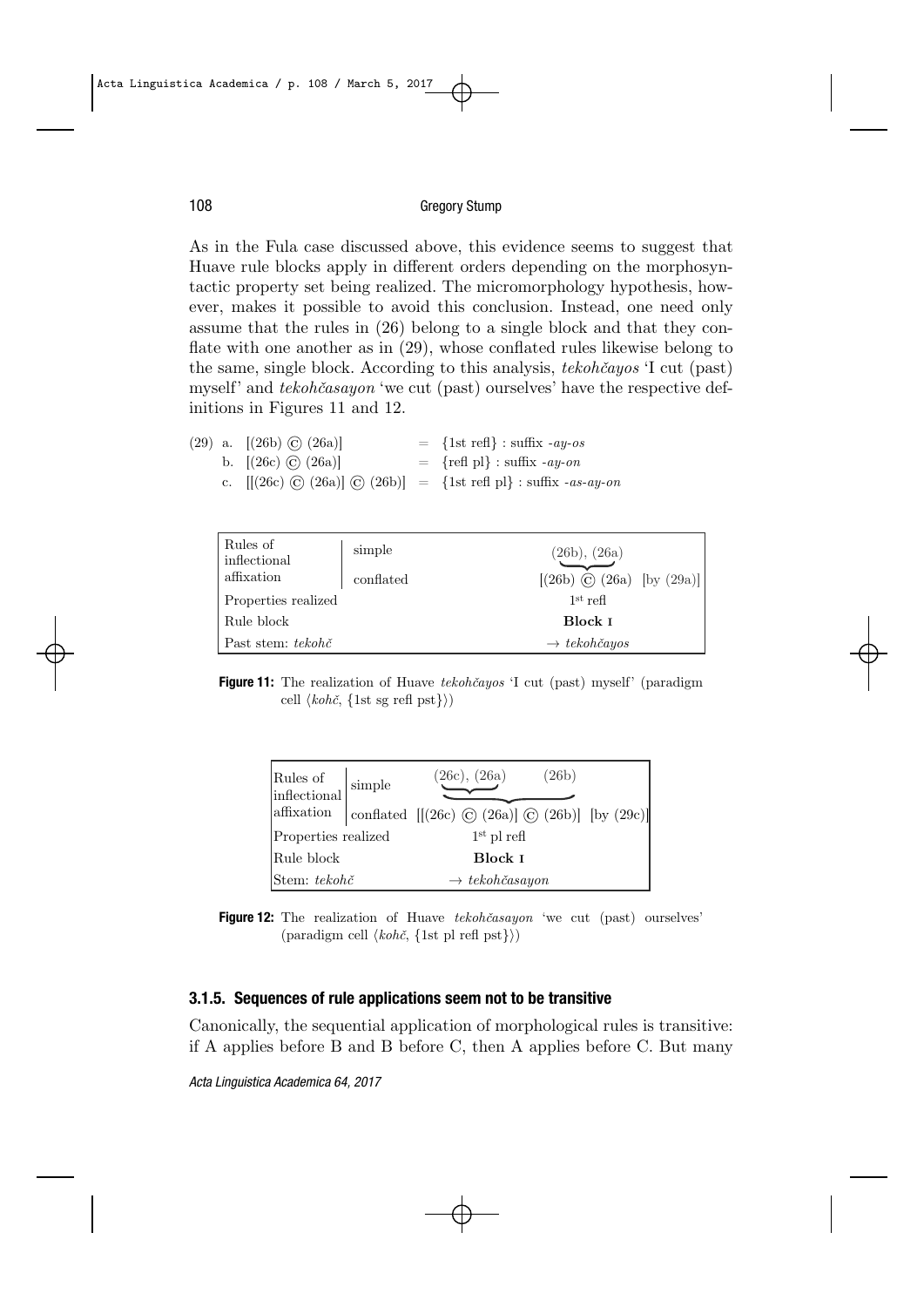languages exhibit sequential rule applications that fail to exhibit transitivity (Ryan 2010, 780ff). In the Wolof sentences in (30), for example, the sequence of the benefactive, instrumental and causative suffixes does not conform to transitivity; note, in particular, that this deviation from transitivity cannot be attributed to the affixes' semantic scope, since the causative and benefactive suffixes in (30c) do not reflect the relative scope of the operators that they realize.

(30) The nontransitivity of three verbal affixes in Wolof (Buell et al. 2008)

- a. Gàllaay togg-al-e-na Faatu yàpp diwtiir. Gallaay cook-BEN-INST-FIN Faatu meat palm.oil 'Gallaay cooked Faatu some meat with palm oil.'
- b. Gàllaay dóór-e-loo-na Faatu xeer. Gallaay hit-INSTR-CAUS-FIN Faatu stone 'Gallaay made Faatu hit the stone with a stick.'
- c. Gàllaay bind-loo-al-na gan g-i xale y-i taalif. Gallaay write-CAUS-BEN-FIN guest CL-the child CL.PL-the poem 'Gallaay made the children write the visitor a poem.'

The micromorphology hypothesis easily accommodates this sort of nontransitivity, as in (31): the rule B of instrumental morphology conflates with the rule A of benefactive morphology, the rule C of causative morphology conflates with rule B, and rule A conflates with rule C. This does not, of course, explain why the three rules conflate in this way. An investigation into the history of Wolof morphology would likely shed light on this pattern of conflation, but from a synchronic point of view, this pattern is, to all appearances, simply morphomic. Once one recognizes rule conflation as a principle of morphotactics, the incidence of such nontransitivity ceases to be problematic.

(31) Some rules of Wolof verb morphology

| a. Simple rules                       | b. Conflated rules |
|---------------------------------------|--------------------|
| Rule A. $\{ben\}$ : suffix <i>-al</i> | $[B \odot A]$      |
| Rule B. $\{inst\}$ : suffix -e        | $[C \odot B]$      |
| Rule C. $\{caus\}$ : suffix $-$ loo   | $[A \odot C]$      |

## **3.2. Anomalies of nonmonotonicity**

The expectation is that a rule of morphology possesses the same intrinsic properties whether it applies alone or in combination with other rules.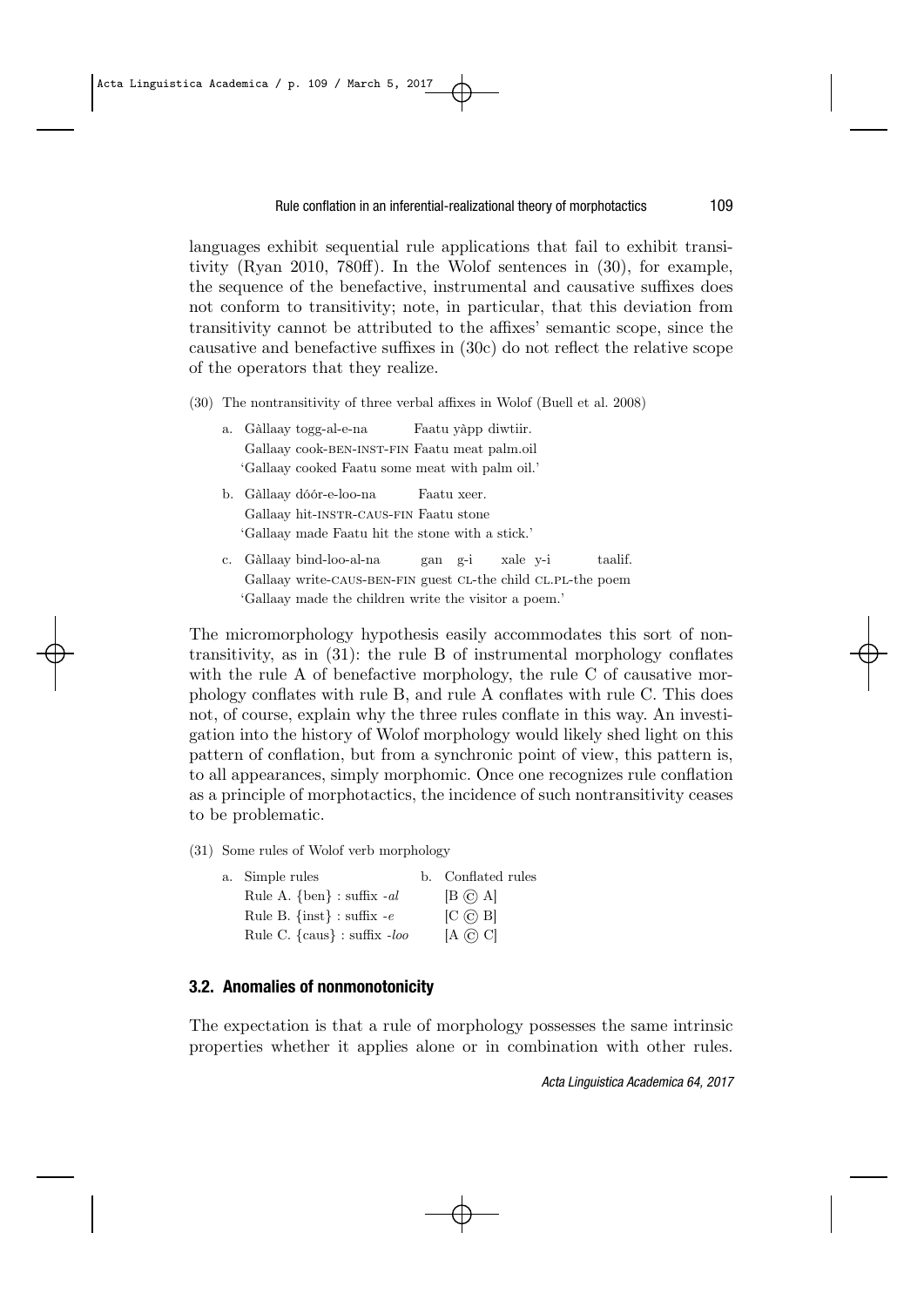But there are anomalous cases in which this does not hold true. Under the assumptions of the micromorphology hypothesis, the conflation  $[B \odot A]$  of rule B with rule A can become grammaticalized, taking on properties not directly stemming from A and B. In this way, the properties exhibited by a rule applying in isolation may not always be preserved when it is conflated with other rules. In view of this fact, the content attributed to conflated rules in Tables 6 and 7 above should be seen as their *default* content, subject to modification by processes of grammaticalization. That is, the content expressed by rule  $[B \odot A]$  is, in the default case, a monotonic function of the content expressed by rules A and B; but this default is subject to override. There are at least three ways in which the resulting nonmonotonicity may be manifested.

## **3.2.1. A rule's domain apparently depends on whether a particular rule applies subsequently**

In the default case, rule  $[B \overline{C}]$  A applies to exactly the same stems as rule A; once it is grammaticalized, however,  $[B \odot A]$  may come to have a domain distinct from that of A. On one hand,  $[B \odot A]$  may apply where A does not; on the other hand, A may apply where [B © A] does not. Consider, for example, English derivative adjectives in *-ical*. As the examples in (32) show, derivatives in *-ical* sometimes have counterparts in *-ic*, but not all do; at the same time, some derivatives in *-ic* lack counterparts in *-ical*. These examples show that *-ical* has been grammaticalized as a suffix whose domain does not exactly match that of *-ic*. This otherwise puzzling state of affairs is not unexpected under the assumptions of the micromorphology hypothesis.

| (32) | X       | $X_{\rm 1C}$   | Xical                           |
|------|---------|----------------|---------------------------------|
|      | history | historic       | historical                      |
|      | cycle   | cyclic         | cyclical                        |
|      | whimsy  | *whimsic       | whimsical                       |
|      |         |                | nonsense *nonsensic nonsensical |
|      | ion     | ionic          | *ionical                        |
|      | base    | $_{\rm basic}$ | *basical                        |

## **3.2.2. A rule's productivity apparently depends on whether a particular rule applies subsequently**

By the measure of potential productivity  $($  = category-conditioned degree of productivity; Baayen 1993; 2009), *-abil-ity* is more productive than either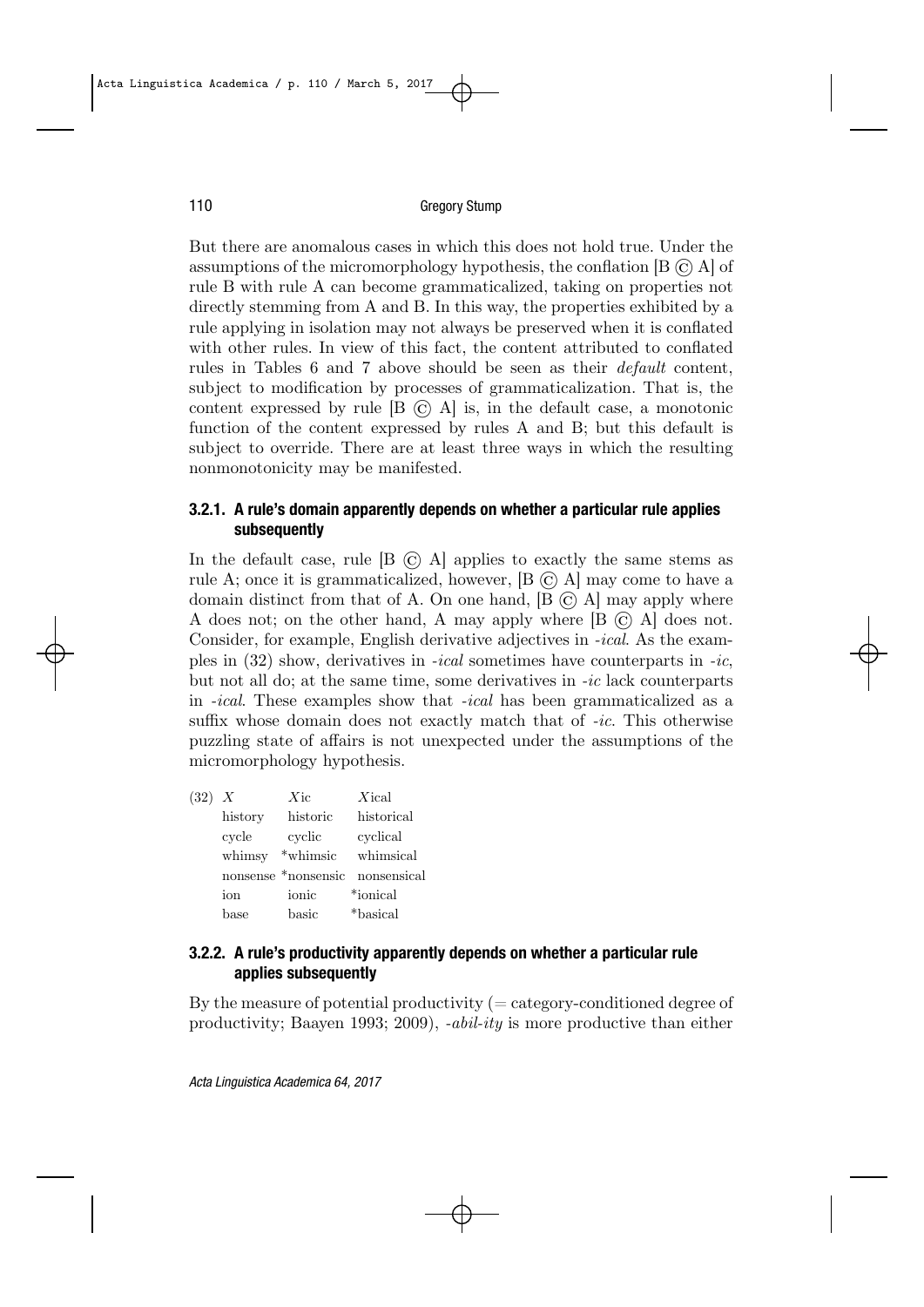*-able* or *-ity* is by itself.<sup>17</sup> Thus, in the newspaper texts in the Corpus of Contemporary American English (COCA; Davies 2008), the simple suffixes *-ity* and *-able* have .002 and .008 as their respective degrees of productivity, while the conflated suffix *-abil-ity* has an overall productivity of .012; that is, nouns of the type X*ability* exhibit a higher proportion of innovations than either adjectives of the type X*able* or nouns of the type X*ity*. (This is not a pattern that can be generalized to all combinations of affixes; for example, the combination  $-ic-ity$  is much lower in productivity  $(.004)$  than the simple suffix *-ic* (.007).) This evidence embodies the fact, widely noted but never satisfactorily explained, that an affix *x* whose productivity is generally restricted may exhibit much higher productivity in the presence of a particular affix *y*; citing examples of this sort noted by Aronoff (1976), Williams (1981) refers to this phenomenon as the *potentiation* of *x* by *y*.

The micromorphology hypothesis affords a simple explanation for this phenomenon. The hypothesis entails that if a conflated rule  $[B \odot A]$  becomes grammaticalized, it may coexist with its component rules A and B as a distinct rule; in that case, it should be perfectly possible for it to diverge in productivity from both A and B. Thus, under the micromorphology hypothesis, '*-able* potentiates *-ity*' simply means that the *-ability* rule (33a) resulting from the conflation of the *-ity* rule (33b) with the *-able* rule (33c) is more productive than (33b) itself. (See Bochner 1992, 65ff for a cogent discussion of this point with somewhat different terminology.)

- (33) a. suffix *-ability*  $|V \rightarrow N | 'Z' \rightarrow 'state$  of being able to be Zed'
	- b. suffix  $-ity \mid A \rightarrow N \mid 'Z' \rightarrow 'state \text{ of being } Z'$
	- c. suffix *-able*  $| V \rightarrow A | 'Z' \rightarrow 'able$  to be Zed'

#### **3.2.3. Two rules apparently realize less content separately than they do together**

In the finite inflection of an Old English verb, neither the morphomic suffix *-e* nor the default plural suffix *-n* expresses the subjunctive mood by itself; but the conflated suffix *-e-n* unambiguously expresses the subjunctive plural. The inflection of SCIERAN 'cut, shear' in Table 13 illustrates. As this example shows, simple affixes exhibiting the phenomenon of underdetermination (a failure to realize a word form's full morphosyntactic content; Stump 2001, 7–9) may, when conflated, fully determine a word form's content. The kind of underdetermination exhibited by the Old English subjunctive plural is sometimes described as *significative absence* – the as-

<sup>17</sup> In a given corpus, the *potential productivity* of morphology *m* is the ratio of hapaxes with morphology *m* to the number of tokens with *m.*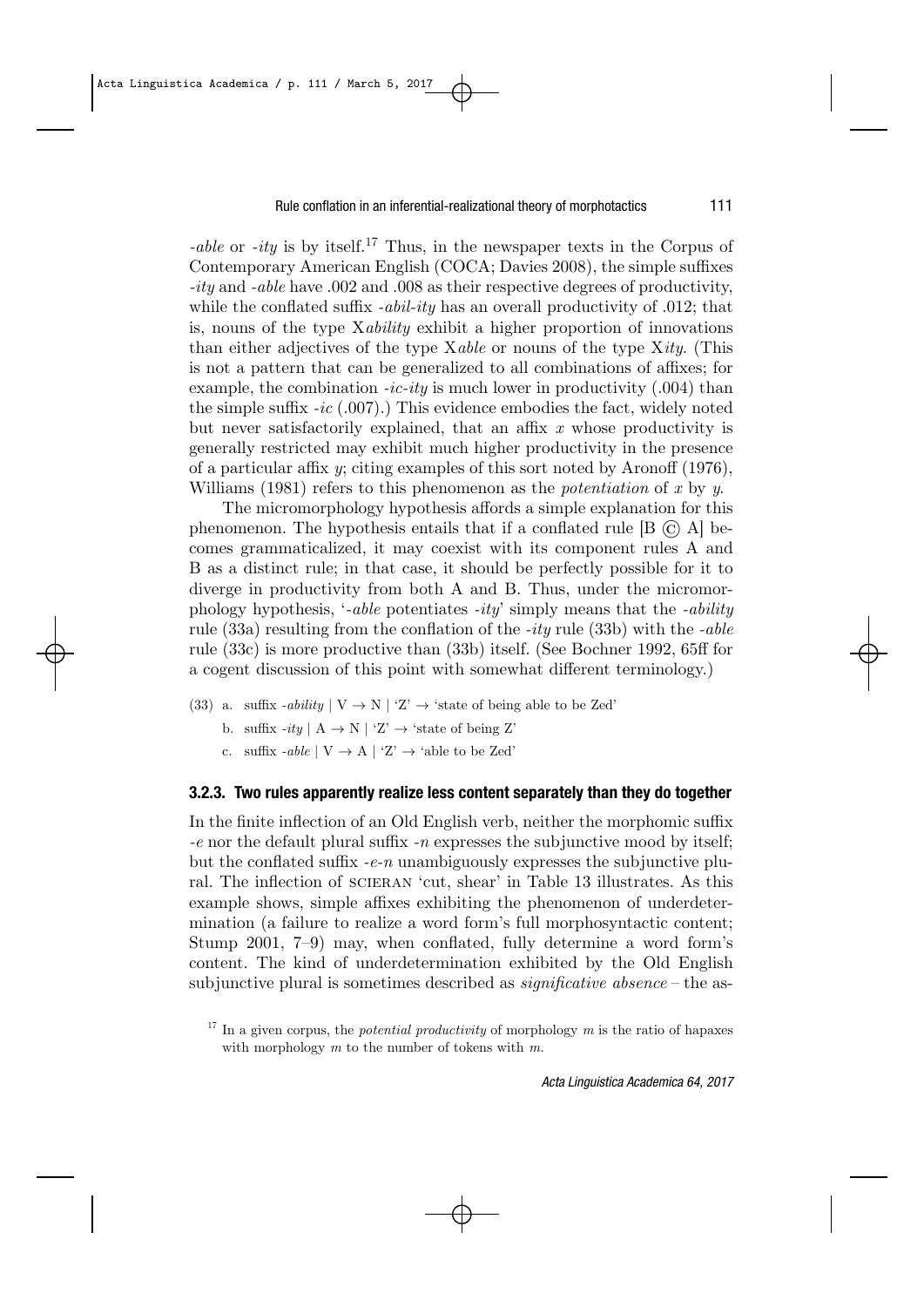sociation of one or more morphosyntactic properties with an absence of morphology as the effect of a kind of process of elimination: if a word form lacks the morphology for property *p*, it must express the contrasting property *q* (even though there is no overt morphology realizing *q*).

|             |                    |     | Present           | Past               |
|-------------|--------------------|-----|-------------------|--------------------|
| Indicative  | Singular           | 1st | scier-e           | scear              |
|             |                    | 2nd | scier-e-st        | scēar-e            |
|             |                    | 3rd | scier-e-b         | scear              |
|             | Plural             |     | scier-ab          | $sc\bar{e}$ ar-o-n |
| Subjunctive | Singular           |     | scier-e           | scēar-e            |
|             | Plural             |     | scier-e-n         | scēar-e-n          |
| Imperative  | Singular<br>Plural |     | scier<br>scier-ab |                    |

**Table 13:** Finite conjugation of Old English SCIERAN 'cut, shear'

Under the micromorphology hypothesis, significative absence may have the effect of conferring more specific content on a conflated affix whose component affixes do not entail that content; as a consequence, the conflated affix may be grammaticalized as an expression of that more specific content. In Old English, for example, it is plausible to assume that the *-en* rule (34a) resulting from the conflation of the *-n* rule (34b) with the *-e* rule (34c) has been grammaticalized as a pure and simple mark of the subjunctive plural, contrasting with all of a verb's other fully conflated suffixes.

- (34) a. *{*pl*}* : suffix *-e-n*, grammaticalized as *{*sbjv pl*}* : suffix *-en*
	- b. *{*pl*}* : suffix *-n*
	- c. *{}* : suffix *-e*

In this way, the micromorphology hypothesis constitutes a kind of bridge between what Blevins (2006) calls "constructive" descriptions and "abstractive" descriptions of a language's inflectional morphology: a constructive description identifies the content of each of a word form's exponents and the manner of their combination; an abstractive description is concerned not with individual exponents, but with the manner in which the full conflation of a word form's inflectional exponents distinguishes it from word forms realizing other paradigm cells. In other words, an abstractive descrip-

*Acta Linguistica Academica 64, 2017*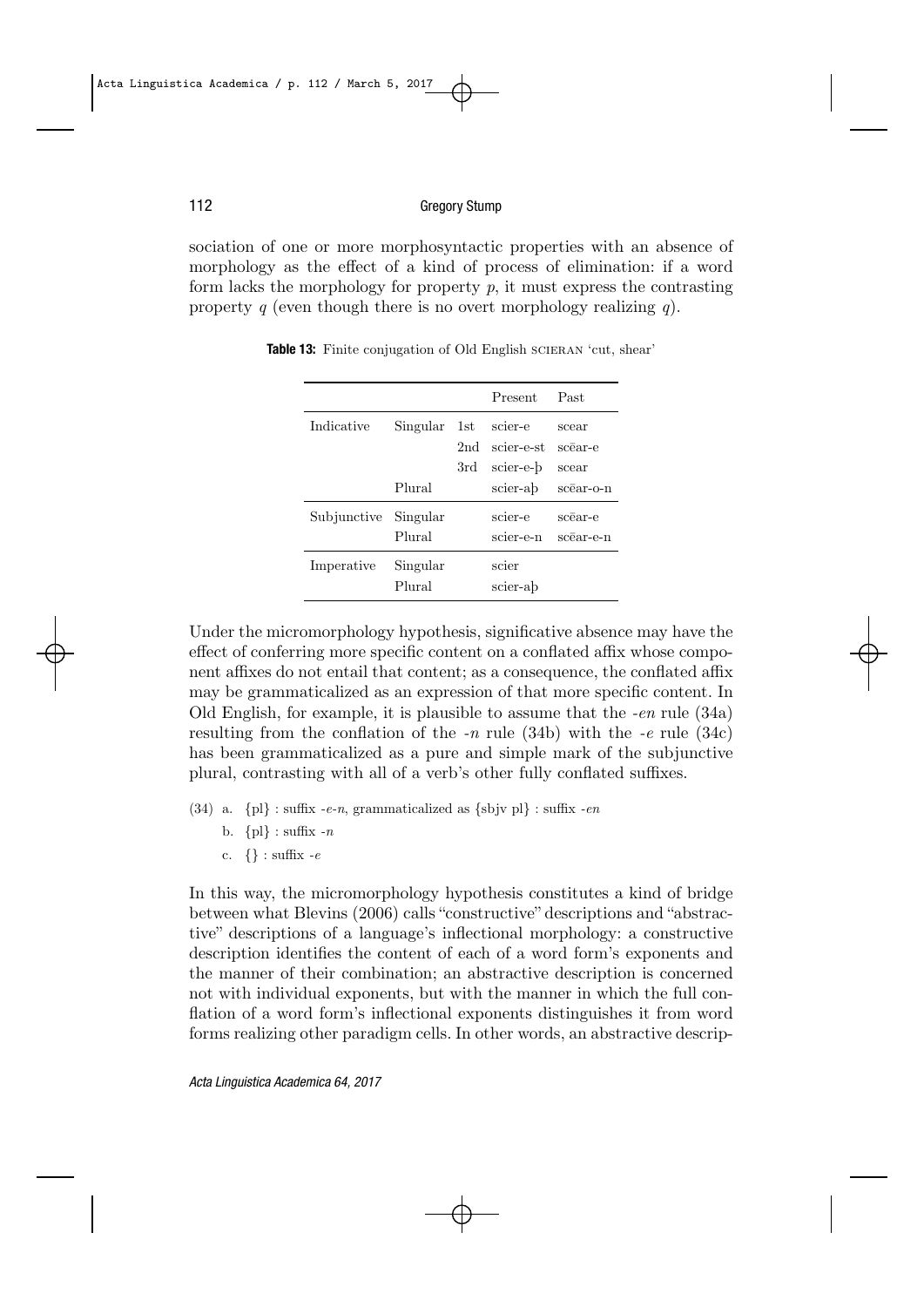tion of an inflectional system is deducible from a constructive description C of that system through the maximal conflation of C's rules of inflection.

## **3.3. Parallelisms between single rules and sequences of rules**

A prediction of the micromorphology hypothesis is that the application of sequences of morphological rules will in some cases parallel that of single rules. In the domain of inflection, for example, conflated rules and simple rules may coexist as members of the same rule block, so that their application is alike in important ways. This prediction is certainly borne out.

## **3.3.1. A simple rule seems to stand in paradigmatic opposition to a sequence of rules**

If a language's morphology may include both simple affixes and conflated affixes, the natural expectation is that a simple affix and a conflated affix should be able to stand in paradigmatic opposition. This expectation is widely fulfilled by the incidence of portmanteau affixes. In Latin, for example, the default formation of a synthetic passive verb form is one exhibiting the morphology of the corresponding active form plus a suffixal formative *-(u)r* ; this suffix is ordinarily word-final (e.g., *audi-unt-ur* 'they are heard'), though in second-person singular forms, it is positioned before rather than after the subject-agreement suffix (e.g. *audī-r-is* 'you (sg) are heard'). This pattern – corresponding active morphology plus  $-(u)r$ , in some order – holds for all person/number combinations but one: whereas *-tis* is the usual subject-agreement marker for the second person plural active, the expression of the corresponding passive involves neither *-tis* nor *-(u)r*, but instead involves a special portmanteau suffix *-minī* realizing both second-person plural subject agreement and passive voice (e.g., *audī* $min\bar{i}$  'you (pl.) are heard'). Under the assumptions of the micromorphology hypothesis, the simple *-minī* rule (35a) and the conflated *-untur* rule (35b) coexist as members of the same rule block; for this reason, the morphology of forms such as *audī-minī* 'you (pl.) are heard' and *audi-unt-ur* 'they are heard' is defined in parallel fashion, as in Figure 13.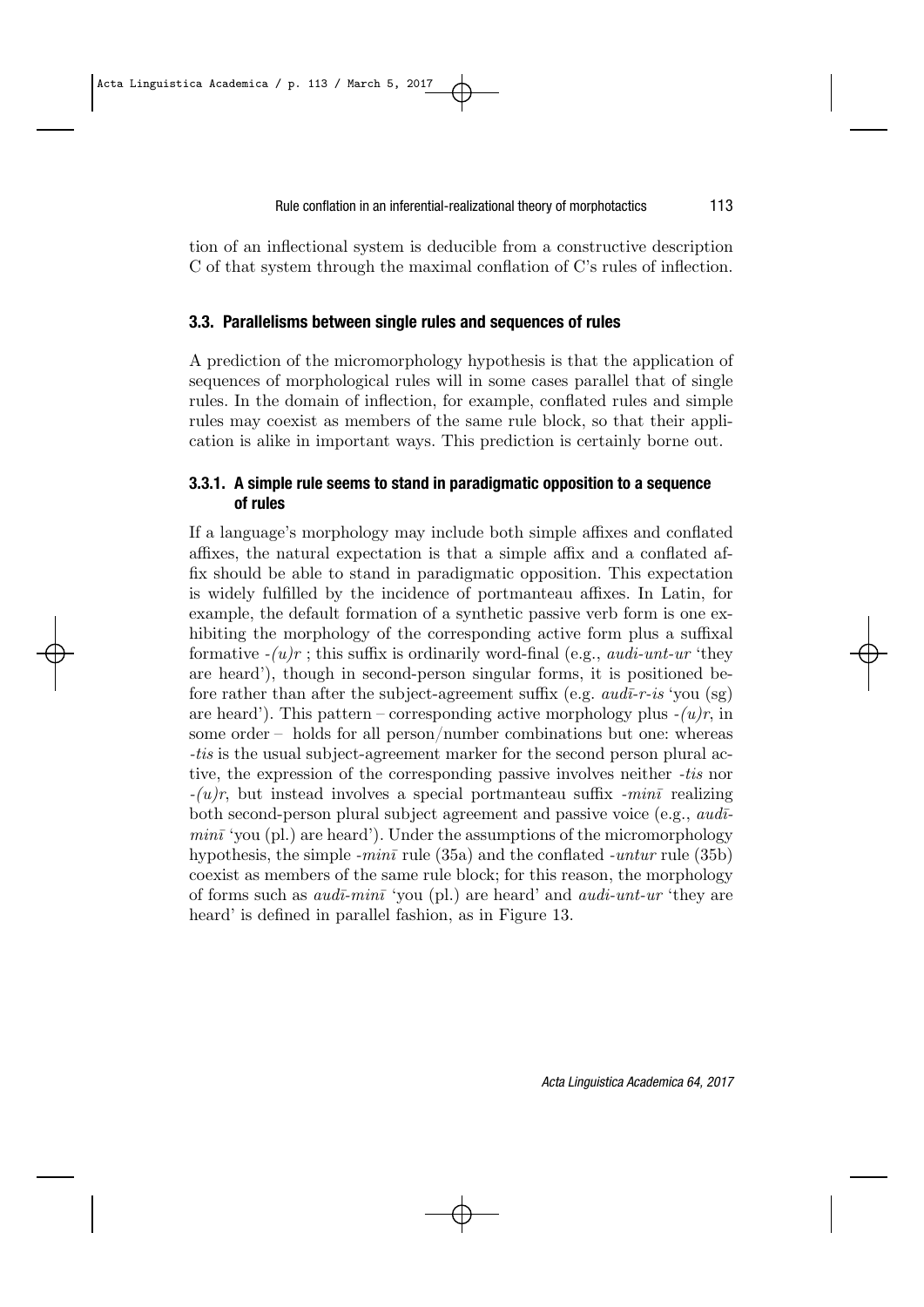|                              |        | Active                                              | Passive                                                            |
|------------------------------|--------|-----------------------------------------------------|--------------------------------------------------------------------|
| $Singular$ 1 audi- $\bar{o}$ | 2<br>3 | $\text{and}$ $\overline{1}$ -s<br>audi-t            | audi-o-r<br>audī-r-is<br>$\text{and}$ <sub>1</sub> -t- $\text{ur}$ |
| Plural                       | 2<br>3 | $1$ aud $\overline{n}$ -mus<br>audī-tis<br>audi-unt | audī-mu-r<br>audī-minī<br>audi-unt-ur                              |

**Table 14:** Present indicative forms of Latin AUDīRE 'hear'

(35) Rules of inflectional suffixation for a fragment of Latin verb morphology

- a. *{*2 pl pass*}* : suffix *-minī*
- b.  $[(35d) \circ (35c)]$   $[= \{3 \text{ pl pass}\} : \text{suffix } -unt-ur]$
- c. *{*3 pl*}* : suffix *-unt*
- d. *{*pass*}* : suffix *-ur*

| Rules of $\Big \n\begin{array}{c}\n\text{Rules of} \\ \text{inflectional}\n\end{array}\n\Big $ | (35a)     | (35d), (35c)                                                                                                                   |  |
|------------------------------------------------------------------------------------------------|-----------|--------------------------------------------------------------------------------------------------------------------------------|--|
| affixation conflated                                                                           |           | $[(35d) \odot (35c)] = (35b)]$                                                                                                 |  |
| Properties realized                                                                            | 2 pl pass | 3 pl pass                                                                                                                      |  |
| Rule block                                                                                     | Block I   | Block I                                                                                                                        |  |
|                                                                                                |           | $aud\bar{\imath} \rightarrow \alpha u d\bar{\imath} m i\bar{\imath} \quad \alpha u d\bar{\imath} \rightarrow \alpha u diuntur$ |  |

**Figure 13:** The realization of Latin *audīminī* 'you are heard' (paradigm cell *⟨audī*, *{*2 pl prs ind pass*}⟩*) and *audiuntur* 'they are heard'(paradigm cell *⟨audī*, *{*3 pl prs ind pass*}⟩*)

This approach to the analysis of portmanteau affixes is very different from the approach proposed by Stump (1993). In that earlier approach (alluded to in §3.1.1 above), I assumed that the position occupied by a portmanteau affix subsumes two or more adjacent affix positions  $-e.g.,$  that the Latin portmanteau suffix *-minī* simultaneously occupies both the affix position of *-unt* and that of *-ur*. On that assumption, a portmanteau affix is introduced by a special portmanteau rule block whose application defaults to the successive application of two or more other rule blocks; for instance, the application of the rule block P to which the *-minī* rule belongs defaults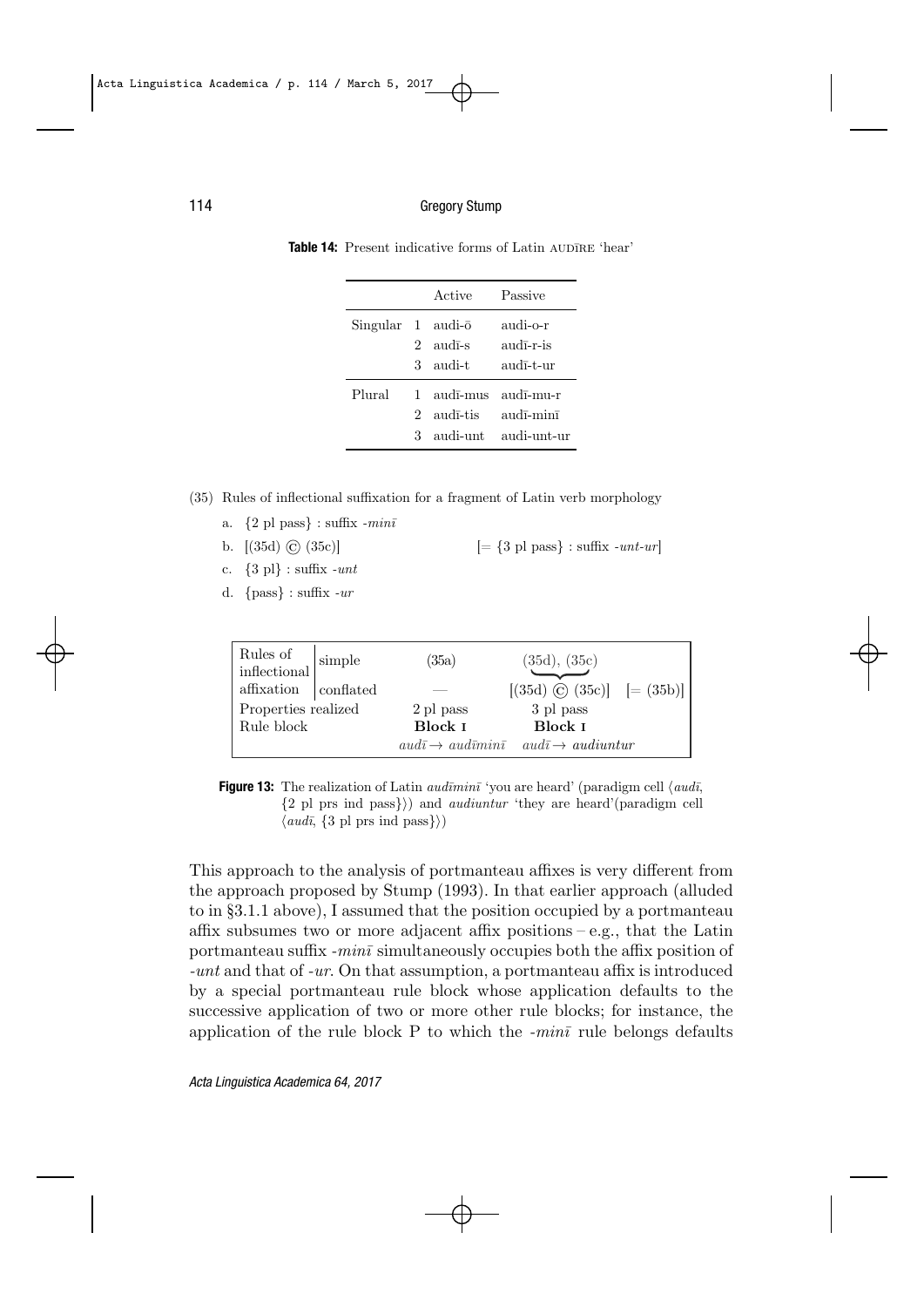to the successive application of the blocks Q and R to which the *-unt* rule and the *-ur* rule respectively belong, as in (36).

(36) By default,  $[\text{Block } \mathbf{P} : \langle X, \sigma \rangle] = [\text{Block } \mathbf{R} : [\text{Block } \mathbf{Q} : \langle X, \sigma \rangle]]$ 

This earlier approach accounts for portmanteau affixes at a rather abstract level, attributing them to rule blocks distinct from those that introduce the successive affixes to which they stand in opposition. The micromorphological approach proposed here is simpler in that it assigns a portmanteau affixation rule (e.g., the *-minī* rule) to the very same block as the conflated rules to which it is opposed (e.g., the *-untur* rule). Thus, no default relationship among rule blocks comparable to (36) is required in this approach; that is, this approach allows the theoretical construct of portmanteau rule blocks to be dispensed with. Instead, portmanteau affixes simply reflect the coexistence of simple and conflated rules of affixation within the same rule block.

See Stump (to appear a) for extensive discussion of two cases from Swahili in which simple and conflated members of the same rule block enter into competition.

## **3.3.2. An affix is subject to a morphotactic restriction that seems sensitive to a nonadjacent affix**

Logically, the relations of adjacency in which a conflated affix  $\alpha$ - $\beta$  participates are distinct from those in which its component affixes  $\alpha$  and  $\beta$ participate; for instance, in the context  $X\alpha-\beta Y$ ,  $\alpha-\beta$  is adjacent to both X and Y, but  $\alpha$  is not adjacent to Y, nor is  $\beta$  adjacent to X. As a consequence of this difference, there may be morphotactic restrictions that  $\alpha$ - $\beta$  satisfies that neither  $\alpha$  nor  $\beta$  satisfies. Sanskrit imperatives provide a striking example of this sort of restriction. In the second-person singular imperative active, Sanskrit verbs behave differently according to their conjugation-class membership; these differences are summarized in Table 15 (overleaf).<sup>18</sup>

As the table shows, verbs belonging to the thematic conjugations (classes 1, 4, 6 and 10) simply use their bare stem as their second-person singular imperative active form (e.g., *viśa* 'enter!'). In the athematic conjugations (classes 2, 3, 5, 7, 8 and 9), the situation is more complex. In

<sup>&</sup>lt;sup>18</sup> A verbal lexeme's present-system stem is used in the present and imperfect indicative, the present optative, and the imperative. Athematic verbs have present-system stems with alternating strong and weak forms; since the weak form of an athematic verb's present-system stem is what is used in the second-person singular imperative active, that is the stem form listed here.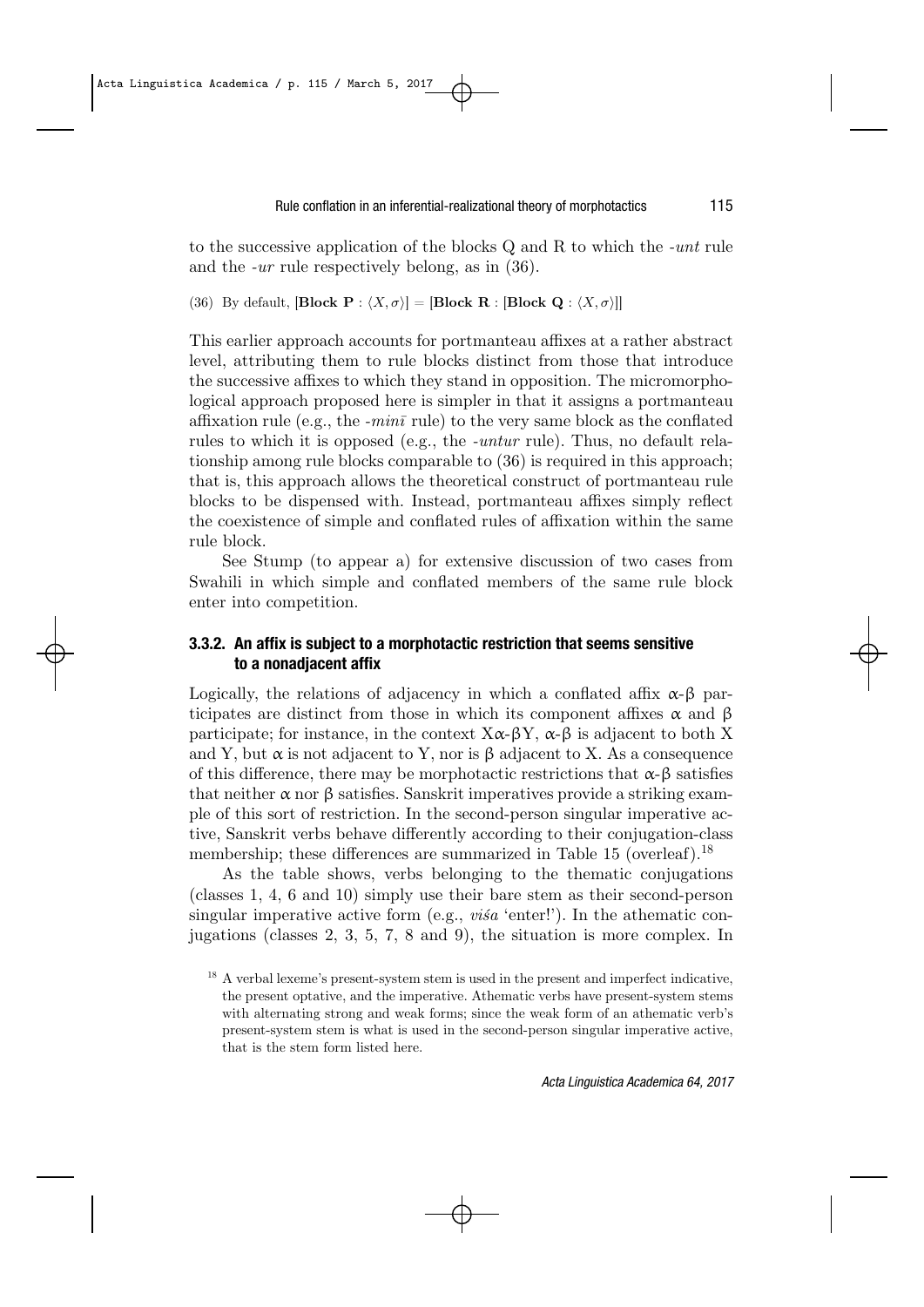| Present-             | Member                                    | Inflectional realization |          |         |                   |
|----------------------|-------------------------------------------|--------------------------|----------|---------|-------------------|
| system               | lexeme and                                | $C_{-}$                  | $V_{-}$  |         | Portmanteau       |
| conjugation          | present-system stem                       | -dhi                     | -hi      |         | $-\overline{a}na$ |
| Thematic             |                                           |                          |          |         |                   |
| 1st $(a)$            | BHU 'be' : bhava-                         |                          |          | bhava.  |                   |
| $4th$ (ya)           | NAH 'bind': nahya-                        |                          |          | nahya   |                   |
| 6th(á)               | VIŠ 'enter' : viša-                       |                          |          | viśa    |                   |
| $10th$ (aya)         | CINT 'think' : cintaya-                   |                          |          | cintaya |                   |
| Athematic            |                                           |                          |          |         |                   |
| $2nd$ (root)         | $1 'go'$ : i-                             |                          | i-hi     |         |                   |
|                      | DVIS 'hate' : dvis-                       | dvid-dhi                 |          |         |                   |
| 3rd (reduplicating)  | BHR 'carry' : bibhr-                      |                          | bibhr-hi |         |                   |
| $5th$ (no)           | $AP$ 'obtain': $\bar{a}$ pnu-             |                          | āpnu-hi  |         |                   |
|                      | SU 'press out' : sunu-                    |                          |          | sunu    |                   |
| 7th (nasal infixing) | YUJ 'join' : yuñj-                        | yung-dhi                 |          |         |                   |
| $8th$ (o)            | KR 'do' : kuru-                           |                          |          | kuru    |                   |
| $9th$ ( $n\bar{a}$ ) | KRĪ 'buy' : krīnī-                        |                          | krīnī-hi |         |                   |
|                      | $A\dot{S}$ 'eat' : $a\acute{s}n\bar{i}$ - |                          |          |         | aś-āna            |

**Table 15:** Second-person singular imperative active forms in Sanskrit

the simplest cases, the suffix is  $-(d)hi$ :  $-dhi$  (or a sandhi variant) after a stem-final consonant (*yuṅg-dhi* 'join!') and *-hi* after a stem-final vowel (*i-hi* 'go!'). In the 5th conjugation, one would expect to find *-hi*, since the sign of the 5th conjugation is (in the second singular imperative active) a stem-final *-nu*. But the *-hi* suffix only appears if the root X to which *-nu* attaches is itself consonant-final. If X ends in a vowel, then *-hi* is omitted: *āp-nu-hi* 'obtain!' (with the consonant-final root *āp-*), but *su-nu* 'press out!' (with the vowel-final root *su*). This is an unexpected pattern, given that *-hi* would not be adjacent to the root in either case but would in both cases have the same immediate phonological environment (a preceding *-nu*). Under the micromorphology hypothesis, however, this pattern can be seen as involving a conflated suffix *-nu-hi* that requires the immediately preceding segment to be a consonant.

The 9th conjugation presents an additional twist. Here, too, one would expect to find *-hi*, since the sign of the 9th conjugation is (in the second singular imperative active) a stem-final *-nī*. But in this conjugation, *-hi* only appears if the root X to which *-nī* attaches is vowel-final: *krī-ṇī-hi* 'buy!'. If X ends in a consonant, then both *-nī* and *-hi* are supplanted by a portmanteau suffix *-āna*: *aś-āna* 'eat!'. This seemingly messy situation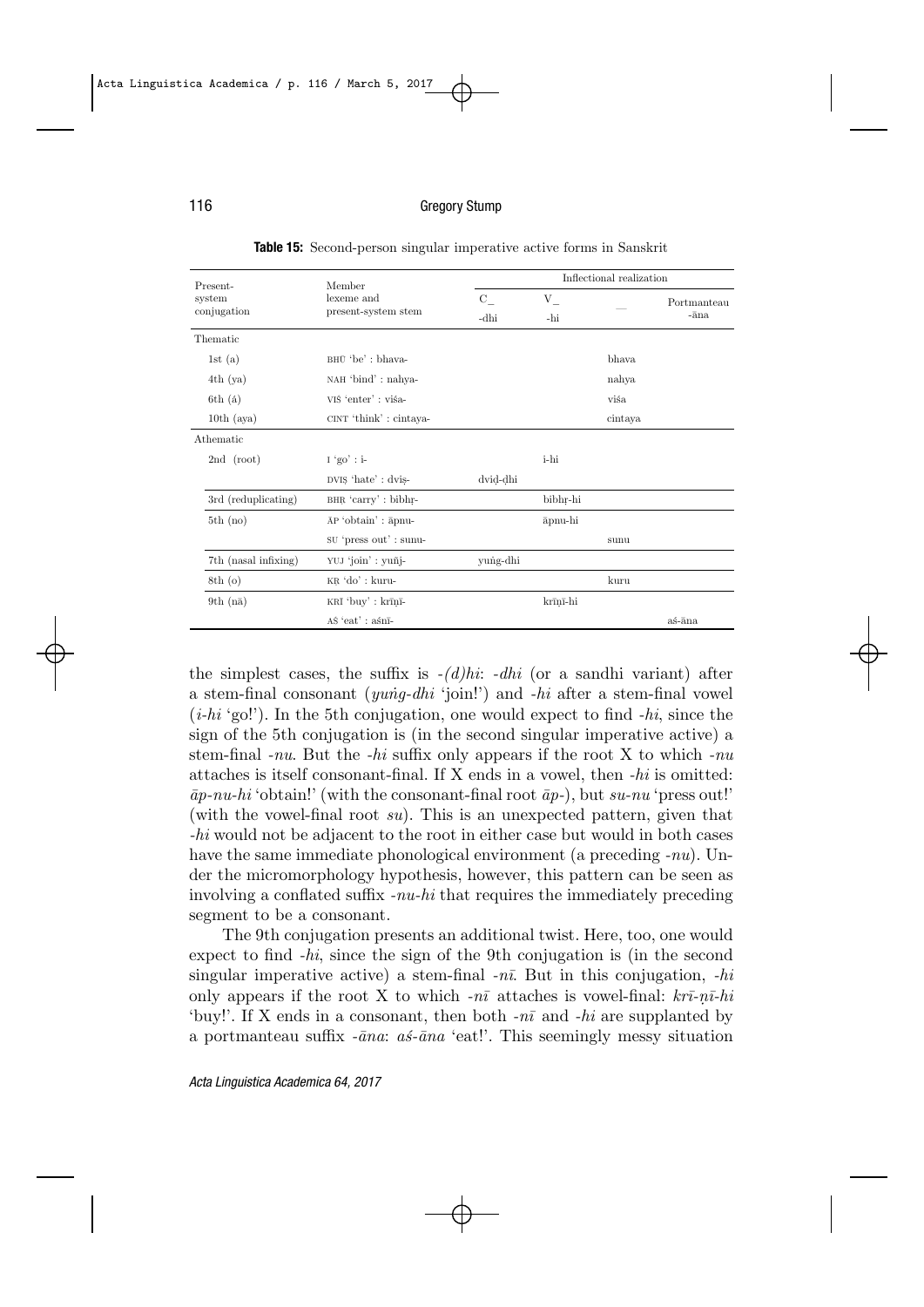is clarified under the micromorphology hypothesis: in the 9th conjugation, the suffix of the second-person singular imperative active is the conflated affix *-nī-hi* after a root-final vowel and the portmanteau *-āna* after a rootfinal consonant. Without the micromorphology hypothesis, *āpnuhi* would have to be seen as involving nonadjacent phonological conditioning, and the complementarity of the simple affix *-āna* with the affix sequence *-nī-hi* in 9th-conjugation imperatives such as *aśāna* and *krīṇīhi* would require a special stipulation.

The micromorphology hypothesis therefore affords the analysis in (37).

(37) Where L is a verbal lexeme that

- belongs to an athematic conjugation,
- has R as its root,
- has X as its present-system stem, and
- L has *w* as its second-person singular imperative active form,

then the form of *w* is as in Table 16.

|    | Where L         | $w$ arises through the application |             |                       |
|----|-----------------|------------------------------------|-------------|-----------------------|
|    | belongs to      | of the rule                        | to the form | provided that         |
| a. |                 | $[(38c) \odot (38a)]$              | R           | R ends in a consonant |
|    | Conj5           | (38a)                              | R           | R ends in a vowel     |
| b. |                 | $(38c)$ (c) $(38b)$                | R           | R ends in a vowel     |
|    | Conj9           | (38d)                              | R           | R ends in a consonant |
| c. | other athematic | $^{'}38c)$                         | Х           |                       |

**Table 16:** Second-person singular imperative active forms of lexemes belonging to athematic present-system conjugations

(38) Simple rules of inflectional affixation

- a. *{*Conj5 athematic*}* : suffix *-nu*
- b. *{*Conj9 athematic*}* : suffix *-nī*
- c. *{*athematic 2sg impv act*}* : suffix *-hi*
- d. *{*Conj9 athematic 2sg impv act*}* : suffix *-āna*

In this analysis, the second-person singular imperative active form of a verb belonging to the 5th or 9th conjugation is, in every case, subject to a phonological condition by which the choice of affix is sensitive to the root-final segment to which it is adjacent.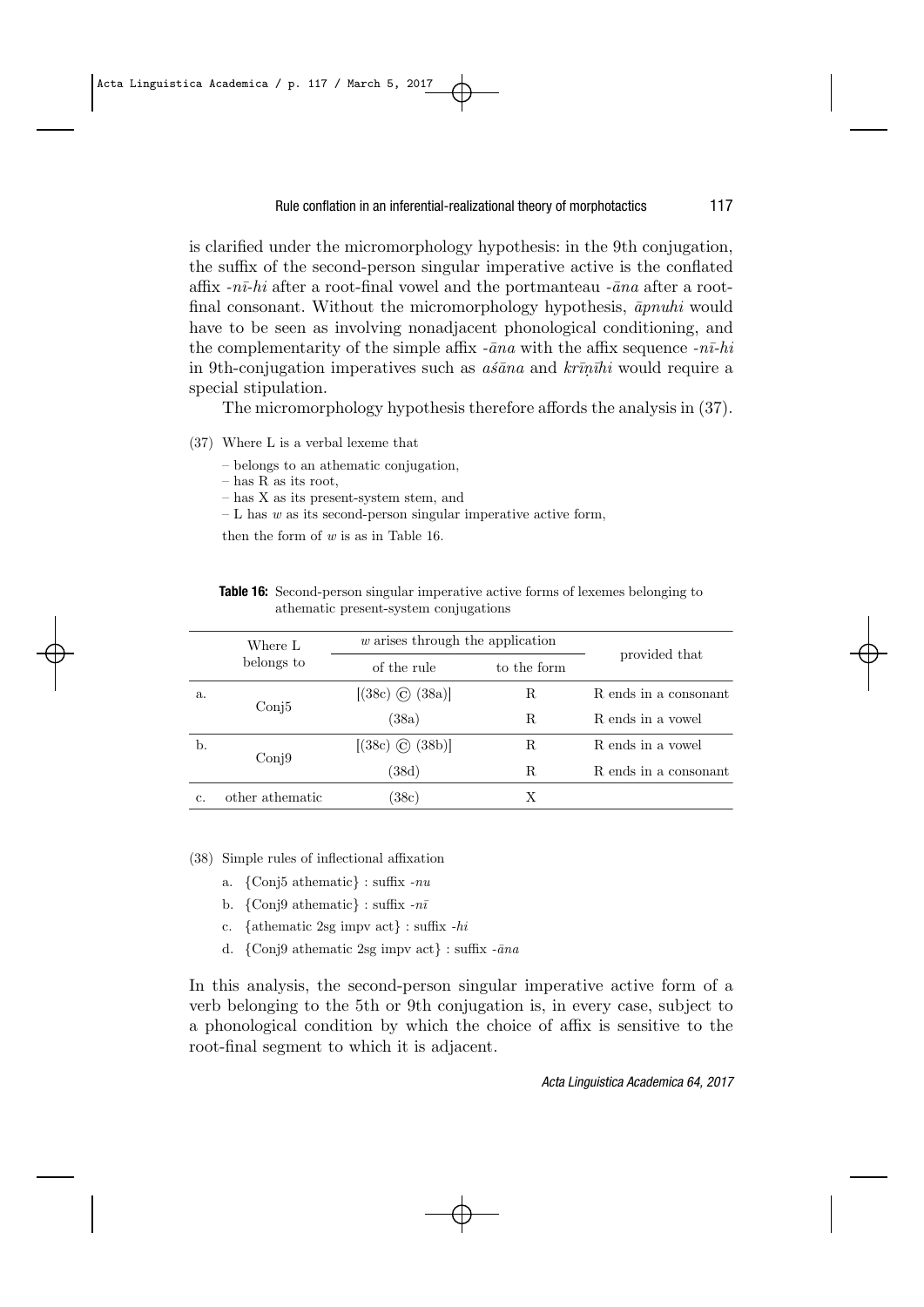## **3.3.3. Two affixes are partially alike in form and content**

It is common for affixes to exhibit vestiges of morphological complexity. Consider, for instance, the primary and secondary agreement suffixes in Sanskrit. The primary suffixes are used to express subject agreement in the indicative of the present and future tenses; the secondary suffixes are used in other contexts, such as the imperfect and the optative. As the partial (active-voice) inventory in Table 17 shows, a primary suffix often resembles the corresponding secondary suffix, but with some additional segment at the end: for instance, primary *-mi, -si* and *-ti* correspond to secondary *-m, -s* and *-t*.

suffixes)

**Table 17:** Primary and secondary agreement suffixes in Sanskrit (active voice

|                             |                                 | Singular Dual Plural |                       |                       |
|-----------------------------|---------------------------------|----------------------|-----------------------|-----------------------|
| Primary<br>endings          | 1st -mi<br>$2nd$ -si<br>3rd -ti |                      | -vas<br>-thas<br>-tas | -mas<br>-tha<br>-anti |
| Secondary 1st -m<br>endings | $2nd -s$<br>$3rd$ -t            |                      | -va<br>-tam<br>-tām   | -ma<br>-ta<br>-an     |

A reasonable hypothesis is that the *i* appearing in *-mi, -si, -ti*, and *-anti* was at one time a temporo-modal verbal enclitic. With time, *i* was reanalyzed as a verb ending that entered into conflation with various secondary agreement suffixes. As the status of *-i* as a simple affix decayed, conflated suffixes such as *-m-i* were ultimately reanalyzed as simple affixes, nevertheless preserving their similarity to the secondary suffix that had served as their first component. This historical trajectory, schematized in (39), entails that a conflated rule of affixation may outlive one of its parts but continue to coexist with the other part.

- (39) The history of Sanskrit *-mi*
	- a. Pre-Sanskrit I:
		- (i) *{*1 sg*}* : suffix *-m*
		- (ii)  $\{\text{ind nonpast}\}\$ : encliticize  $\#i$
	- b. Pre-Sanskrit II:
		- (i) *{*1 sg*}* : suffix *-m*
		- (ii) *{*ind nonpast*}* : suffix *-i*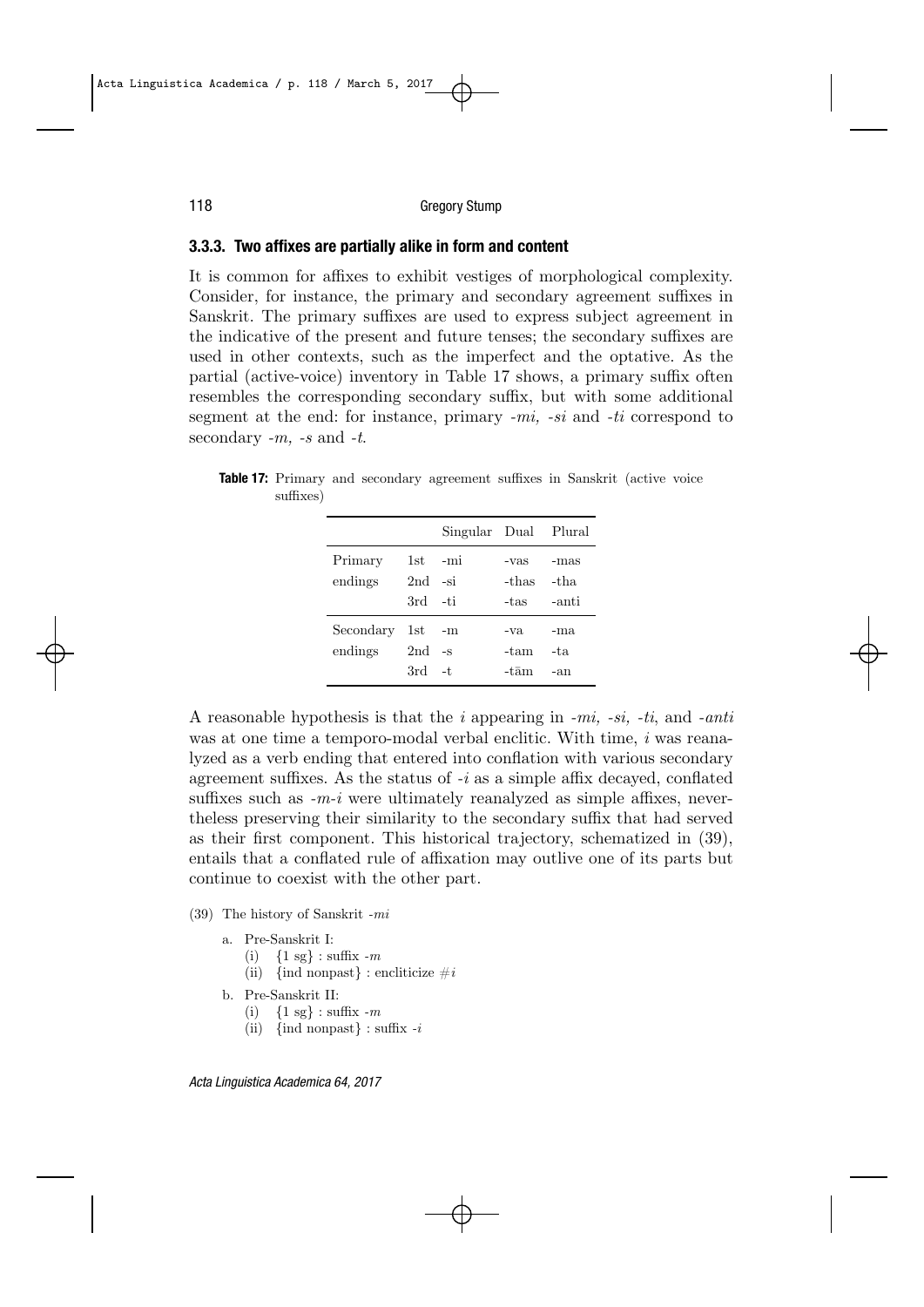c. Pre-Sanskrit III:

- (i) *{*1 sg*}* : suffix *-m*
- (ii) *{*ind nonpast*}* : suffix *-i*
- (iii)  $[(ii) (c) (i)]$ , i.e.,  $\{1 \text{ sg ind nonpast}\}\)$ : suffix *-mi*
- d. Sanskrit:
	- (i) *{*1 sg*}* : suffix *-m*
	- (ii) *{*1 sg ind nonpast*}* : suffix *-mi*

#### **4. Discussion**

Most current theories of grammar liken affixed forms to artichokes, with bract-like affixes layered individually onto a heart-like stem. The micromorphology hypothesis invites a different comparison, according to which affixed forms are like bladderferns, whose multiply pinnate leaves themselves have smaller leaves, just as conflated affixes consist of smaller affixes. The evidence discussed here decisively favors the latter metaphor, suggesting that an adequate theory of morphotactics requires a richer algebra than is generally assumed in current morphology.

One possibility raised by the micromorphology hypothesis is that there are rules of inflectional affixation whose only manifestation is as components of conflated rules; this is in effect the proposal of Harris (2017) that languages may exhibit dependent affixes whose appearance is contingent on that of a carrier affix. A potential example of this sort comes from Chhatthare Limbu (Kiranti; Nepal). In Chhatthare Limbu, the affix *-n* expresses negation and often appears more than once in a negative verb form's inflectional morphology. The negative nonpast paradigm of the verb LɔMMA 'beat' in Table 18 illustrates; in this table, the negative affix *-n* is in boldface. The appearance of this affix seems always to be dependent on that of an immediately preceding carrier affix; in some cases this affix is a prefix, in others a suffix, and not every affix is available to serve as a carrier. Further investigation of Chhatthare Limbu verb inflection is necessary, but a plausible hypothesis is that the rule

```
{neg} : suffix -n
```
serves only as a basis for creating conflated rules. (See Stump to appear c for discussion of another example of this type, also from Limbu.)

Another phenomenon whose incidence is compatible with (if not predicted by) the micromorphology hypothesis is that of Wackernagel affixes (Nevis & Joseph 1993) – affixes that appear as the second morph in a word form, e.g., in the positions marked 'X' in the schemata in (40).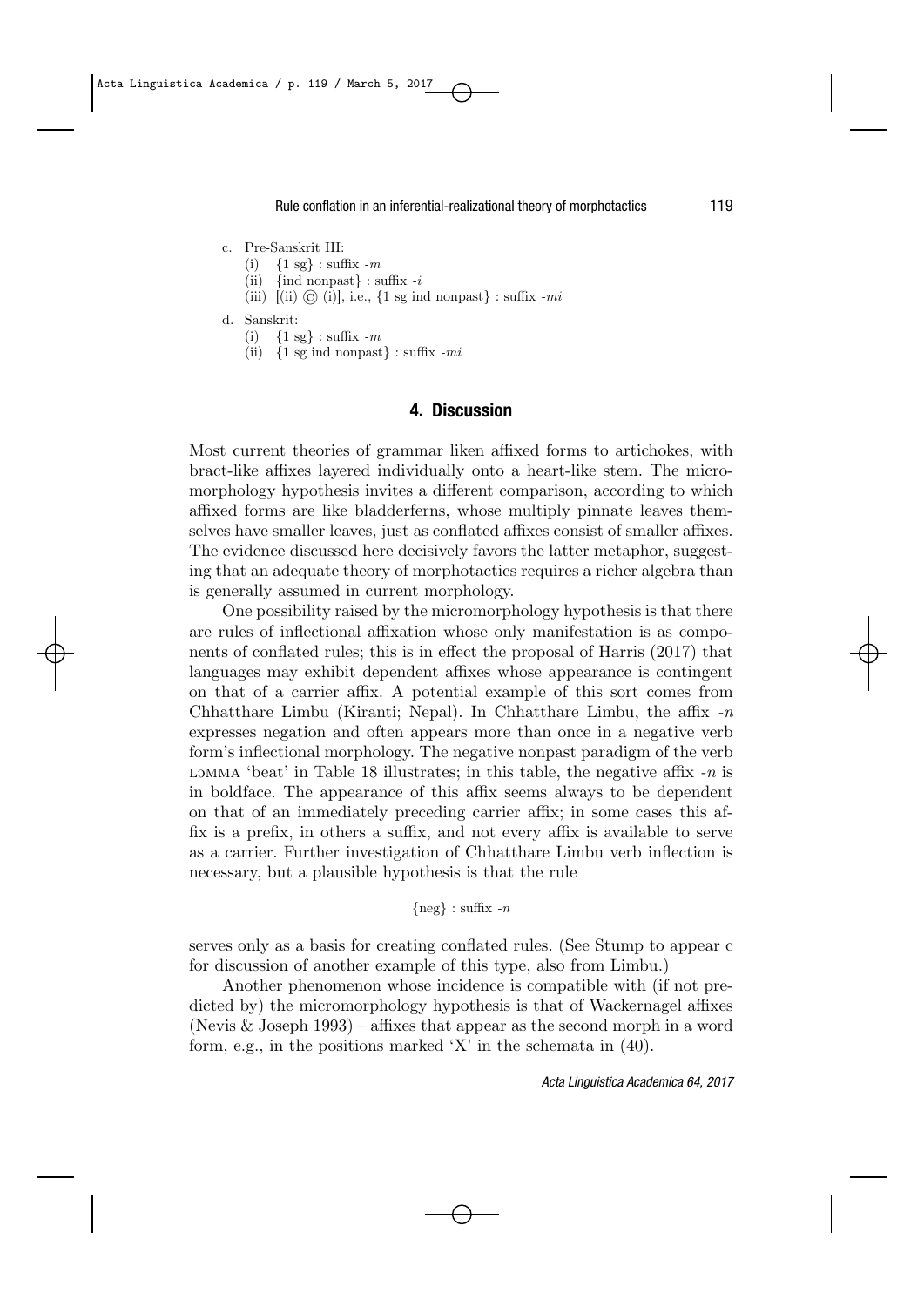|         |                 |                        | Object                            |                                   |
|---------|-----------------|------------------------|-----------------------------------|-----------------------------------|
|         |                 | $3\text{sg}$           | 3du                               | 3 <sub>p</sub> l                  |
| Subject | $1$ sg          | $ma-lom-ma-n$          | $ma-lom-ma-n-si-n$                | $ma-lom-ma-n-si-n$                |
|         | 1du.incl        | $a-n-lom-ch-u-n$       | $a-n-lom-ch-u-n-si-n$             | $a-n-lom-ch-u-n-si-n$             |
|         | 1du.excl        | $ma-lom-ch-u-n$ a-n    | $ma-lom-ch-u-si-na-n$             | $ma-lom-ch-u-si-na-n$             |
|         | 1pl.incl        | a-n-lops-u-m-nen       | a-n-lops-u-m-si-m-nen             | a-n-lops-u-m-si-m-nen             |
|         | $1pl$ . excl    | $ma$ -lops-u-m-ma- $n$ | ma-lops-u-m-si-m-ma-n             | ma-lops-u-m-si-m-ma-n             |
|         | 2sg             | ka-n-lops-u-n          | ka-n-ləps-u-n-si-n                | ka-n-lops-u-n-si-n                |
|         | 2 <sub>du</sub> | $ka-n-lom-cb-u-n$      | ka-n-ləm-c <sup>h</sup> -u-n-si-n | ka-n-ləm-c <sup>h</sup> -u-n-si-n |
|         | 2 <sub>pl</sub> | ka-n-lops-u-m-nen      | ka-n-lops-u-m-si-m-nen            | ka-n-lops-u-m-si-m-nen            |
|         | 3sg             | $ma$ -lops- $u$ -n     | $ma$ -lops-u- $n$ -si- $n$        | $ma$ -lops-u- $n$ -si- $n$        |
|         | 3du             | $ma-lom-ch-u-n$        | $ma-lom-ch-u-n-si-n$              | $ma-lom-ch-u-n-si-n$              |
|         | 3 <sub>pl</sub> | $ma-n-lops-u-n$        | ma-n-lops-u-n-si-n                | $ma-n-lops-u-n-si-n$              |

**Table 18:** Negative nonpast paradigm of the Chhatthare Limbu verb LɔMMA 'beat' (third-person object forms; Tumbahang 2007, 220)

- (40) a. prefix<sub>1</sub> X stem
	- b. prefix<sub>2</sub> X prefix<sub>1</sub> stem
	- c. stem X

A hypothesis that deserves scrutiny is that this kind of pattern arises because

- Wackernagel affixes are suffixes;
- rules of Wackernagel suffixation conflate with simple prefixation rules;
- rules of suffixation conflate with rules of Wackernagel suffixation; and
- rules of Wackernagel suffixation and the conflated rules to which they give rise occupy an inflectional system's outermost block of rules.

The micromorphology hypothesis raises a host of questions for future research. Are there constraints on rule conflation? If there are rules that inherently require conflation (such as the negative rule of *-n* suffixation in Chhatthare Limbu), are there also rules that inherently resist conflation? How does rule conflation interact with phonology? Is the allomorphy of a conflated affix deducible from the allomorphy of its component affixes?

A question of particular interest is whether all complex affixes are conflated affixes. The complex affixes discussed here have all been continuous strings arising as an effect of rule conflation; but can complex affixes arise in other ways? Should circumfixes be seen as complex affixes whose parts are discontinuous? If so, then they arise not as an effect of rule conflation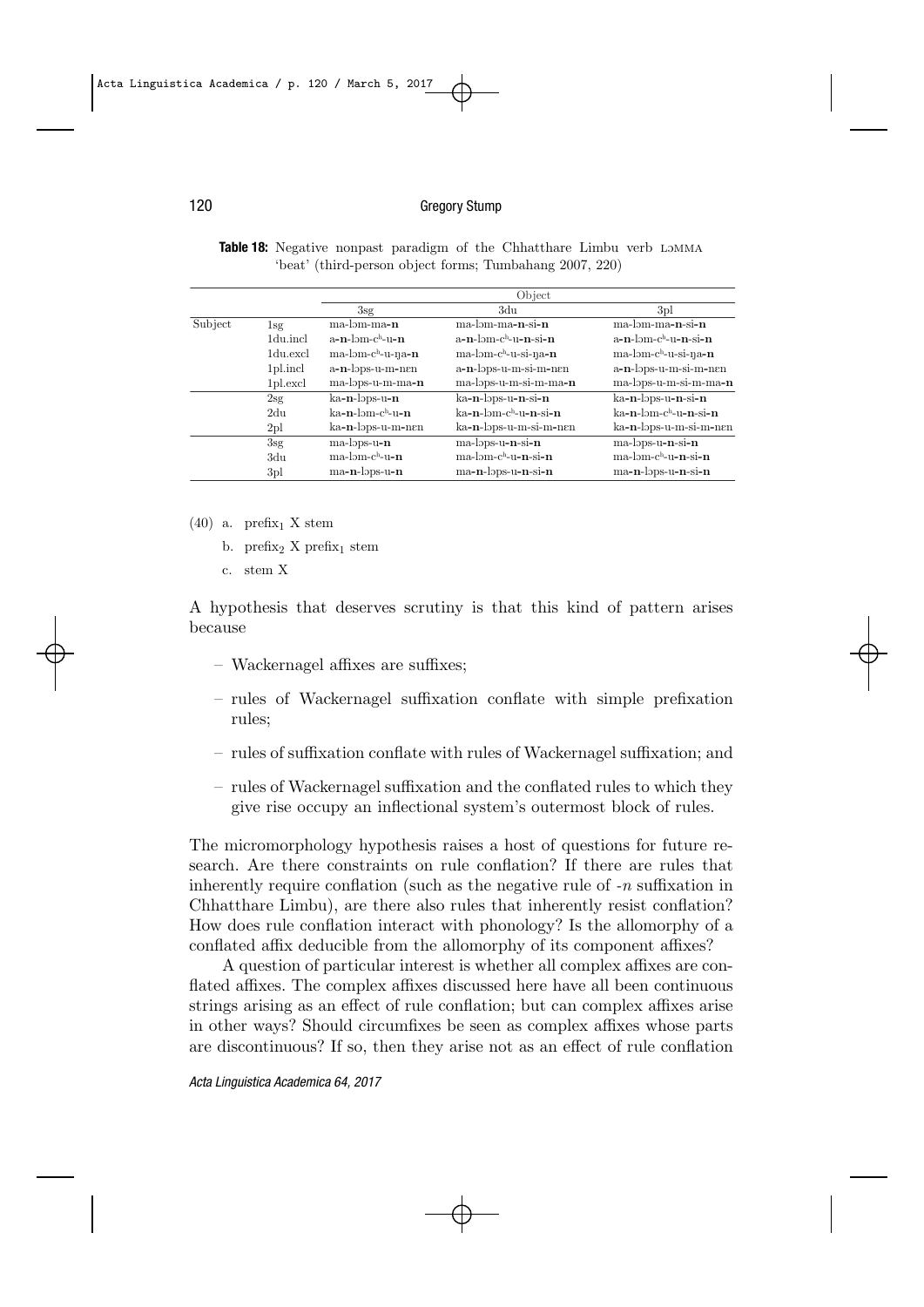(as I have defined it here; §1.2), but as an effect of the composition of a rule of prefixation with a rule of suffixation (where rule composition is essentially equated with the mathematical notion of function composition). Bauer (1988) postulates a class of complex morphological markings which he labels **synaffixes**: synaffixes include continuous conflated affixes such as *-ic-al* (§3.2.1) and *-abil-ity* (§3.2.2) but also discontinuous affixes such as circumfixes as well as complex markings some or all of whose components are nonconcatenative. Perhaps the principle of rule conflation developed here should be subsumed by a wider theory of synaffixes in which rule composition and rule conflation both have a role.

For instance, should a circumfix be seen as a complex affix whose two parts are discontinuous? If so, then conflated affixes are only one kind of complex affix, circumfixes should be seen as complex affixes that result from the composition (rather than the conflation) of a rule of prefixation and a rule of suffixation. In addition, the examples of rule conflation discussed here have all involved rules of affixation, but as it is defined, conflation could, logically, involve nonconcatenative rules as well.

The micromorphology hypothesis is only one of the ways in which current conceptions of the algebra of morphotactics should likely be enriched. Other enrichments seem motivated as well. For example, certain kinds of evidence suggest that exponence relations are of at least two kinds. In the pair of Swahili sentences in (41), the prefix *vi-* serves three related functions. In all three functions, it expresses noun class 8. In the noun *vi-tabu*, it identifies 'books' as a member of class 8; in the verb form *vi-me-anguka*, it marks noun-class agreement with a class 8 subject; and in the verb form *u-me-vi-ona*, it marks noun-class agreement with a class 8 object. It is therefore clear that *vi-* is an intrinsic exponent of class 8 and that it expresses additional content according to its position – as a noun prefix, as a verb prefix in the position reserved for subject-agreement markers, and as a verb prefix in the position reserved for object-agreement markers. This distinction between intrinsic and positional exponence (schematized in (42)) is not a peculiarity of *vi-*, but permeates the Swahili inflectional system.

- (41) a. Vi-tabu **vi-**me-anguka. CL8-book **SBJ:CL8-**COMPL-fall.down 'The books have fallen down.'
	- b. U-me-**vi-**ona vi-tabu? SBJ:2SG-COMPL-**OBJ:CL8-**see CL8-book 'Have you seen the books?'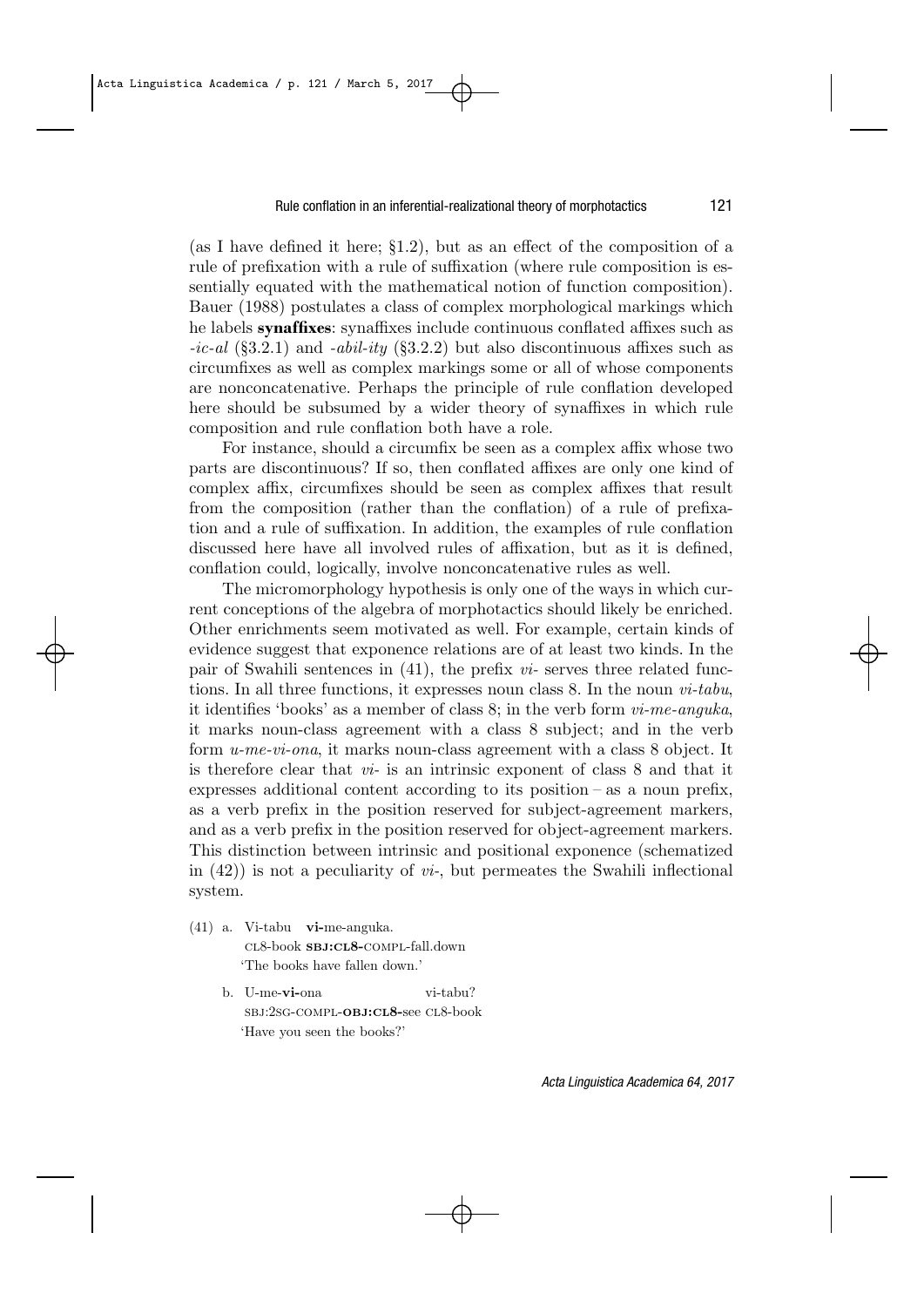#### 122 Gregory Stump

(42) vi- intrinsic exponence: *{*CL.8*}* positional exponence: as a noun prefix: noun class membership as a verb prefix: subject agreement object agreement

Consider likewise the Swahili verb forms in  $(43)$ . In  $(43a-c)$ , the prefix *si-* is an intrinsic exponent of negation but expresses additional content according to its position. In (43a), it additionally expresses first-person singular subject agreement; in this function, it precludes the appearance of both the default negative prefix *ha-* (cf. (43d)) and the first-person singular subject-agreement prefix *ni-* (cf. (43e)), but it does not preclude the appearance of the tense prefix. In (43b), *si-* serves as the usual expression of negation for relative verb forms, and in (43c), as the usual expression of negation for the subjunctive mood; in both of these uses, it precludes the appearance of any tense prefix, but does not express subject agreement and does not preclude the appearance of subject-agreement morphology. Thus, *si-* participates in the relations of intrinsic and positional exponence summarized in  $(44)$ .

- $(43)$  a. si-ta-soma NEG.1SG-FUT-read 'I will not read'
	- b. tu-si-**vyo-**vi-soma 1PL-NEG-REL:CL.**8**-OBJ:CL.**8**-read 'which we do not read'
	- c. tu-si-some 1PL-NEG.SBJV-read 'that I may not read'
	- d. ha-tu-ta-soma NEG-1PL-FUT-read 'we will not read'
	- e. ni-ta-soma 1SG-FUT-read 'I will read'
- (44) *si-* intrinsic exponence: negation positional exponence: 1sg subject agreement (paradigmatically opposed to 1sg ni-) subjunctive or relative (paradigmatically opposed to tense morphology)

*Acta Linguistica Academica 64, 2017*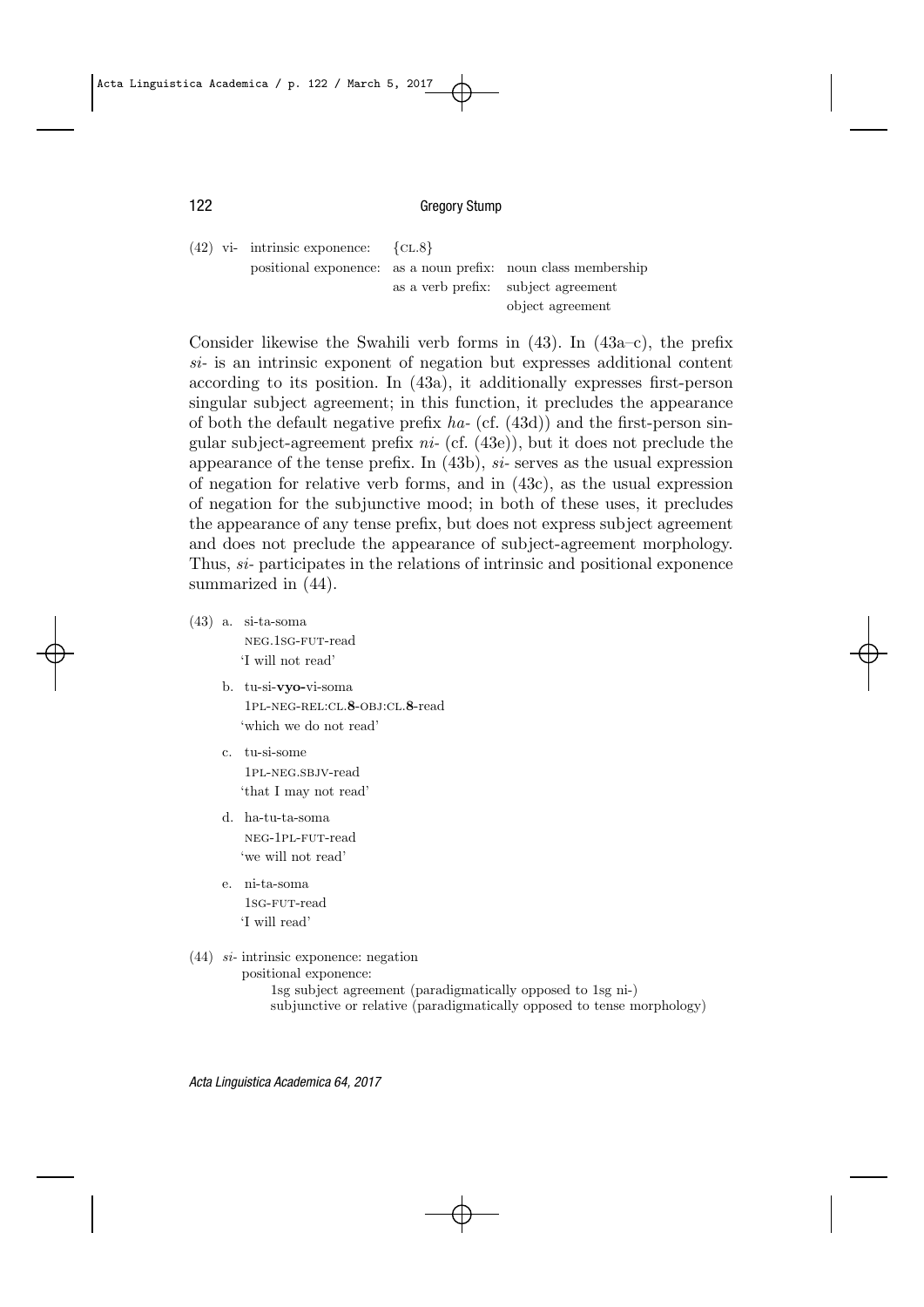From this evidence, it seems clear that morphotactics cannot simply be equated with morpheme concatenation; a richer, more carefully articulated theory of morphotactics is required.

#### **References**

- Anderson, Stephen R. 1977. On the formal description of inflection. Proceedings of the Chicago Linguistic Society 13. 15–44.
- Anderson, Stephen R. 1986. Disjunctive ordering in inflectional morphology. Natural Language and Linguistic Theory 4. 1–31.
- Anderson, Stephen R. 1992. A-Morphous morphology. Cambridge: Cambridge University Press.
- Arnott, David Whitehorn. 1970. The nominal and verbal systems of Fula. Oxford: Oxford University Press.
- Aronoff, Mark. 1976. Word-formation in generative grammar (Linguistic Inquiry Monographs 1). Cambridge, MA: MIT Press.
- Aronoff, Mark. 1994. Morphology by itself. Stems and inflectional classes. Cambridge, MA: MIT Press.
- Ashton, Ethel O. 1944. Swahili grammar. Essex: Longman.
- Baayen, R. Harald. 1993. On frequency, transparency and productivity. In Booij & van Marle (1993, 181–208).
- Baayen, R. Harald. 2009. Corpus linguistics in morphology: Morphological productivity. In A. Luedeling and M. Kyto (eds.) Corpus linguistics. An international handbook. Berlin & New York: Mouton de Gruyter. 900–919.
- Bauer, Laurie. 1988. A descriptive gap in morphology. In G. Booij and J. van Marle (eds.) Yearbook of morphology 1988. Dordrecht: Foris. 17–27.
- Blevins, James P. 2006. Word-based morphology. Journal of Linguistics 42. 531–573.
- Bochner, Harry. 1992. Simplicity in generative morphology. Berlin & New York: Mouton de Gruyter.
- Bonami, Olivier and Gregory Stump. 2017. Paradigm function morphology. In A. Hippisley and G. Stump (eds.) The Cambridge handbook of morphology. Cambridge: Cambridge University Press. 449–481.
- Booij, Geert and Jaap van Marle (eds.). 1993. Yearbook of morphology 1992. Dordrecht: Kluwer.
- Buell, Leston, Mariame Sy and Harold Torrence. 2008. The syntax of mirror principle violations in Wolof. Handout from the 2008 International Morphology Meeting, Vienna, February 2008.
- Burrow, Thomas and Sudhibhushan Bhattacharya. 1970. The Pengo language. Oxford: Oxford University Press.
- Crysmann, Berthold and Olivier Bonami. 2016. Variable morphotactics in informationbased morphology. Journal of Linguistics 52. 311–374.
- Davies, Mark. 2008. The corpus of contemporary American English: 450 million words, 1990 present. Available online at http://corpus.byu.edu/coca/.